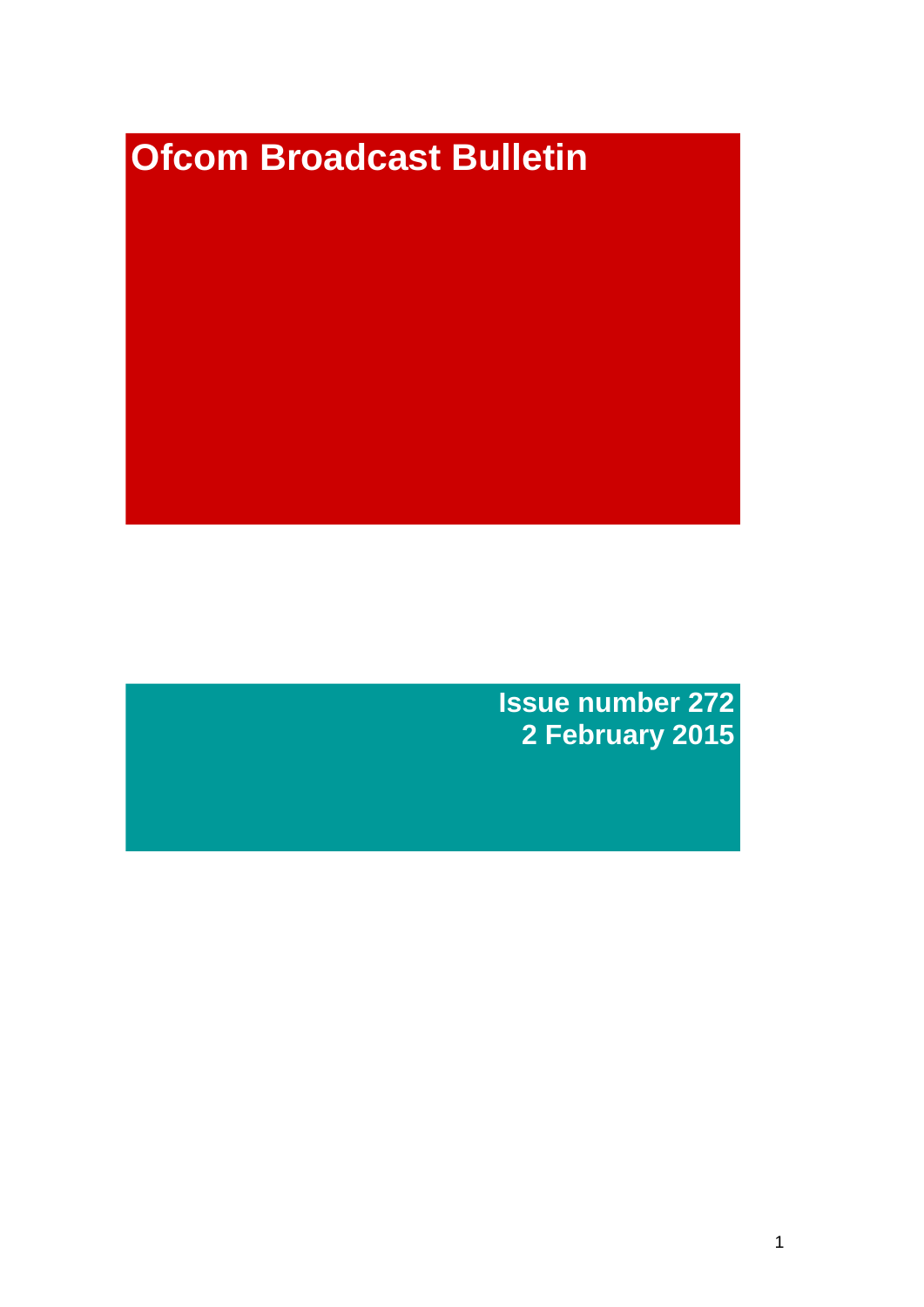# **Contents**

| Introduction                                                                                                                            | 3  |
|-----------------------------------------------------------------------------------------------------------------------------------------|----|
| <b>Standards cases</b>                                                                                                                  |    |
| <u>In Breach</u>                                                                                                                        |    |
| The Radio 1 Breakfast Show with Nick Grimshaw<br>BBC Radio 1, 6 November 2014, 07:55                                                    | 5  |
| <b>Advertising Scheduling cases</b>                                                                                                     |    |
| In Breach                                                                                                                               |    |
| <b>Breach findings table</b><br>Code on the Scheduling of Television Advertising<br>compliance reports                                  | 8  |
| Resolved                                                                                                                                |    |
| <b>Advertising minutage</b><br>Cartoonito, 11 October 2014, 08:00<br>Tru TV, 11 October 2014, 09:00 and 10:00                           | 9  |
| <b>Advertising minutage</b><br>The Travel Channel, 11 October 2014, 08:00 and 09:00                                                     | 11 |
| <b>Fairness and Privacy cases</b>                                                                                                       |    |
| <u>Not Upheld</u>                                                                                                                       |    |
| <b>Complaint by Mr Kevin Richards</b><br>Week In Week Out: Undercover Veteran, The Battle for Treatment,<br>BBC1 Wales, 22 October 2013 | 13 |
| <b>Complaint by Mr John Ashworth</b><br>Call the Council, BBC 2, 22 May 2014                                                            | 43 |
| <b>Complaint by Miss Jade Oakley</b><br>Saints and Scroungers, BBC 1, 2 October 2014                                                    | 51 |
| <b>Investigations Not in Breach</b>                                                                                                     | 56 |
| <b>Complaints Assessed, Not Investigated</b>                                                                                            | 57 |
| <b>Investigations List</b>                                                                                                              | 65 |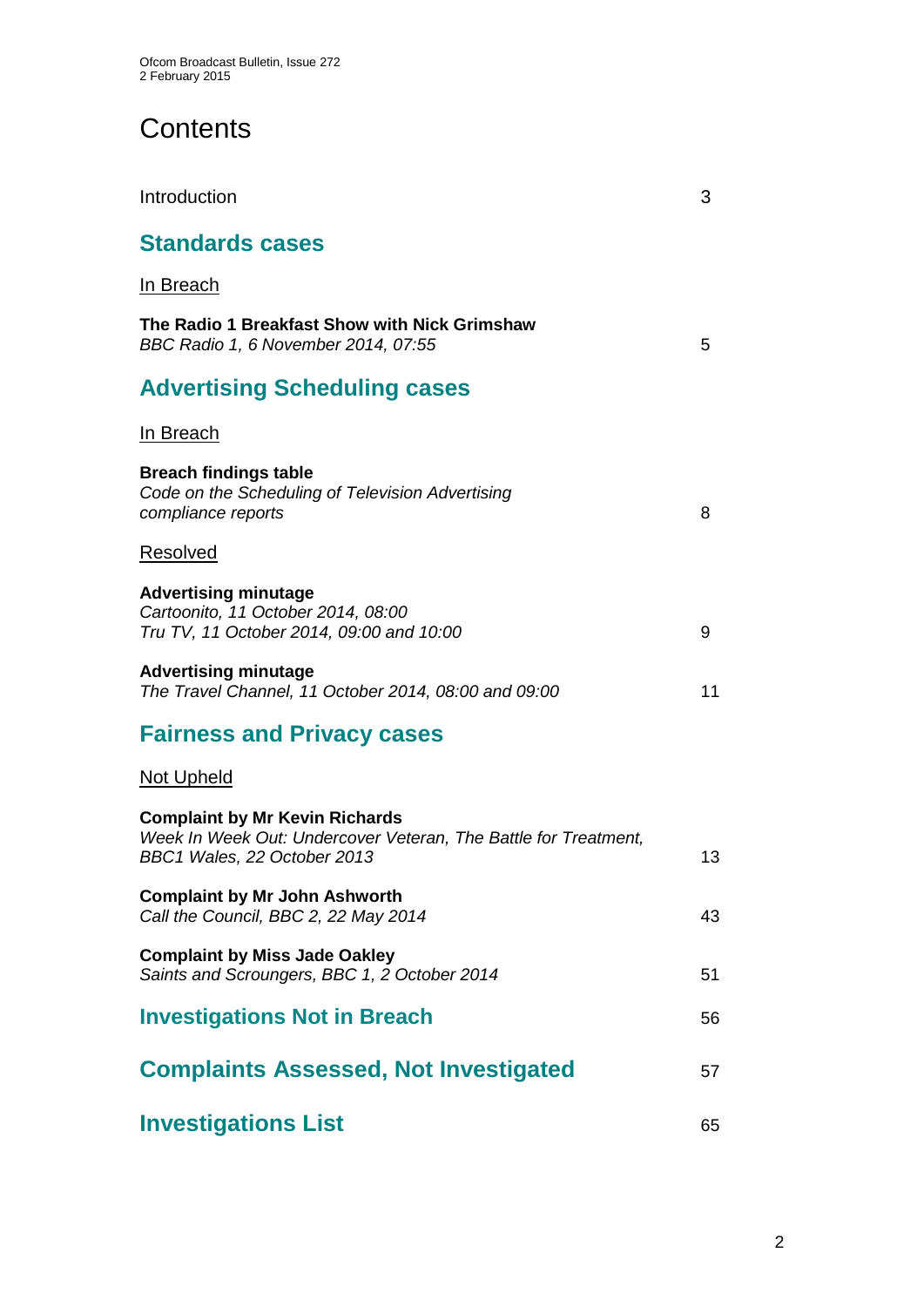# Introduction

Under the Communications Act 2003 ("the Act"), Ofcom has a duty to set standards for broadcast content as appear to it best calculated to secure the standards objectives<sup>1</sup>. Ofcom must include these standards in a code or codes. These are listed below. Ofcom also has a duty to secure that every provider of a notifiable On Demand Programme Services ("ODPS") complies with certain standards requirements as set out in the  $Act<sup>2</sup>$ .

The Broadcast Bulletin reports on the outcome of investigations into alleged breaches of those Ofcom codes below, as well as licence conditions with which broadcasters regulated by Ofcom are required to comply. We also report on the outcome of ODPS sanctions referrals made by ATVOD and the ASA on the basis of their rules and guidance for ODPS. These Codes, rules and guidance documents include:

- a) [Ofcom's Broadcasting Code](http://stakeholders.ofcom.org.uk/broadcasting/broadcast-codes/broadcast-code/) ("the Code").
- b) the [Code on the Scheduling of Television Advertising](http://stakeholders.ofcom.org.uk/broadcasting/broadcast-codes/advert-code/) ("COSTA") which contains rules on how much advertising and teleshopping may be scheduled in programmes, how many breaks are allowed and when they may be taken.
- c) certain sections of the [BCAP Code: the UK Code of Broadcast Advertising,](http://www.bcap.org.uk/Advertising-Codes/Broadcast-HTML.aspx) which relate to those areas of the BCAP Code for which Ofcom retains regulatory responsibility. These include:
	- the prohibition on 'political' advertising:
	- sponsorship and product placement on television (see Rules 9.13, 9.16 and 9.17 of the Code) and all commercial communications in radio programming (see Rules 10.6 to 10.8 of the Code);
	- 'participation TV' advertising. This includes long-form advertising predicated on premium rate telephone services – most notably chat (including 'adult' chat), 'psychic' readings and dedicated quiz TV (Call TV quiz services). Ofcom is also responsible for regulating gambling, dating and 'message board' material where these are broadcast as advertising<sup>3</sup>.
- d) other licence conditions which broadcasters must comply with, such as requirements to pay fees and submit information which enables Ofcom to carry out its statutory duties. Further information can be found on Ofcom's website for [television](http://licensing.ofcom.org.uk/tv-broadcast-licences/) and [radio](http://licensing.ofcom.org.uk/radio-broadcast-licensing/) licences.
- e) rules and guidance for both [editorial content and advertising content on ODPS.](http://www.atvod.co.uk/uploads/files/ATVOD_Rules_and_Guidance_Ed_2.0_May_2012.pdf) Ofcom considers sanctions in relation to ODPS on referral by the Authority for Television On-Demand ("ATVOD") or the Advertising Standards Authority ("ASA"), co-regulators of ODPS for editorial content and advertising respectively, or may do so as a concurrent regulator.

[Other codes and requirements](http://stakeholders.ofcom.org.uk/broadcasting/broadcast-codes/) may also apply to broadcasters and ODPS, depending on their circumstances. These include the Code on Television Access Services (which sets out how much subtitling, signing and audio description relevant

<sup>1</sup>  $1$  The relevant legislation is set out in detail in Annex 1 of the Code.

 $2$  The relevant legislation can be found at Part 4A of the Act.

 $3$  BCAP and ASA continue to regulate conventional teleshopping content and spot advertising for these types of services where it is permitted. Ofcom remains responsible for statutory sanctions in all advertising cases.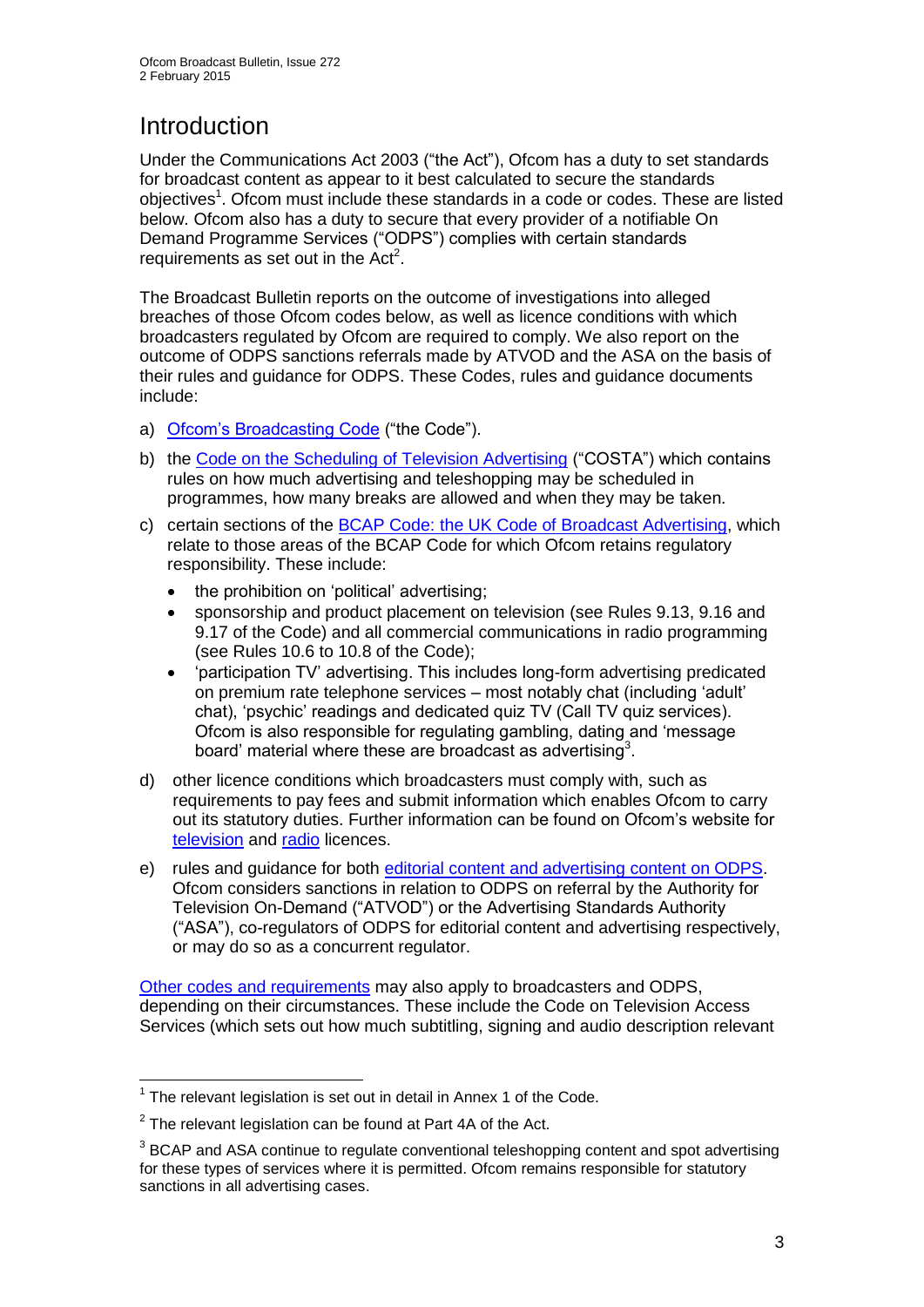licensees must provide), the Code on Electronic Programme Guides, the Code on Listed Events, and the Cross Promotion Code.

**It is Ofcom's policy to describe fully the content in television, radio and on demand content. Some of the language and descriptions used in Ofcom's Broadcast Bulletin may therefore cause offence.**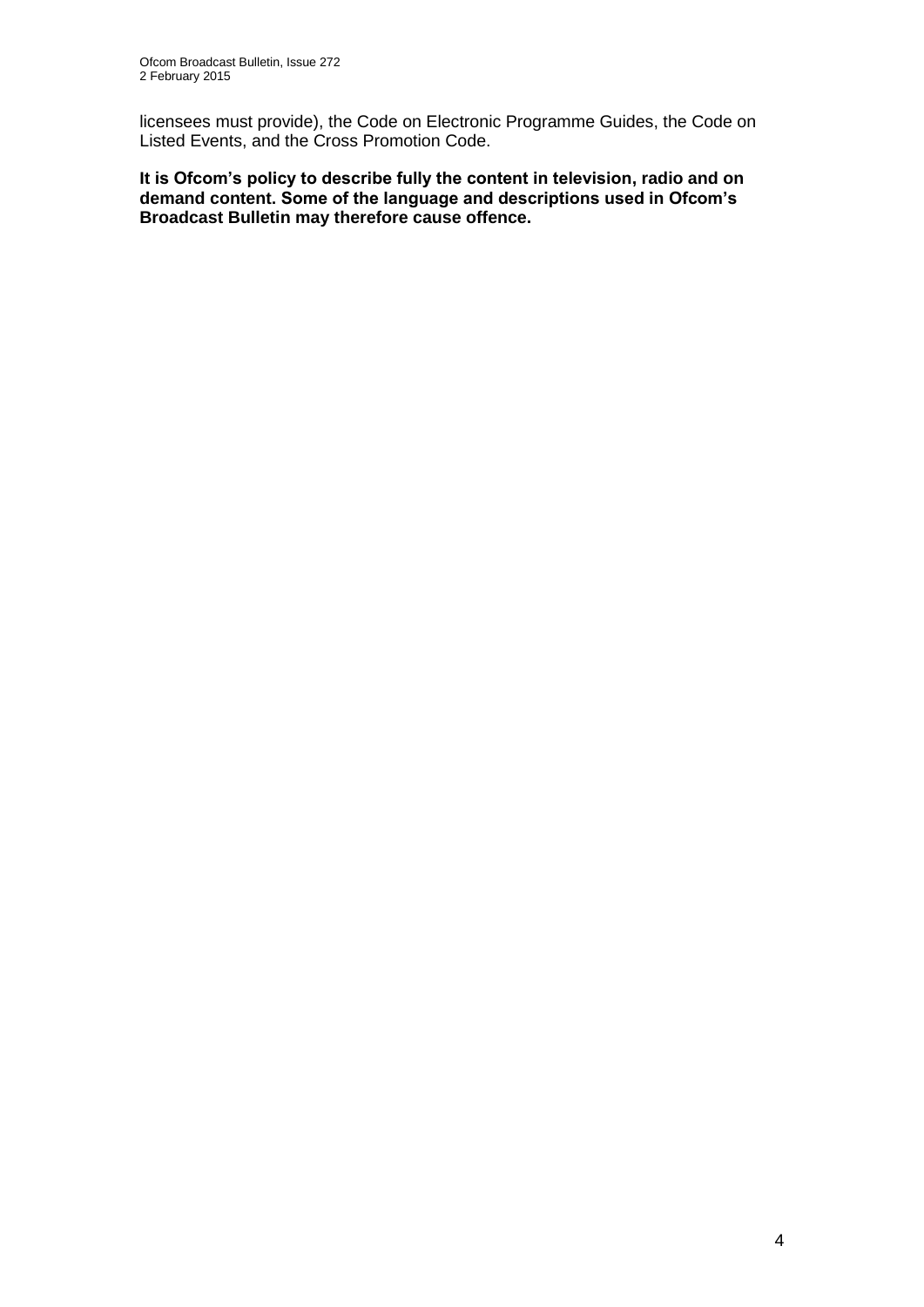# **Standards cases**

## **In Breach**

## **The Radio 1 Breakfast Show with Nick Grimshaw**

*BBC Radio 1, 6 November 2014, 07:55*

#### **Introduction**

During the *Breakfast Show with Nick Grimshaw*, a session recording of the Foo Fighters performing their new song "Something from Nothing" was broadcast at about 07:55.

A complainant alerted Ofcom to offensive language included in the track:

*"…you can't make me change my name, never make me change my name, pay no mind now ain't that something. Fuck it all! I came from nothing…".*

This part of the chorus was repeated. The BBC broadcast an apology at 08:04:

*"We must apologise for the swear words that went out in that Foo Fighters live track, so apologies if any offence was taken during that…".*

Ofcom considered the broadcast of the word "fuck" raised issues warranting investigation under Rule 1.14 of the Code, which states:

"The most offensive language must not be broadcast…when children are particularly likely to be listening…".

We therefore asked the BBC how the material complied with this rule.

#### **Response**

The BBC said that it had undertaken an internal investigation to determine the circumstances that led to this incident. The session track had been recorded specifically for BBC Radio 1 and had been played in full the evening before, shortly after 20:00 in a programme presented by Zane Lowe. It explained that ordinarily a session track is listened to and checked for compliance purposes by both the live session staff and then again by the production team responsible for its first broadcast (in this case Zane Lowe's production team). The broadcaster informed us that on this occasion the session staff had overlooked the offensive language, and that both Zane Lowe's producer and assistant producer had been absent on 5 November 2014. Each of their temporary replacements had assumed that the other had checked the song, and it was uploaded to the "Radio 1 Music Store" section of their play out system.

The BBC stated that the track had been played in full on Zane Lowe's programme shortly after 20:00 on 5 November 2014. The broadcaster said that the presenter had noticed the first instance of the word "fuck" and faded down the track for the second instance, and issued an apology. Following this, a warning was placed on the iPlayer version of the show and a general email was sent out, warning all BBC Radio 1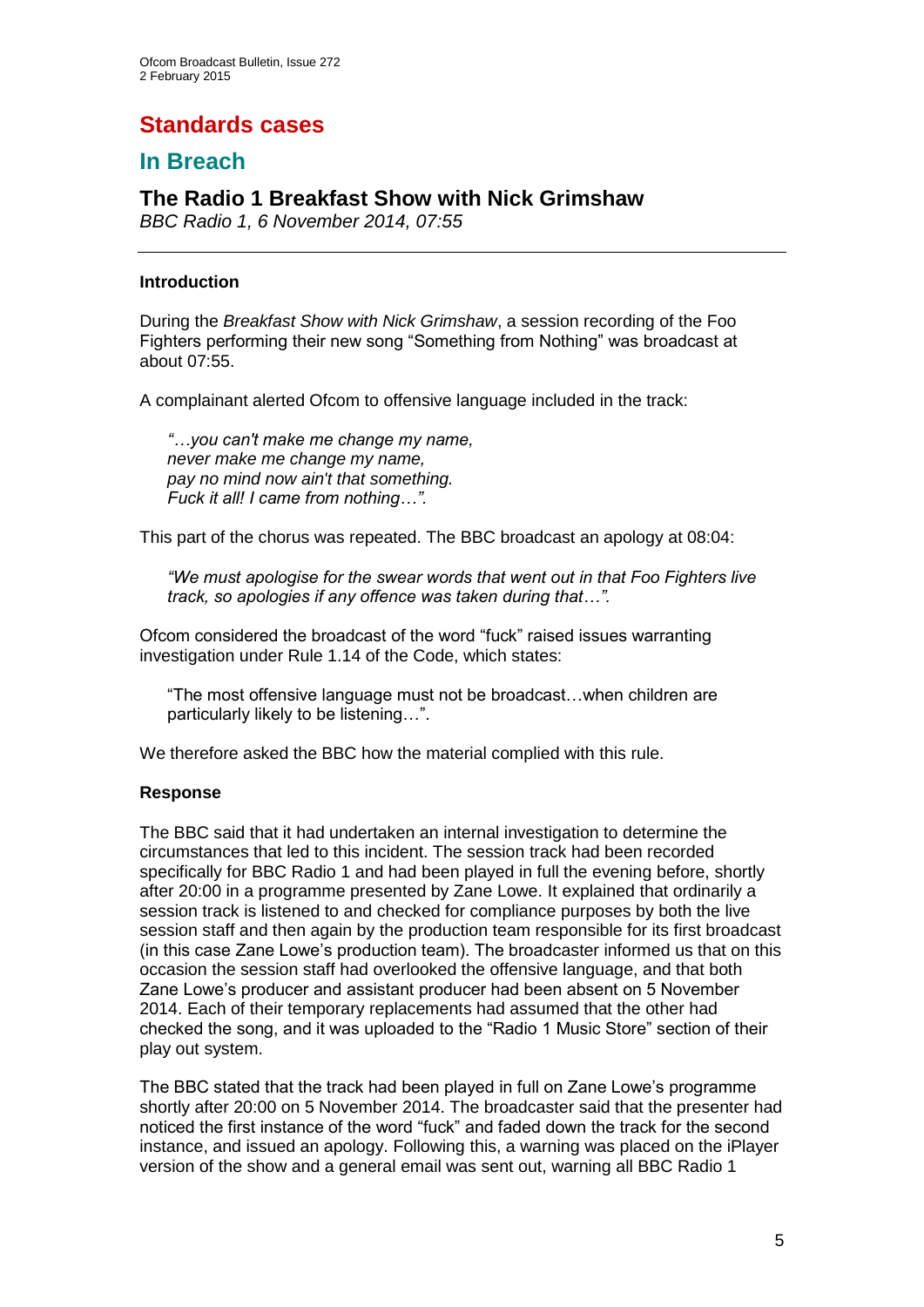production staff about the offensive language in the track. The BBC explained that the producer of Zane Lowe's programme annotated the track on their scheduling software but was unaware that another version had already been uploaded to the "Radio 1 Music Store". It was this unannotated copy that was played during *the Breakfast Show* the following day.

The BBC said that the *Breakfast Show* team was discussing the next item in the programme while the song was played and did not notice the offensive language. However after the team had been made aware of the swearing in the track, an apology was broadcast at 08.04.

The broadcaster explained that the language would have been picked up if its compliance procedures had been correctly followed. It described the failure of the persons responsible to note the offensive language as "highly unusual" and "unprecedented".

The BBC said that, as a direct result of this incident, the importance of following compliance procedures was stressed at Radio 1's monthly all-staff meeting. Further, the broadcaster said that senior members of the station staff have discussed the incident with the individuals involved.

#### **Decision**

1

Under the Communications Act 2003, Ofcom has a statutory duty to set standards for broadcast content as appear to it best calculated to secure the standards objectives, one of which is that "persons under the age of eighteen are protected". This objective is reflected in Section One of the Code.

Rule 1.14 states that the most offensive language must not be broadcast on radio when children are particularly likely to be listening. Ofcom research on offensive language $<sup>1</sup>$  clearly notes that the word "fuck" is considered by audiences to be among</sup> the most offensive language.

Ofcom's guidance on offensive language on radio $2$  states that:

"For the purpose of determining when children are particularly likely to be listening, Ofcom will take account of all relevant information available to it. However, based on Ofcom's analysis of audience listening data, and previous Ofcom decisions, radio broadcasters should have particular regard to broadcasting content at the following times:..

 Between 06:00 and 09:00 and 15:00 and 19:00 Monday to Friday during term-time …".

Ofcom noted the apology broadcast a few minutes after the incident, the BBC's explanation for this compliance error, and that it had taken measures to prevent similar issues recurring. Nonetheless a version of the Foo Fighters' song "Something from Nothing" was broadcast at 07:55 on the *Breakfast Show with Nick Grimshaw*

 $1$  Audience attitudes towards offensive language on television and radio, August 2010 [\(http://stakeholders.ofcom.org.uk/binaries/research/tv-research/offensive-lang.pdf\)](http://stakeholders.ofcom.org.uk/binaries/research/tv-research/offensive-lang.pdf)

 $2$  Ofcom Guidance, Offensive language on radio, December 2011 [\(http://stakeholders.ofcom.org.uk/binaries/broadcast/guidance/831193/offensive](http://stakeholders.ofcom.org.uk/binaries/broadcast/guidance/831193/offensive-language.pdf)[language.pdf\)](http://stakeholders.ofcom.org.uk/binaries/broadcast/guidance/831193/offensive-language.pdf).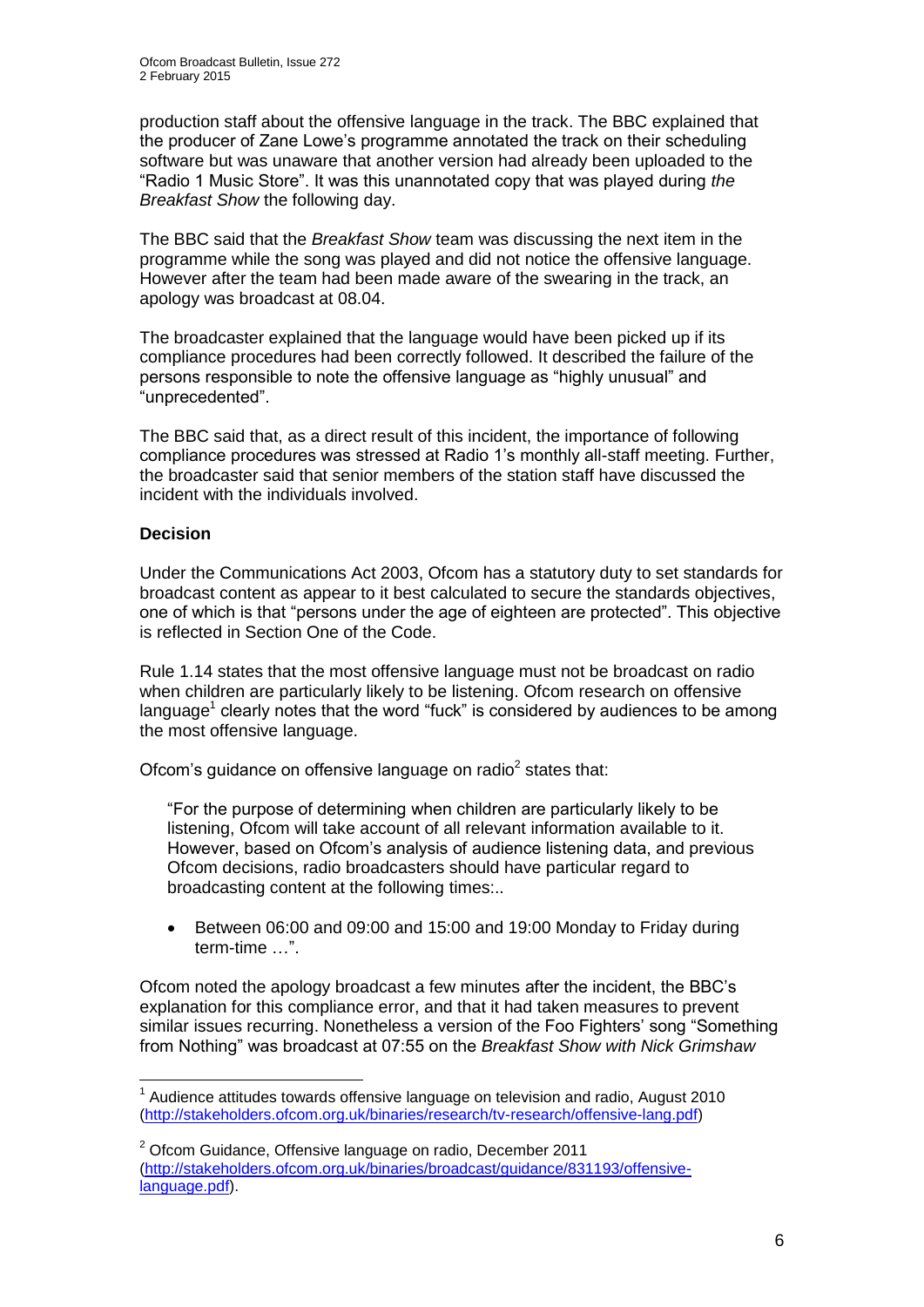containing two uses of the word "fuck". This was a time when Ofcom considered that, in accordance with published guidance, it was particularly likely that children were listening. Rule 1.14 was therefore breached.

#### **Breach of Rule 1.14**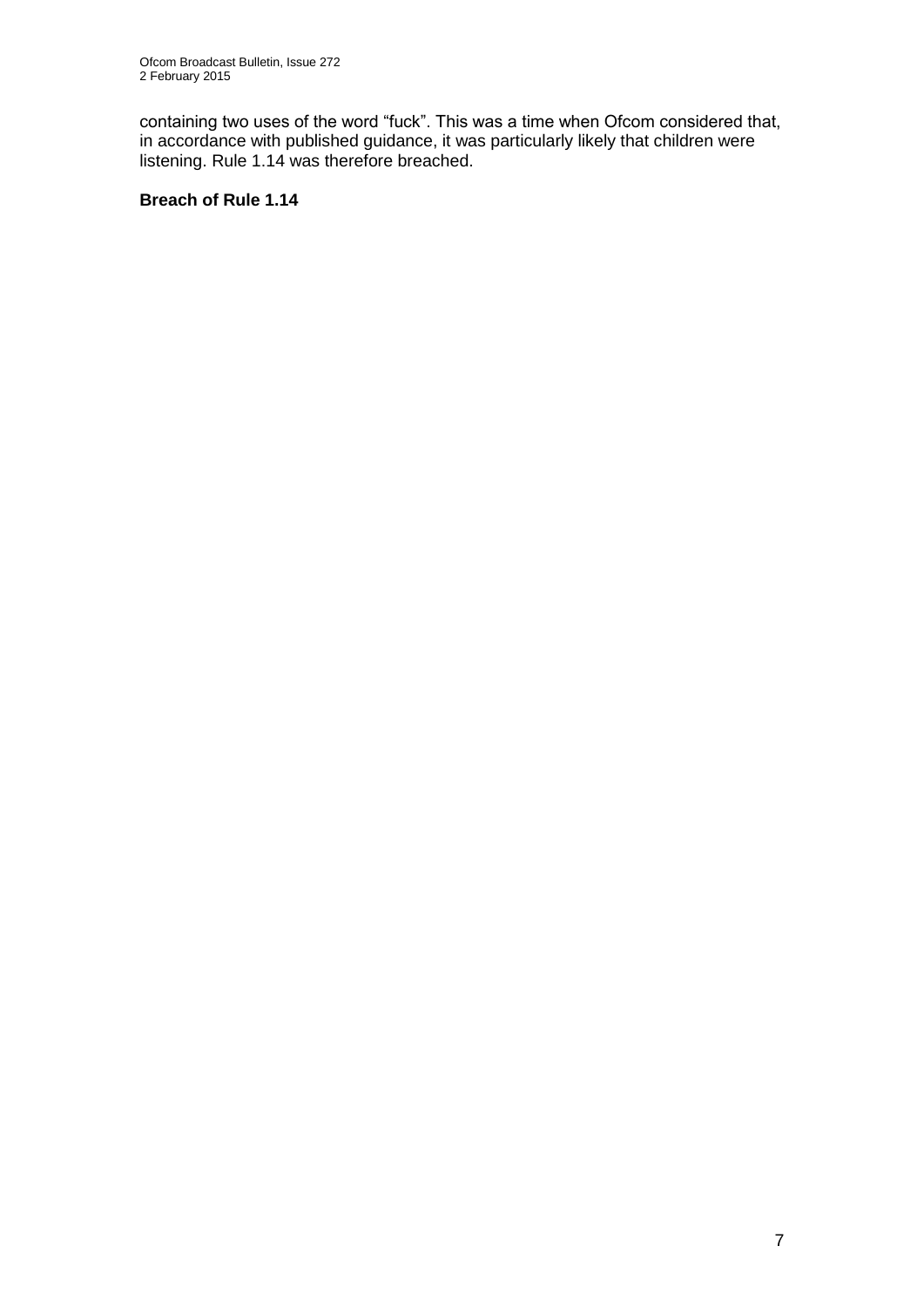# **Advertising Scheduling cases**

## **In Breach**

## **Breach findings table**

*Code on the Scheduling of Television Advertising compliance reports*

Rule 4 of the Code on the Scheduling of Television Advertising ("COSTA") states:

"... time devoted to television advertising and teleshopping spots on any channel must not exceed 12 minutes."

| <b>Channel</b> | <b>Transmission date</b><br>and time | Code and<br>rule /<br>licence<br>condition | <b>Summary finding</b>                                                                                                                                                                                                                                                                                                                                                                                                                                                                                                                                                                                                                                                                                                                                                                                        |
|----------------|--------------------------------------|--------------------------------------------|---------------------------------------------------------------------------------------------------------------------------------------------------------------------------------------------------------------------------------------------------------------------------------------------------------------------------------------------------------------------------------------------------------------------------------------------------------------------------------------------------------------------------------------------------------------------------------------------------------------------------------------------------------------------------------------------------------------------------------------------------------------------------------------------------------------|
| Heart TV       | 27 October 2014,<br>11:00            | Rule 4 of<br><b>COSTA</b>                  | Ofcom noted during monitoring that<br>Heart TV exceeded the permitted<br>advertising allowance in a clock hour<br>on 27 October by 72 seconds.<br>The licence holder for Heart TV,<br><b>Global Music Television Limited</b><br>("Global"), explained the error<br>occurred due to the automatic<br>movement of a break to the end of a<br>clock hour, which pushed some<br>commercials intended for the 10:00<br>clock hour into the 11:00 clock hour.<br>Global said that minutage issues are<br>identified by its scheduling software<br>and are required to be manually<br>checked and corrected, but this<br>overrun was overlooked on this<br>occasion.<br>Global confirmed it had reviewed its<br>procedures, and reiterated to staff<br>the need to ensure compliance with<br>COSTA.<br><b>Breach</b> |
|                |                                      |                                            |                                                                                                                                                                                                                                                                                                                                                                                                                                                                                                                                                                                                                                                                                                                                                                                                               |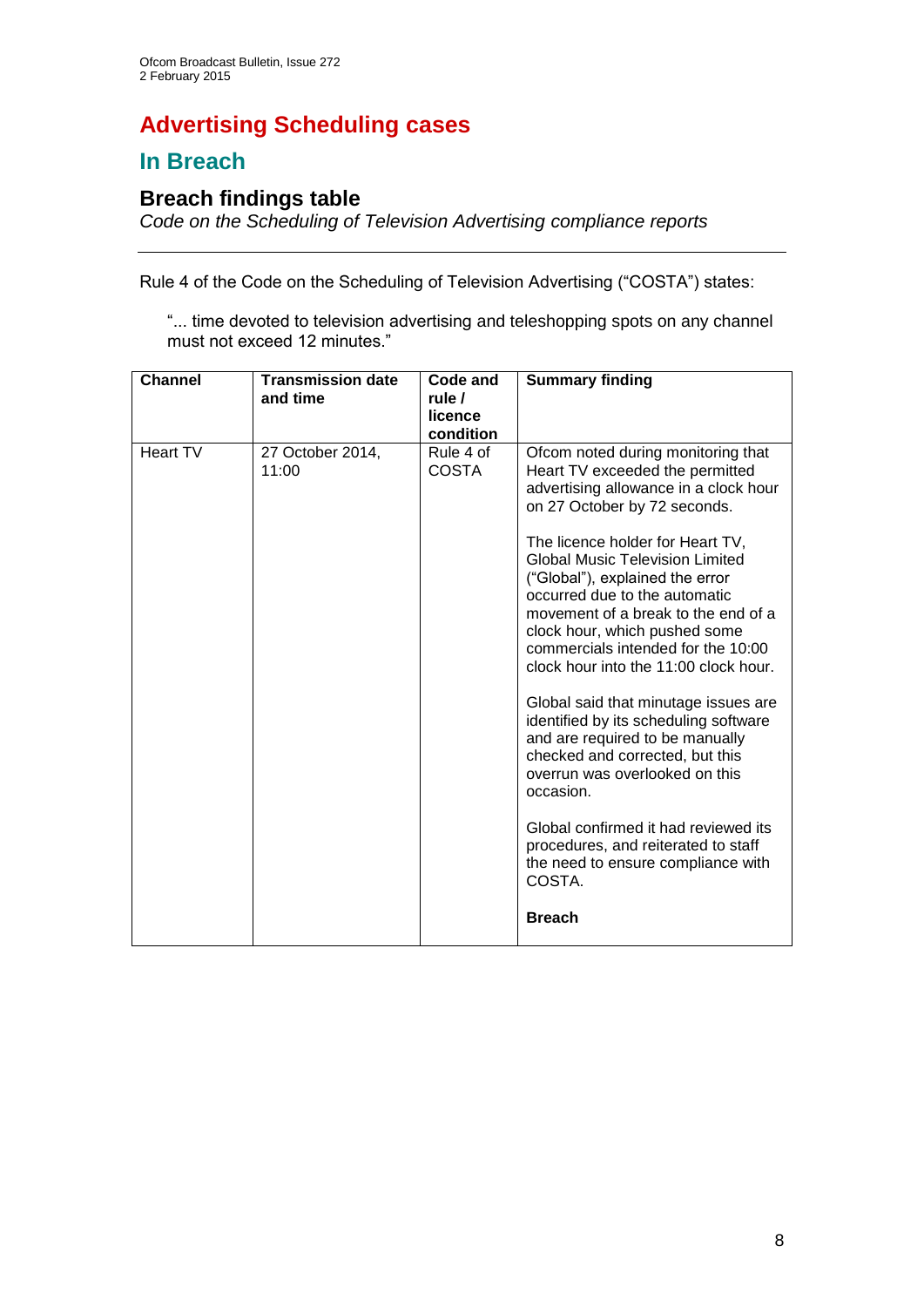# **Resolved**

### **Advertising minutage**

*Cartoonito, 11 October 2014, 08:00 Tru TV, 11 October 2014, 09:00 and 10:00*

#### **Introduction**

Tru TV and Cartoonito are television channels owned and operated by Turner Broadcasting System Europe Limited ("the Licensee").

Rule 4 of the Code on the Scheduling of Television Advertising ("COSTA") states:

"time devoted to television advertising and teleshopping spots on any channel in any one hour must not exceed 12 minutes".

Ofcom became aware of an incident on 11 October 2014 that resulted in three clock hours across Tru TV and Cartoonito containing more advertising than permitted by Rule 4 of COSTA. The 08:00 clock hour on Cartoonito exceeded the allowance by 50 seconds, and the 09:00 and 10:00 clock hours on Tru TV exceeded the allowance by 60 seconds and 40 seconds respectively.

Ofcom considered the matter raised issues warranting investigation in respect of Rule 4 of COSTA. We therefore asked the Licensee for its comments under this rule.

#### **Response**

The Licensee apologised for the incidents and said that it had conducted a full investigation both internally and with its playout provider.

The Licensee said that it has robust compliance processes in place to ensure that the advertising schedules it supplies to its playout provider are compliant with COSTA. However, it explained that on this occasion the incidents were caused by a serious and unavoidable technical failure at the playout provider's playout centre.

The Licensee added that it will work together with its playout provider to prevent any overruns occurring in future.

#### **Decision**

Under the Communications Act 2003, Ofcom has a statutory duty to set standards for broadcast content which it considers are best calculated to secure a number of standards objectives. One of these objectives is that "the international obligations of the United Kingdom with respect to advertising included in television and radio services are complied with".

Articles 20 and 23 of the EU Audiovisual Media Services (AVMS) Directive set out strict limits on the amount and scheduling of television advertising. Ofcom has transposed these requirements by means of key rules in COSTA.

In these cases, the amount of advertising permitted by Rule 4 of COSTA was exceeded. However, Ofcom noted that the circumstances that resulted in these incidents were beyond the control of the Licensee. We also noted that the Licensee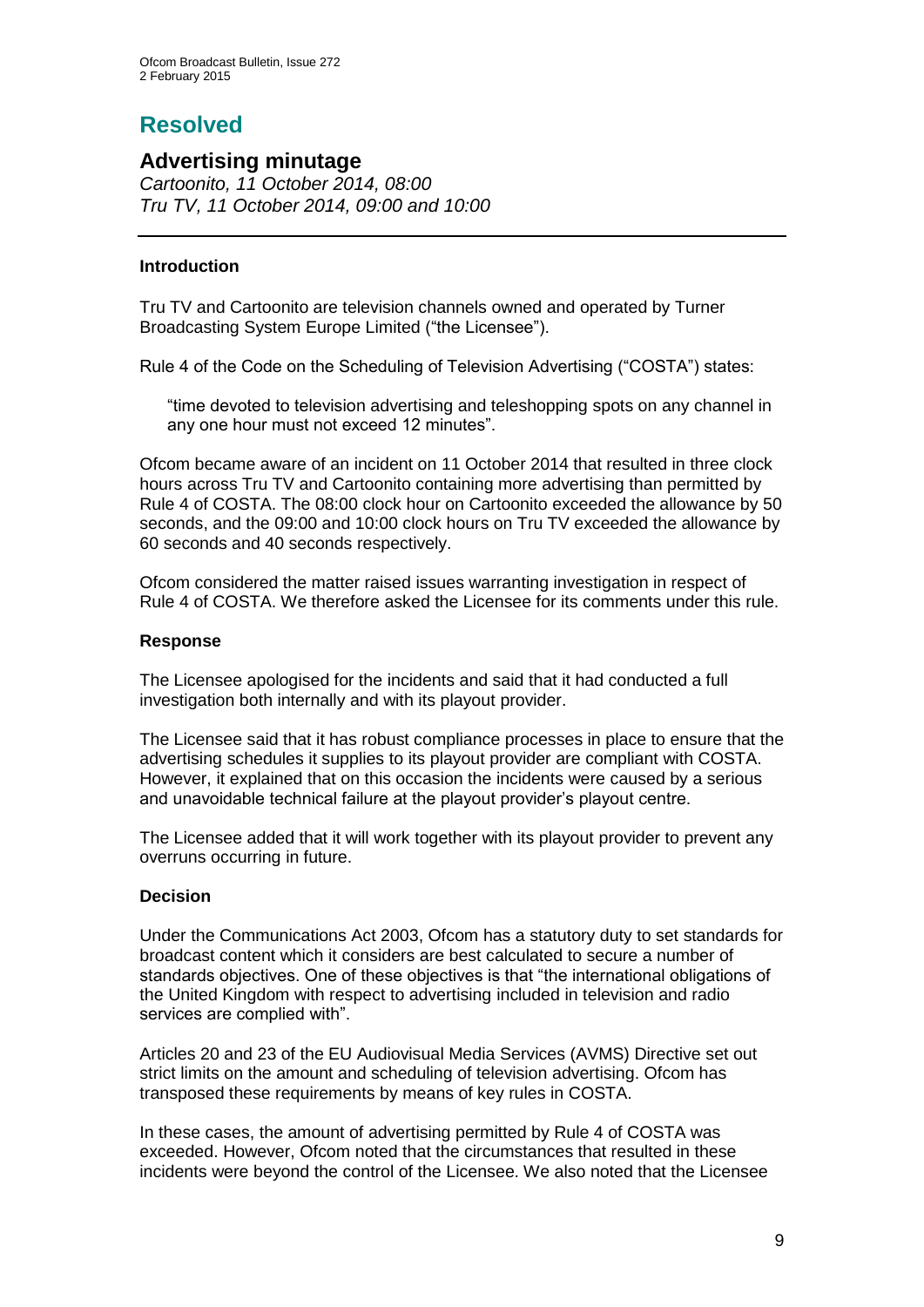had committed to work with its playout provider to prevent a recurrence. We therefore consider the matter resolved.

#### **Resolved**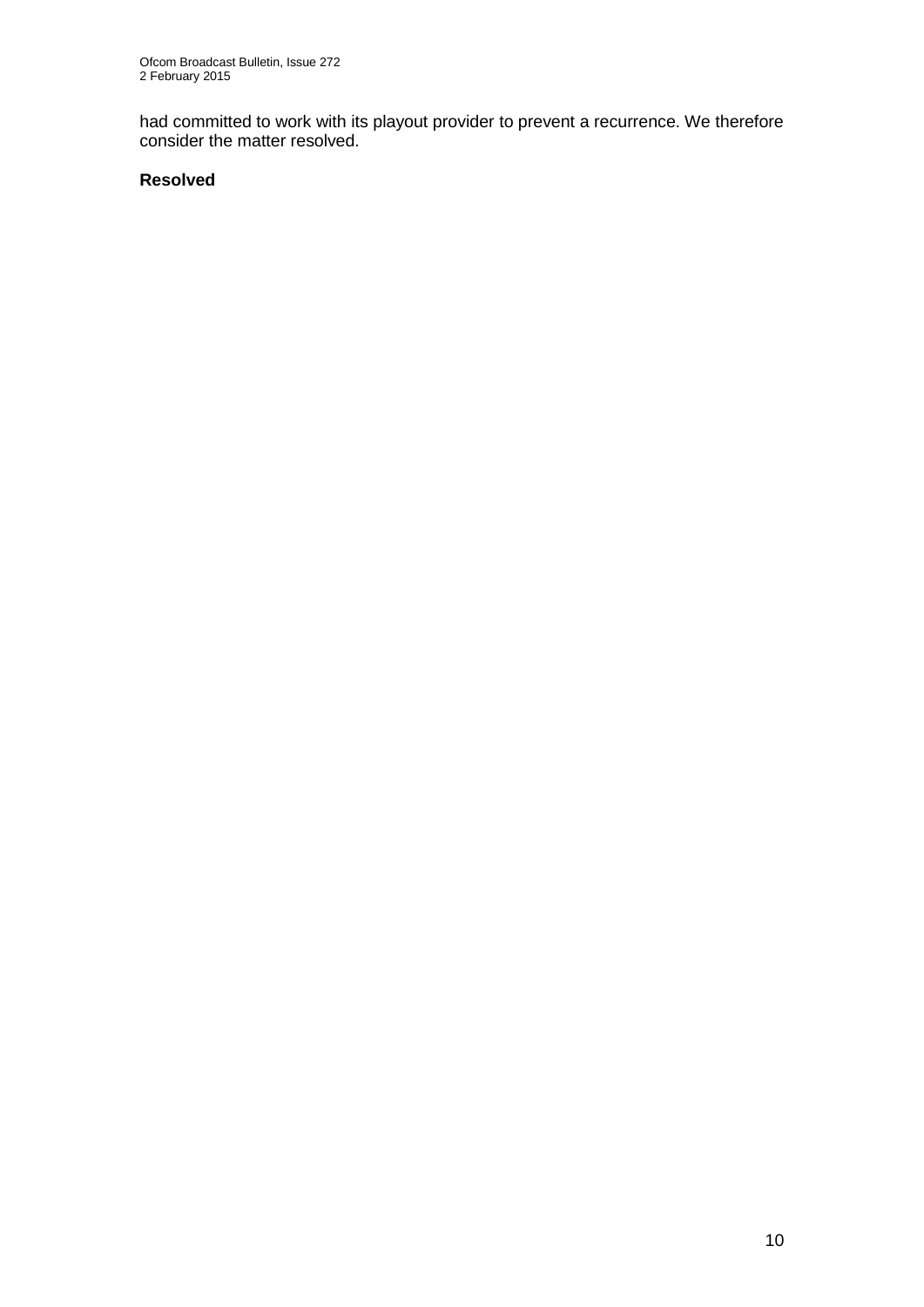# **Resolved**

## **Advertising minutage**

*The Travel Channel, 11 October 2014, 08:00 and 09:00*

#### **Introduction**

The Travel Channel broadcasts documentaries and reality programmes related to leisure and world travel on terrestrial, cable and satellite platforms. The licence for the service is owned by Scripps Networks Limited ("the Licensee").

Rule 4 of the Code on the Scheduling of Television Advertising ("COSTA") states:

"time devoted to television advertising and teleshopping spots on any channel in any one hour must not exceed 12 minutes".

The Licensee notified Ofcom of an incident on 11 October 2014 that resulted in the 08:00 and 09:00 clock hours exceeding the permitted allowance by 21 minutes and five seconds, and two minutes and 40 seconds, respectively.

Ofcom considered the matter raised issues warranting investigation in respect of Rule 4 of COSTA. We therefore asked the Licensee for its comments under this rule.

#### **Response**

The Licensee explained that the incidents were caused by a significant technical failure at its third party playout provider which disrupted The Travel Channel's schedule between 08:00 and 12:00. During this period, the system could only play short-form content resulting in the broadcast of consecutive advertising breaks. The Licensee added that at this point, the playout provider had no manual control over the transmission system.

The Licensee said it had initiated an immediate investigation to ascertain how the fault occurred and added that its third party provider had assured it that all necessary steps will be taken to ensure the incident is not repeated.

The Licensee reiterated that the Travel Channel did not schedule more than in its permitted 12 minutes of advertising in the affected clock hours and that the situation was beyond its control.

#### **Decision**

Under the Communications Act 2003, Ofcom has a statutory duty to set standards for broadcast content which it considers are best calculated to secure a number of standards objectives. One of these objectives is that "the international obligations of the United Kingdom with respect to advertising included in television and radio services are complied with".

Articles 20 and 23 of the EU Audiovisual Media Services (AVMS) Directive set out strict limits on the amount and scheduling of television advertising. Ofcom has transposed these requirements by means of key rules in COSTA.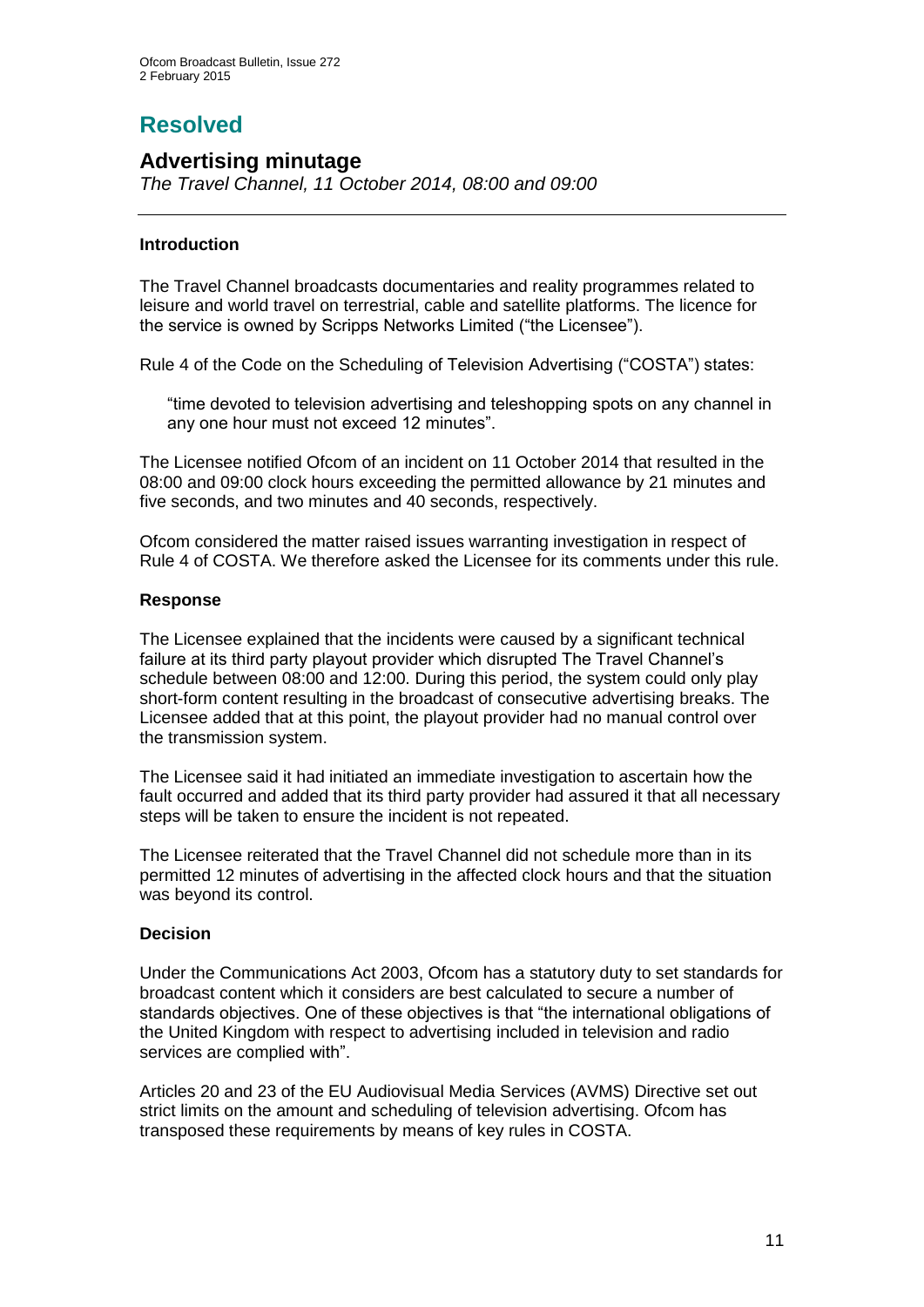Ofcom welcomed the Licensee's prompt notification of the matter and while The Travel Channel significantly exceeded its advertising allowance in two clock hours, Ofcom accepted that the incident was beyond the Licensee's control. Ofcom also noted the steps taken by the Licensee to minimise the likelihood of the recurrence.

Taking the above factors into account, Ofcom considers the matter resolved.

#### **Resolved**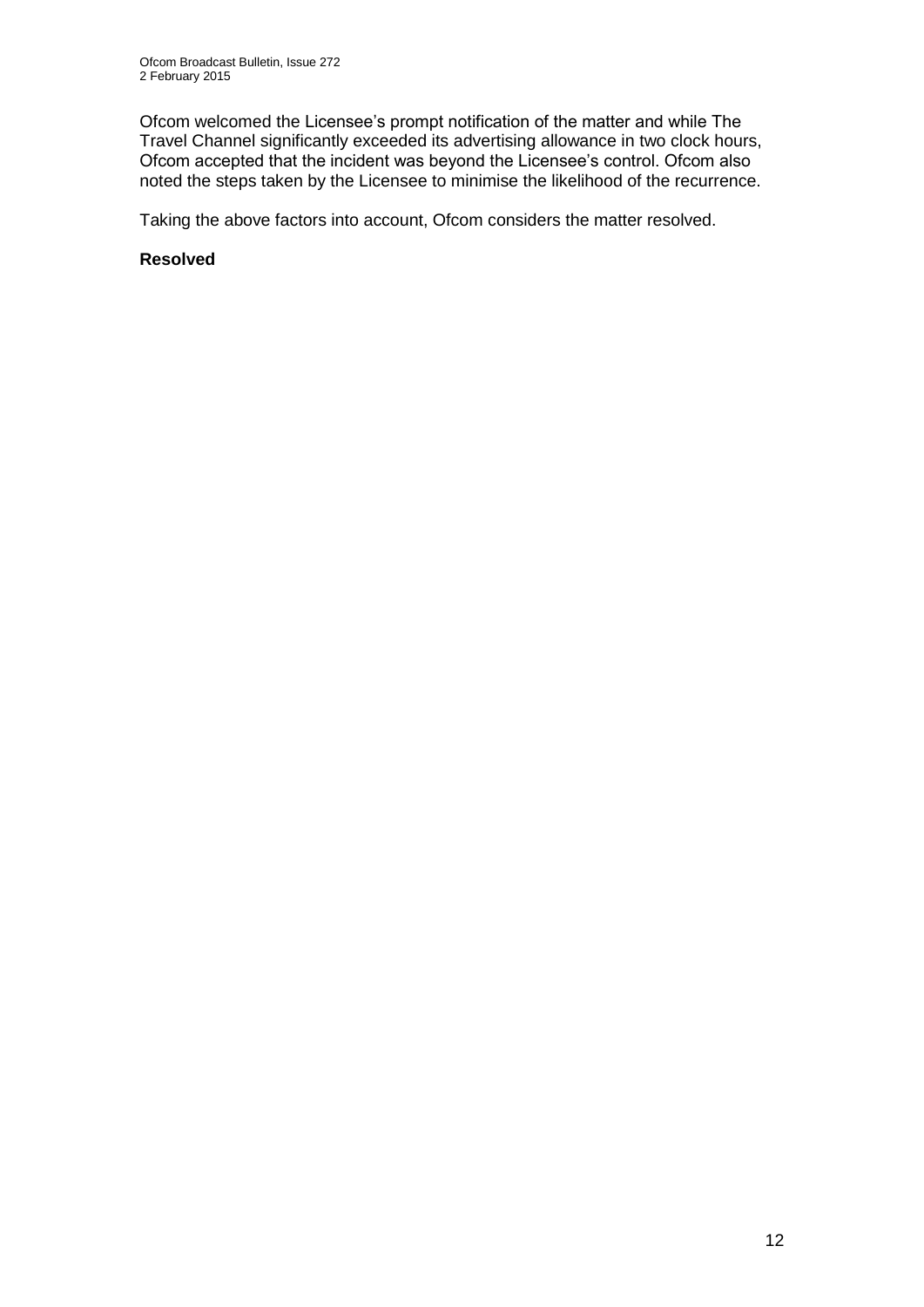## **Fairness and Privacy cases**

## **Not Upheld**

## **Complaint by Mr Kevin Richards**

*Week In Week Out: Undercover Veteran, The Battle for Treatment, BBC1 Wales, 22 October 2013*

#### **Summary**

Ofcom has not upheld this complaint made by Mr Kevin Richards of unjust or unfair treatment and of unwarranted infringement of privacy in connection with the obtaining of material included in the programme and in the programme as broadcast.

This edition of *Week In Week Out* investigated concerns about Healing the Wounds ("HTW"), a Welsh charity dealing with military veterans with Post-Traumatic Stress Disorder ("PTSD"), and the way it accounted for its charitable activities. The programme included secretly filmed footage of Mr Kevin Richards (who founded and operates HTW with his wife, Mrs Carole Richards) talking to a veteran who had attended HTW, pretending that he had PTSD symptoms, to find out what the charity was offering<sup>1</sup>.

Ofcom found that:

1

- Notwithstanding some concerns about the accuracy of some aspects of the programme (notably with regard to the testimony of Mr Justin Martin and the reference to the Charity Commission "investigating" HTW or the Forces Aid Foundation ("Forces Aid") at the time of the broadcast), the broadcaster took reasonable care to satisfy itself that, overall, the programme did not present, disregard or omit material facts, with regard to the claims made about HTW, in a way that resulted in unfairness to Mr Richards.
- HTW was given an appropriate and timely opportunity to respond to the claims made about it in the programme and therefore there was no unfairness to Mr Richards in this respect.
- There was no unwarranted infringement of Mr Richards' privacy in connection with the obtaining of material included in the programme or in the programme as broadcast because the intrusion into his privacy was warranted by the public interest.

#### **Introduction and programme summary**

On 22 October 2013, BBC1 Wales broadcast an edition of its weekly current affairs programme *Week In Week Out*. This edition of the programme investigated concerns

<sup>&</sup>lt;sup>1</sup> In entertaining this case, Ofcom originally declined to consider that aspect of Mr Richards' complaint relating to statements which had been made by the second veteran who appeared in the programme. During the course of our deliberations, however, it became apparent to Ofcom that there may have been a misunderstanding as to the point that Mr Richards was originally seeking to make and that, in the interests of fairness, representations should be sought from both parties as to the inclusion of statements made by the second veteran. As a result, Ofcom has further developed its Adjudication in relation to head a) of this complaint. The findings in relation to heads b) to d) remain the same. These are set out further below.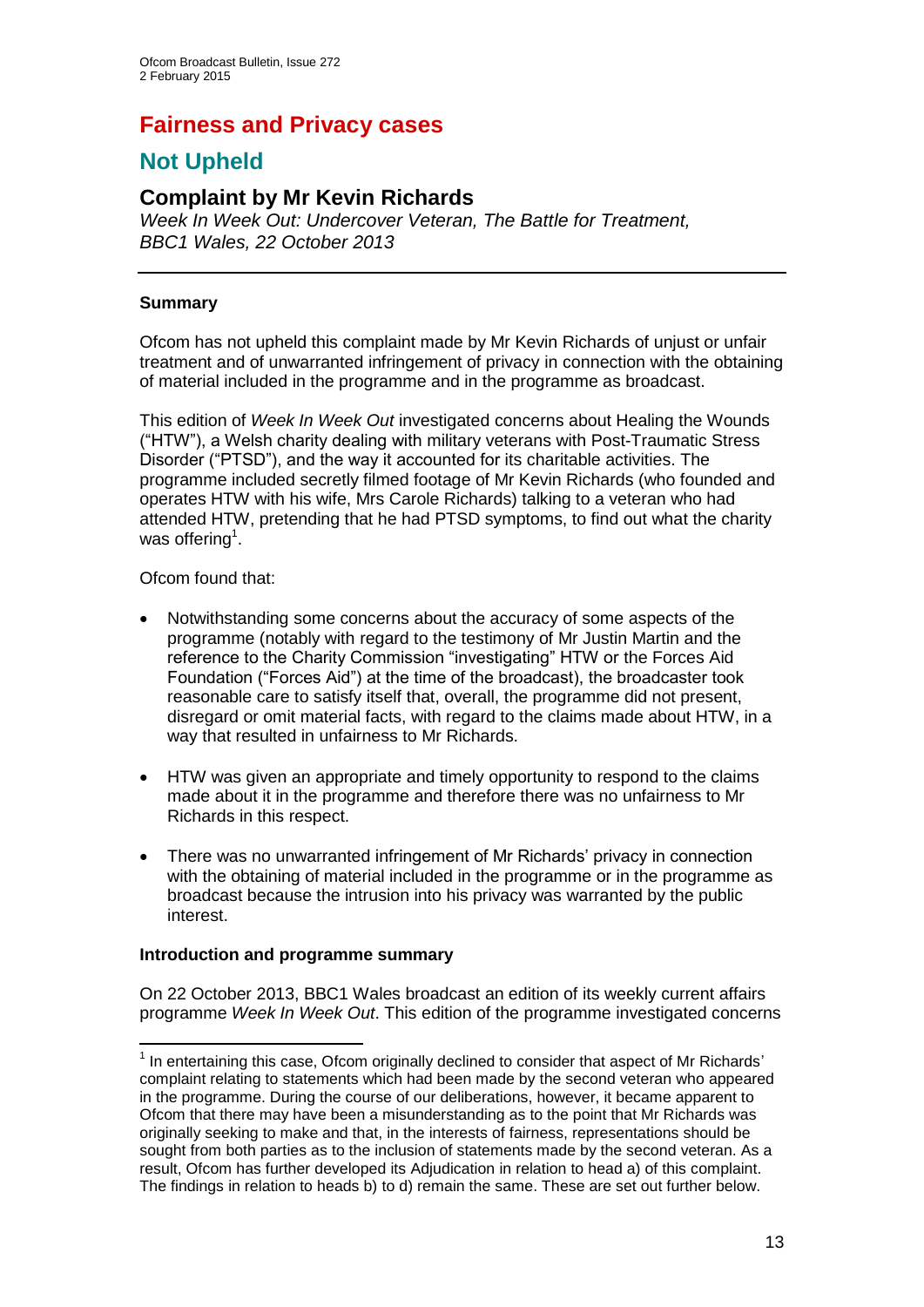which had been raised about the way HTW dealt with military veterans with PTSD and the way it accounted for its charitable activities. HTW provides Neuro-Linguistic Programming ("NLP")<sup>2</sup> therapy to treat ex-military personnel suffering from PTSD.

The programme said that NLP, which aimed to *"change patterns of mental and emotional behaviour"*, was a controversial therapy. It included contributions from two veterans with PTSD who claimed that their condition worsened after they received NLP therapy from HTW to the extent that it made them feel suicidal. The programme also said that the NHS did not advocate the use of NLP to treat people suffering from PTSD.

#### NHS' position on NLP

The programme said that HTW was *"using unconventional treatments"* to help veterans with PTSD, which were *"raising concerns in some quarters including the NHS"*. It then showed Dr Neil Kitchiner, Principal Clinician of the NHS's traumatic stress service, which runs the All Wales Veterans Health and Wellbeing Service ("the AWVHWS") saying:

*"none of them* [the veterans treated by HTW] *are cured as far as I have seen after three days treatment* [and] *some have been very unwell as a result of going there*  [i.e. HTW] *and needed a lot of support from the NHS and veterans' charities"*.

The programme's reporter said that the NHS had tried to persuade HTW to *"move away from mental health treatment"*. It then showed further footage of Dr Kitchiner saying:

*"We have asked them to stop it, we've showed* [sic] *them the evidence from the NHS and the NICE guidelines, we've shared our concerns with them and yet they continue to operate in the way they do"*.

After this footage, the programme said that *"the charity has been saying in recent months that it no longer treats PTSD sufferers, it supports them"*.

#### Secretly filmed footage

1

The programme then featured a veteran who went undercover, pretending that he had PTSD symptoms, to find out what the charity was offering. During his initial telephone conversation with HTW, the undercover veteran was told that *"if he went to his GP he'd probably be put on a waiting list".* He was not asked by the charity for permission to call his GP.

The programme showed sections of secretly filmed footage of Mrs Richards providing the undercover veteran with a three-day course of NLP therapy at HTW. The first section of this footage included the undercover veteran telling Mrs Richards that he had not been diagnosed with anything and was not on any relevant medication. She then said:

*"Nobody else will offer you this by the way, the NHS don't do this, what they'll offer you if you go and see them, is an hour at a time maybe half an hour at a* 

 $<sup>2</sup>$  NLP is an approach to communication, personal development, and psychotherapy that has</sup> been adopted by some hypnotherapists. However, it has been discredited by large sections of the scientific community as a way of treating PTSD.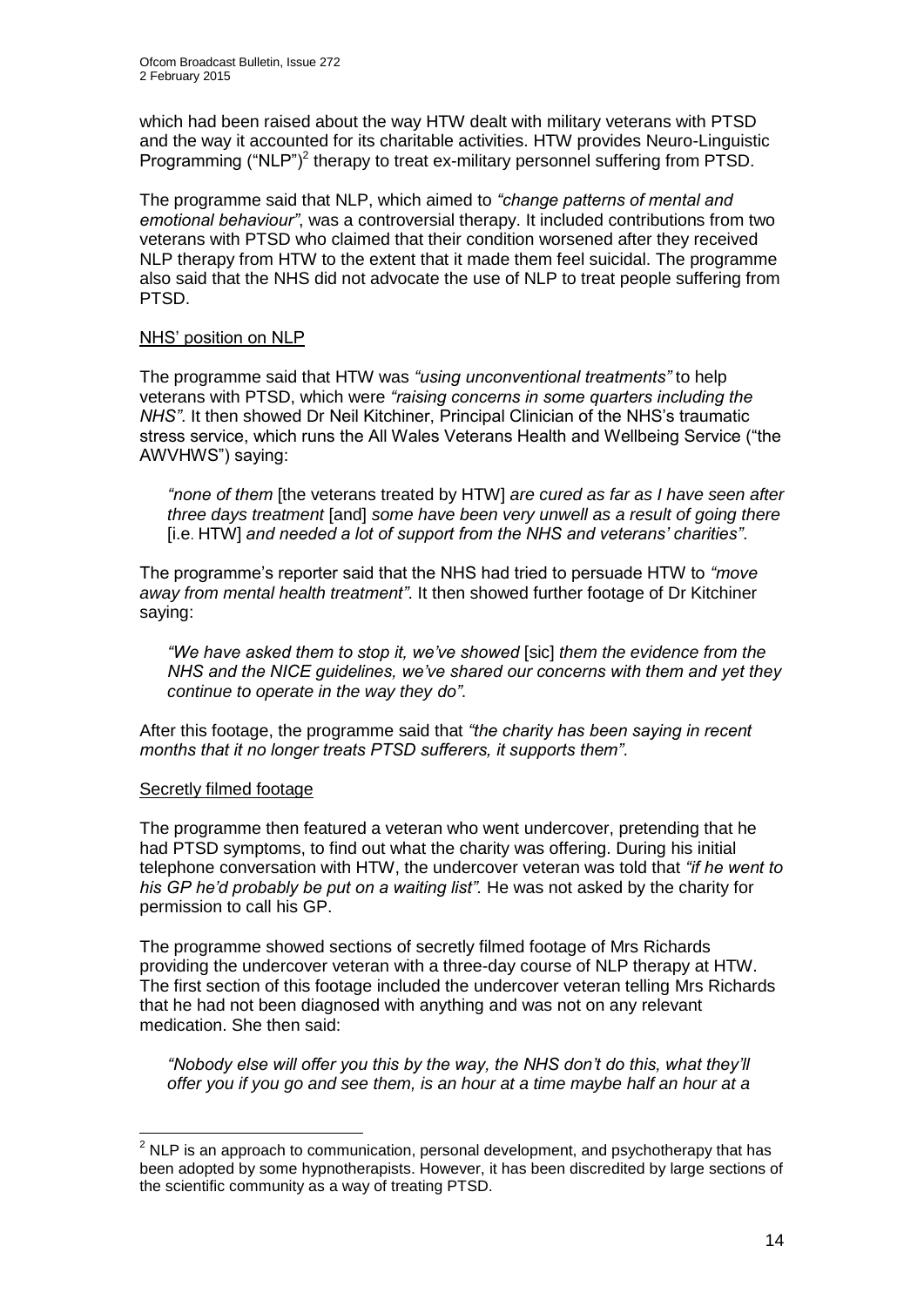*time over a certain amount of weeks or they might offer you counselling which isn't going to do much for you to be honest".* 

The programme said: *"Carole* [Richards] *appears to be steering him* [the undercover veteran] *away from the NHS even though she hasn't done any checks with his GP to find out about his true mental and physical condition"*.

Lieutenant Colonel John Skipper, who authored a report on health care in Wales for the armed services, was shown expressing concerns about the charity. In particular, he said that *"to start treatment for any mental health condition there must be a diagnosis"* and indicated that he did not believe HTW's claim (made to him during an earlier visit to the charity's facilities) that it had 100% success rate in treating veterans through its three-day NLP therapy course.

#### Private Barber

The programme then set out the history of Mr and Mrs Richards' charity. It said that they had started an appeal to raise money for a permanent home for war veterans suffering from PTSD in Golden Grove, a dilapidated mansion in Ammanford, Carmarthenshire, and that part of the plan was for there to be eleven houses named after Welsh soldiers who had died, including Private Craig Barber who was killed in Iraq.

Private Barber's mother (Mrs Cheryl Rowlands) was shown talking about how this plan had lifted her spirits. However, she also said that when Mr Richards asked her to get involved, he told her that he wanted her to: *"hit the public in the guts with your emotional story"*. Mrs Rowlands said: *"you don't say that to a mum who has just lost her son in Iraq"*. The programme said that with the help of her neighbours, Mrs Rowlands had raised £8,000 for the Craig Barber villa. However, Mr Richards then asked Mrs Rowlands to give this money to the Golden Grove appeal. When she refused, because the money had been raised specifically for the Craig Barber villa, Mr and Mrs Richards' solicitor sent her a letter demanding the money. This was followed by two visits from the police. The programme said that Mrs Rowlands claimed that *"Kevin Richards denied he ever promised her a villa named after Craig"*  and showed the following quotation from Mr Richards (*"There will also be a suite* [in Golden Grove] *named after Private Craig Barber who was killed in Iraq"*) which was part of an article published in the South Wales Evening Post on 10 March 2010. The programme added that the police investigated and took no action against Mrs Rowlands. At the end of this section of the programme, the programme stated that *"Healing the Wounds now concedes that they had indicated that an apartment was to have been named after Craig"* before explaining that in January 2011, the plan to buy Golden Grove collapsed. After this, the programme said, Mr and Mrs Richards set up a new charity, HTW, using £120,000 which they had raised toward the purchase of Golden Grove.

#### HTW funding and accounts

The programme said that since starting the Golden Grove Appeal (which was launched in 2009) Mr Richards had set up various companies, including one, ForcesDeal.com Limited, which it said: *"was dissolved leaving debts of £288,000"*. It added that Mr Richards also created a price comparison website, ForcesAid.com, which: *"promises to donate net profits to veterans' charities...via the Forces Aid Foundation, itself described as a charity"*. It said that Forces Aid was not a charity, but a private company and that Mr Richards was one of its directors. Mr Martin Price, the Chair of The Institute of Fundraising Cymru ("the Institute") which supports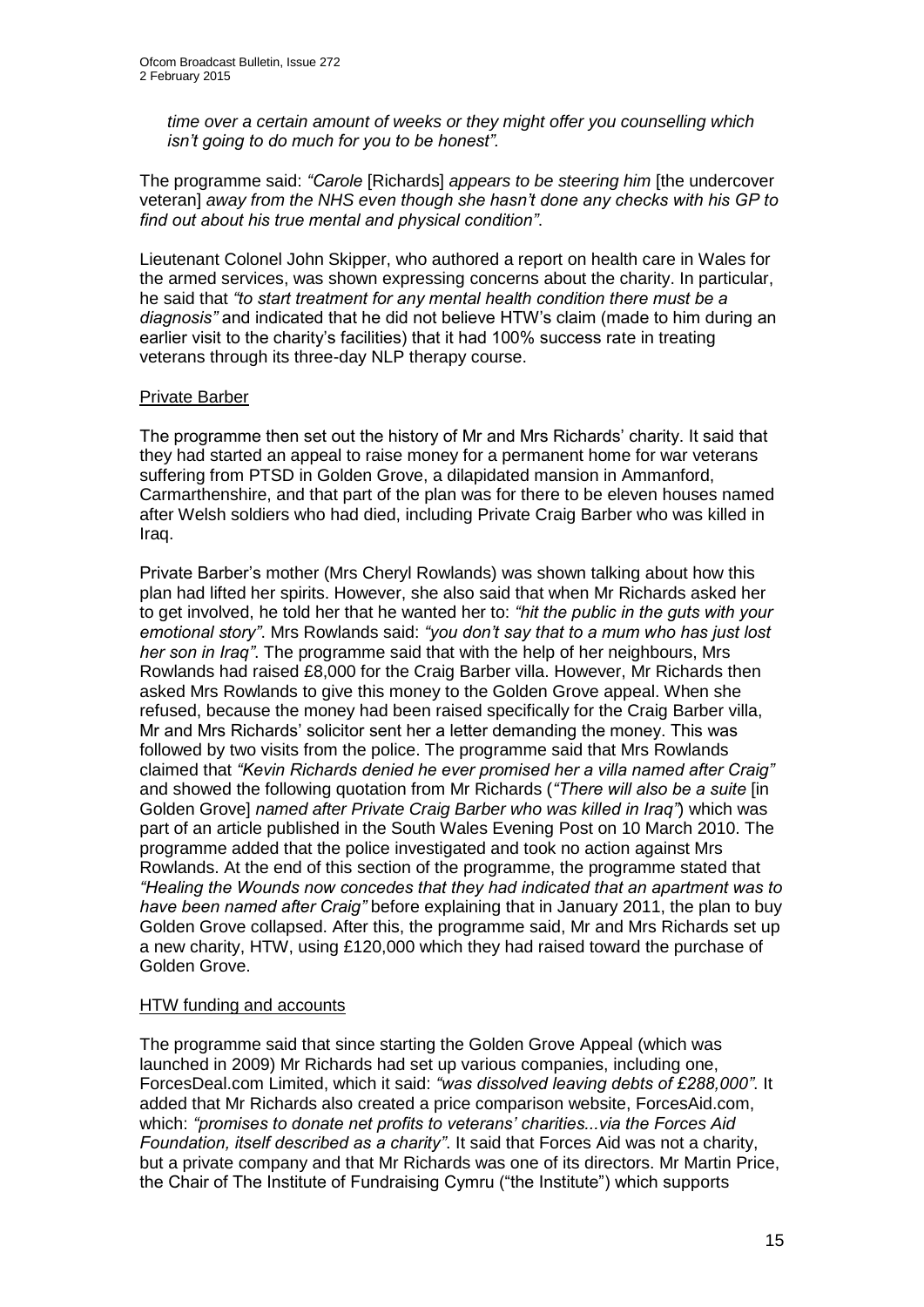charities and fundraising in Wales, was then shown saying that it was inappropriate for a private company to use the word "foundation" in its name: *"because it could mislead the general public if they are being asked for funds to contribute towards this organisation".* The programme also said that one of the veterans' charities to which ForcesAid.Com claimed to donate was the Soldiers' and Sailors' Families Association ("SSAFA"). At the end of the programme, viewers were told that SSAFA had confirmed that it had never received any donations from Forces Aid.Com and told Forces Aid.com to remove the SSAFA logo from its website: *"to ensure that no endorsement or recommendation is implied"*.

The programme said that HTW's accounts indicated that the charity had raised almost £500,000 over the preceding three years, but that it was: *"more difficult to find out what they spent that money on"*. It said that Mr Price had told the programme that the fact that all of HTW's accounts for the past three years were filed on one day was: *"not good and that's not all".* Mr Price was then shown saying that, in its accounts, HTW had allocated costs for fundraising, publicity and goods sold to charitable activities, but these three items were: *"clearly not charitable activities"*. He also said: "we know what money has been spent. What we can't tell from here [the accounts] *is how much money has actually been spent on counselling and posttraumatic stress work with ex-servicemen".* He added: *"Healing the Wounds is not giving you that nice warm feeling that your money is going to the right place"*. This part of the programme concluded with the reporter stating that:

*"Healing the Wounds told us that using the word charity in connection with the Forces Aid Foundation was an error and thanked us for bringing it to their attention. They added that the Foundation has been dissolved and all references to it will now be removed".* 

The programme then showed more of the secretly filmed footage of Mrs Richards using NLP therapy to treat the undercover veteran. During this footage the programme's narrator said that the National Institute for Clinical Excellence ("NICE") *"does not recommend using this therapy* [NLP] *for PTSD sufferers"*. Afterwards, Dr Kitchiner was shown saying that NLP was used as a motivational tool in business, and that the evidence did not support its use as a treatment for veterans with PTSD. He also said that he believed that Mr and Mrs Richards had had approximately two weeks training in NLP therapy. When asked if he thought this was appropriate, Dr Kitchiner said *"I think it's very rapid"* and then compared it to the three to five years of training for most mental health professionals.

The programme then alleged that HTW had told veterans whom it had treated to stop taking anti-depressant and anti-psychotic medication prescribed by their GP. A second unnamed veteran whose identify was disguised in the programme ("the second veteran") said: *"when I got there* [to HTW] *we all had a sort of debrief and they said for us to stop taking our medication because the medication would get in the way of the treatment that they are going to offer".* 

The programme showed the material it had gathered on HTW's approach to treating veterans with PTSD to Professor Neil Greenberg, Co-director of the Academic Centre for Defence Mental Health at Kings College London.

It then said that Professor Greenberg was *"worried"* about HTW's approach and *"particularly concerned"* to hear that HTW did not contact the undercover veteran's GP and that the second veteran had said that he was told by HTW to come off his medication.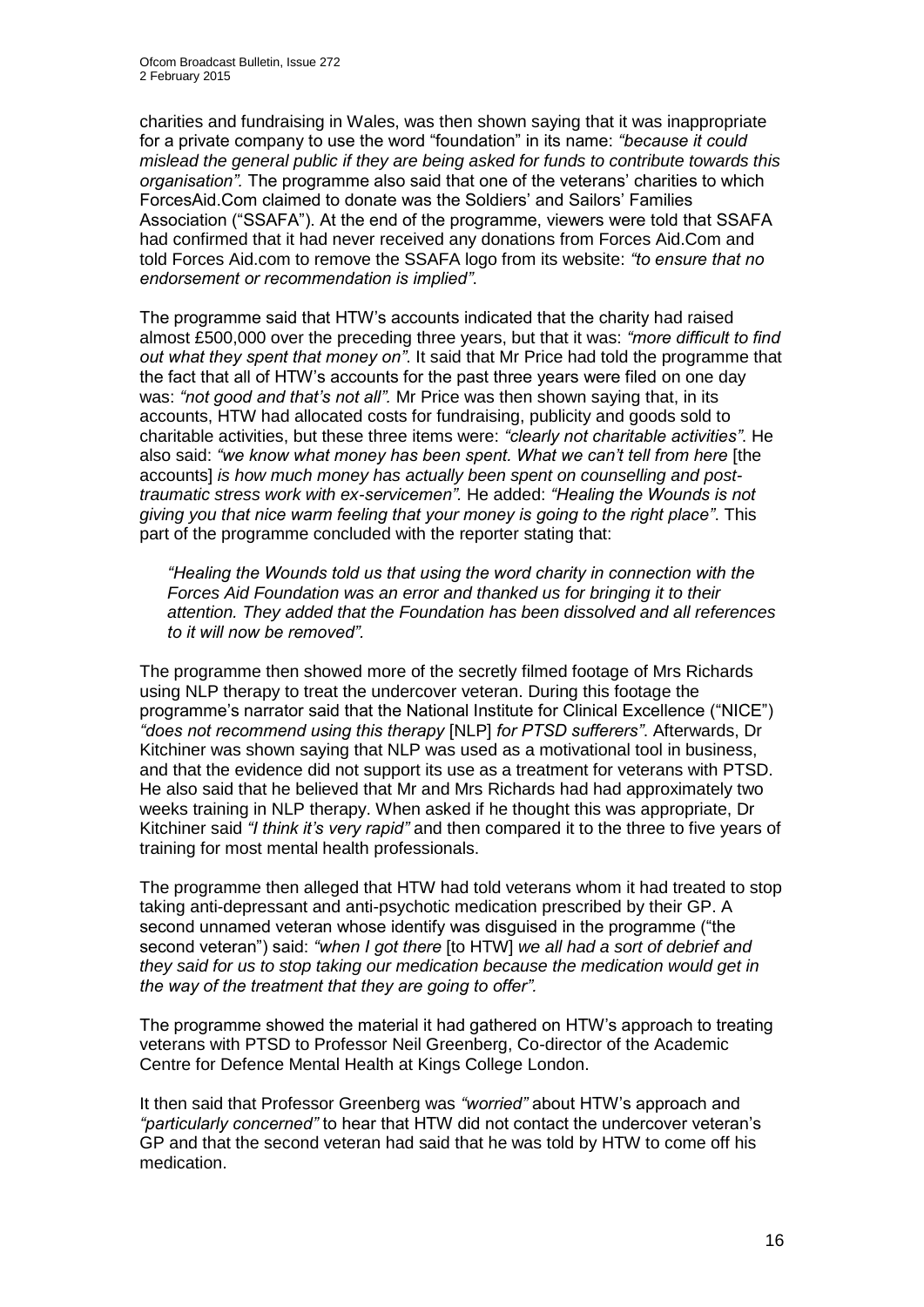#### Professor Greenberg was shown saying:

*"If this group who are not medically qualified and don't know a person's whole treatment history, because they haven't got it, that could cause some real problems, it could be really quite dangerous* ... *Non-evidence based treatments like NLP...should not be used as a first line treatment. There are plenty of evidence based treatments that we know work for mental health conditions and trying to direct people towards non-evidence based interventions first off is concerning and could be dangerous in some cases".* 

The programme then said that HTW: *"denies telling veterans to stop taking their medication and says it does tell them to get advice from their GP"*. It also said that the charity had told the programme that it had *"helped 39 veterans who've asked them for help having exhausted all other help from the NHS"* and that: *"they offer more than therapy* [because they] *place veterans into employment and training"*.

#### HTW policy of leaving PTSD sufferers on their own after therapy sessions

Later, the programme questioned HTW's policy of leaving veterans who were being treated for PTSD alone in a hotel after their therapy sessions. This section of the programme included testimony from both of the veterans with PTSD who had attended HTW's therapy sessions. The first veteran (Mr Justin Martin) described the night he spent alone after therapy at HTW as: *"probably one of the worst nights I have ever had"*. He added that he had had nightmares, wet the bed, had cold sweats, and that he felt so scared and so alone that he: *"had the overwhelming urge just to end it all"*. The second veteran said that when he was left alone after therapy he had *"a really bad time with PTSD"* including having: *"flashbacks and panic attacks"*. The programme's narrator said that HTW had responded that: *"veterans welcome the chance to have some quality time to themselves and that they are given 24-hour contact numbers".* HTW added that it was: *"unaware of any veteran feeling unhappy with their service"*. The narrator also said that the programme had heard: *"from a number of veterans who say that the charity has helped them"*.

#### Speed of treatment

The programme showed secretly filmed footage of Mrs Richards telling the undercover veteran that on one occasion the NLP treatment for PTSD had worked (i.e. cured the sufferer) in 20 minutes. This was followed by Dr Kitchiner saying that an average patient sees a therapist: *"for anything from 4 months to a year to treat their PTSD...it's not a quick fix"*.

The reporter said that complaints had been made about HTW to the Charity Commission for England and Wales and the Welsh Government: *"but because there are no controls in place to regulate NLP the charity is free to carry on"*. The chair of the Welsh Assembly's cross-party group on the armed forces, Mr Darren Miller AM, was then shown calling for more scrutiny of NLP practitioners and the work of any charity giving support to veterans.

The programme also showed secretly filmed footage of the undercover veteran meeting Mr Richards while he filled out forms about his treatment. In reference to the forms, Mr Richards told the undercover veteran that: *"we've got clinical trials going on and things like that. This is all the evidence to show people, you know, that everything works here. It's all politics isn't it?"* The programme said that although HTW was collecting data to prove its treatment was effective, *"experts say NLP must*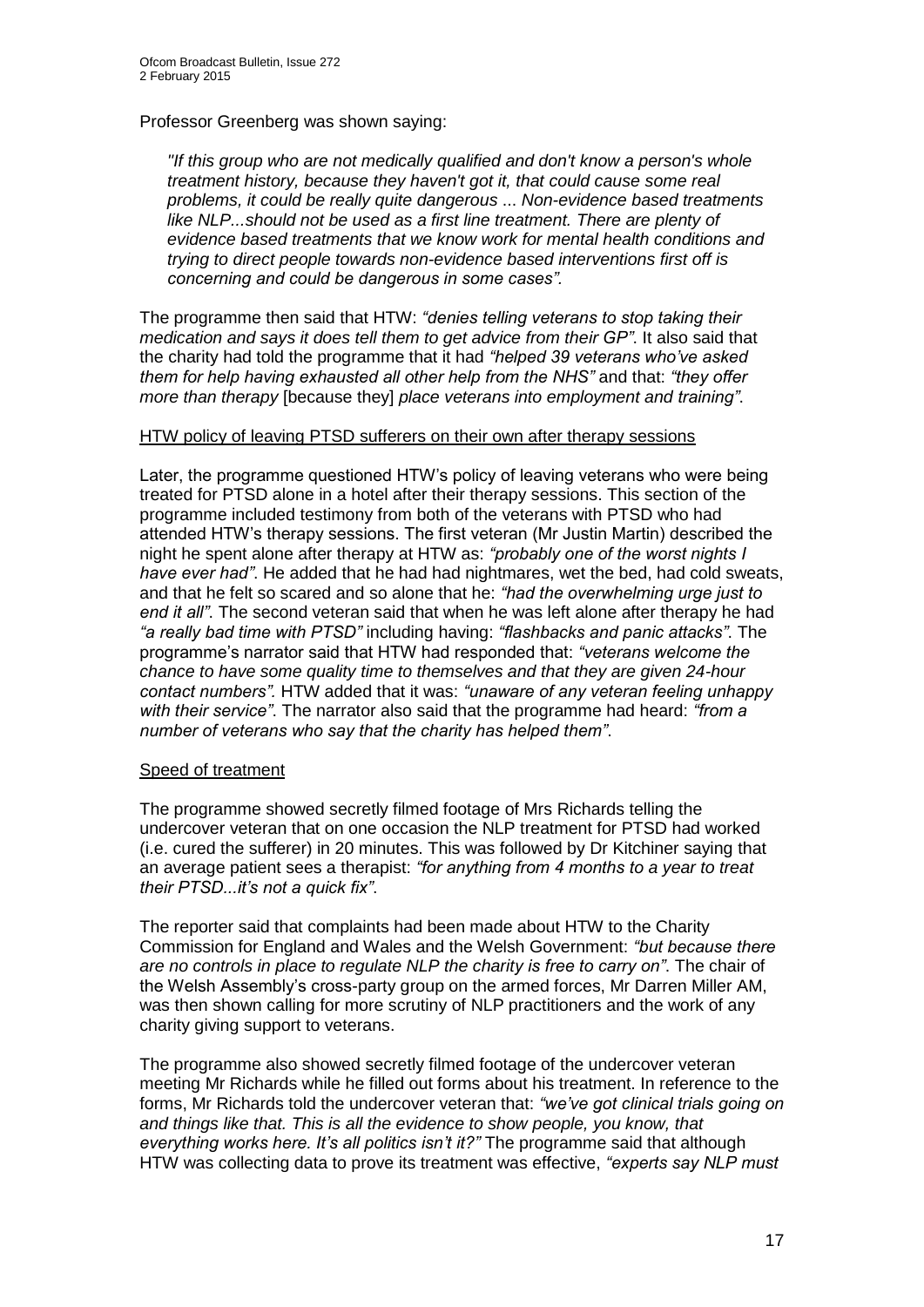*be subjected to randomised control trials"*. Professor Greenberg was then shown saying:

*"NLP has not been investigated by properly rigorous scientific trials to show it works* [for PTSD] *and the key point is, just because someone feels good at* [the] *end* [of a] *session, there is no guarantee they're going to feel good in the future. And, given the fact that we know psychological therapies have a potential to harm, we need to do those trials".* 

After this, the narrator said that HTW had told the programme that it had: *"supported more than 130 veterans with PTSD in the last two years"*.

Towards the end of the programme, the reporter said that HTW said its therapy was *"safe and effective"* and that the charity is: *"open and transparent"*. He also said that Mr and Mrs Richards had declined to be interviewed, but had referred the programme to their written statement and told the programme that: *"Healing the Wounds is a small but busy charity which has as its priority the needs of veterans and PTSD sufferers."*

The reporter also said that SSAFA had told HTW *"to remove its logo from the Forces Aid.com website to ensure no endorsement or recommendation is implied"* and that: *"it's never received any donations from ForceAid.Com or the* [Forces Aid] *Foundation."* He added: *"The Charity Commission is also investigating."* The programme ended with footage of both veterans with PTSD giving negative testimony about their experience of receiving therapy from HTW.

#### **Summary of the complaint (as originally entertained) and the broadcaster's response**

#### Unjust or unfair treatment

a) Mr Richards founded HTW, the military charity which was the focus of the above programme. He complained that he was treated unjustly or unfairly in the programme as broadcast because material facts were presented, disregarded or omitted in a manner which amounted to a personal attack on him. He gave the following examples of information included in the programme which he said resulted in him being unfairly portrayed.

The testimony of Mr Martin (the first veteran with PTSD) in the programme was not credible. Mr Richards said that Mr Martin was described as a PTSD sufferer with: *"nearly a decade of army service"*. However, he only served for three weeks due to a knee injury during basic training and did not suffer from PTSD as he did not serve in combat situations. Mr Richards added that Mr Martin's claim that he wet the bed when staying on his own in a hotel after receiving NLP therapy at HTW was untrue. Mr Richards provided Ofcom with a note from the hotel in question in support of this assertion. Mr Richards also said that Mr Martin had posted a positive testimonial on the charity's website following his treatment at HTW which contradicted the testimony he gave in the programme (a copy of this testimonial was provided to Ofcom).

In response, the BBC acknowledged that, inadvertently, the programme had inaccurately represented the length of time that Mr Martin served in the army. It said that after the programme was broadcast, a viewer contacted the programme makers to suggest that Mr Martin had misled them and that he had in fact only served for 21 days and this was later confirmed by Mr Martin's wife.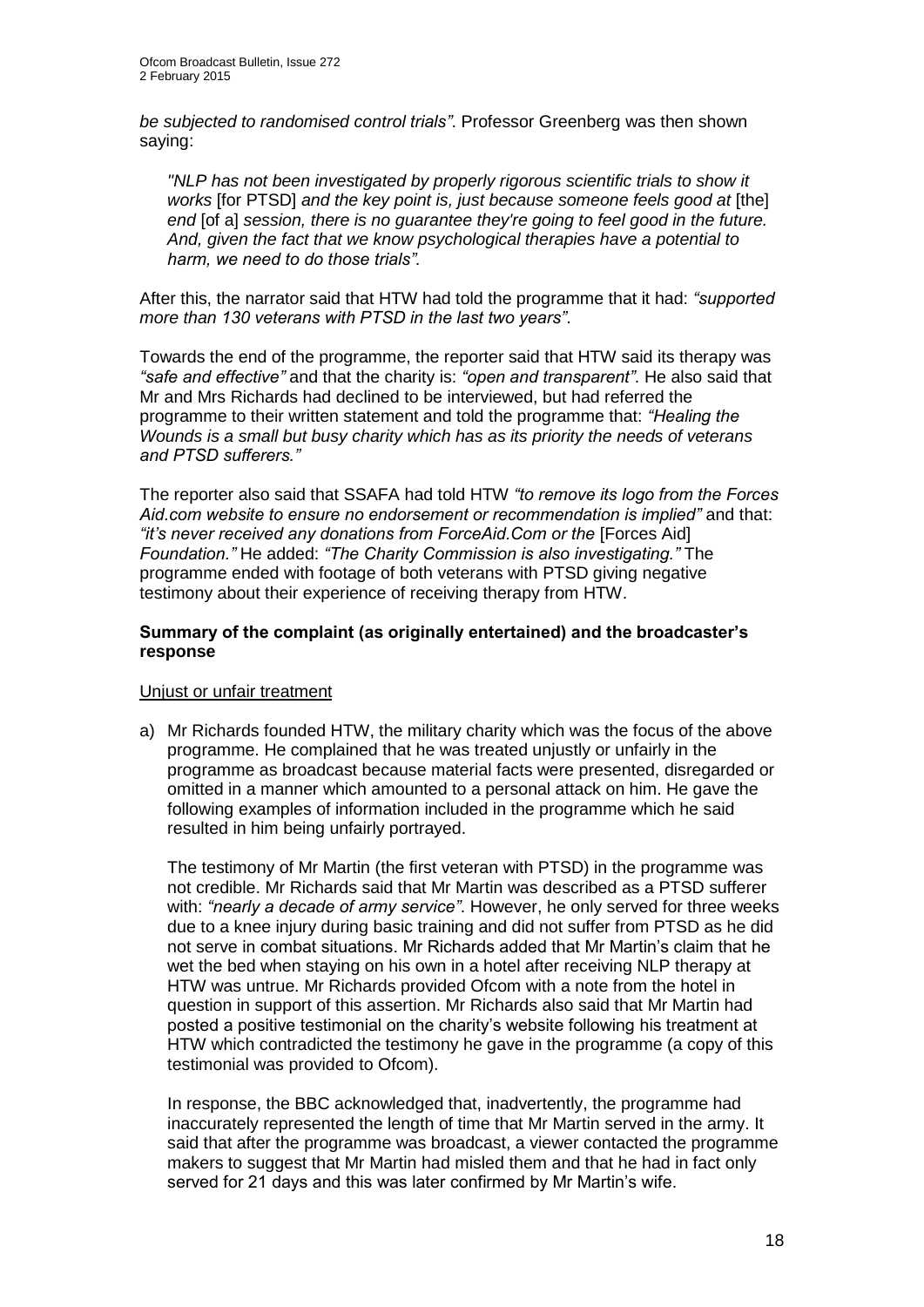The BBC argued that this inaccuracy was neither material nor led to any unfairness to the complainant. This was because HTW: believed Mr Martin's account of his time and experiences in the army; was satisfied that he was suffering from PTSD; and, treated him for it using NLP. The BBC said that Mr Martin told the programme makers that after receiving treatment he was traumatised and felt worse as a result. The broadcaster added that none of the issues raised in connection with Mr Martin in the programme hinged upon the length of his military service.

It also said that the programme makers had no reason to doubt the veracity of Mr Martin's testimony regarding his length of service. Mr Martin gave the same, quite detailed information about his past (i.e. that he had served for eight years in the army; had suffered some bad experiences, particularly being bullied during army training, which caused PTSD, which in turn led him to contemplate suicide) to several people on a number of different occasions. These people were: his counsellor, Mr Paul Mathias, an army veteran who ran a support scheme providing counselling for fellow veterans suffering from PTSD (through whom the programme makers were introduced to Mr Martin in March 2013); the producer of the programme (when they met in August 2013 Mr Martin told the producer that he had been in the army between 1997 and 2006); and, the reporter and camera crew when Mr Martin gave his interview.

The BBC added that Mr Mathias, whose routine checks had established that Mr Martin had been in the army, had believed that Mr Martin was credible, and that the programme makers could not check the length of his service because the Ministry of Defence ("the MoD") will not disclose such information.

The BBC turned to Mr Richards' complaint that Mr Martin's claim to have wet the bed when staying in a hotel after receiving treatment at HTW was untrue. It said that the note from the hotel provided to Ofcom did not claim that the incident did not happen, merely that the writer was "unaware" that it had happened. The broadcaster added that there might be a number of reasons for this even if the incident did happen, for example, it was not actually spotted or reported by hotel staff. However, the broadcaster said that Mr Martin described the incident to both the producer and his PTSD counsellor and, as with the rest of his testimony the programme makers had no reason to doubt its veracity. It also argued that the point being considered in this part of the programme, traumatised veterans being left alone, overnight, in a hotel room in a strange town, did not hinge on whether Mr Martin wet his bed or not.

With regard to his online testimonial for HTW, the BBC said that after giving this testimony to the charity Mr Martin told his counsellor (Mr Mathias), and subsequently the programme makers, that he had been under pressure to provide the testimonial and that his experience of receiving NLP treatment at HTW had actually made him feel worse rather than better. The BBC also said that Mr Martin had told the programme makers that he had not wanted to appear ungrateful to the charity at the end of his treatment so he made some positive remarks. However, "less positive comments" - for example, that his wife had been the greatest source of support through what had been a traumatic time - were not included in the testimonial. He also told the programme makers that the extent to which any comments he had made would be used on the website was not explained to him. The BBC said that the experience of the undercover veteran tended to confirm that the charity was keen to elicit positive feedback from veterans who used their service.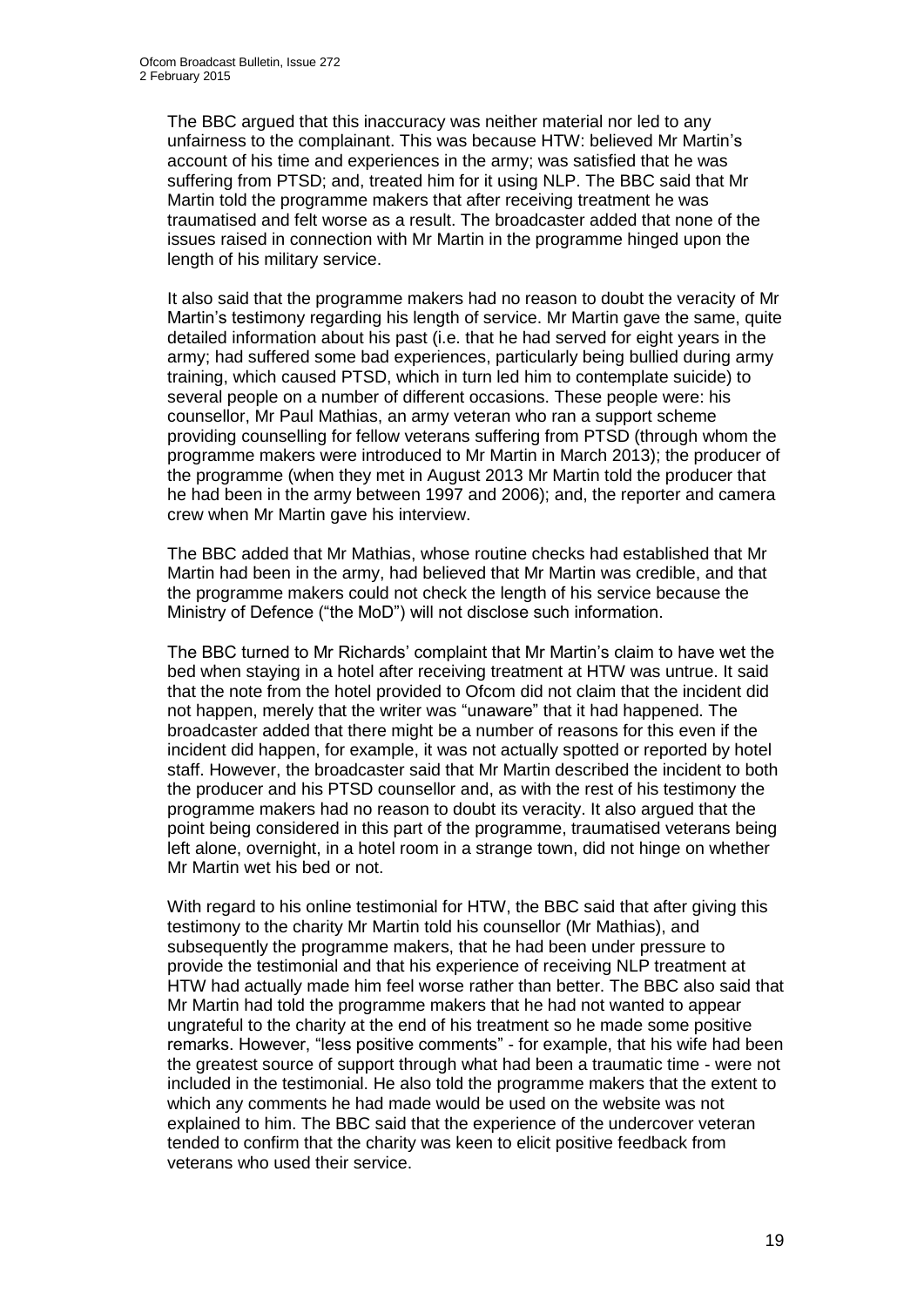i) The programme claimed that the NHS considered that HTW should stop providing NLP to veterans with PTSD. This was untrue according to the complainant. Mr Richards said that the two medical professionals who contributed to the programme held this opinion. However, the NHS guidelines<sup>3</sup> simply stated that any person suffering from PTSD may request any therapy they wish as long as they are informed that "there is, as yet, no convincing evidence that for a clinically important effect of these treatments on PTSD" (i.e. that, to date, there have been no clinical trials which demonstrate that NLP was an effective treatment for PTSD sufferers).

In response, the BBC said that senior NHS representatives had requested that HTW stop using NLP to treat veterans suffering from PTSD. The charity had had two meetings at the University Hospital of Wales, Cardiff with Professor Jonathan Bisson, Director, and Dr Kitchiner, Principal Clinician, of the NHS' traumatic stress service (which operates the AWVHWS). HTW sought the meetings in order to explore ways of working with the NHS and were told a relationship would only be possible if they stopped offering nonevidence based therapies (namely, NLP) and instead concentrated their efforts on supporting veterans in other ways.

The concerns raised were not simply the personal opinions of Professor Bisson, one of the UK's leading authorities on PTSD and a co-author of the NICE guidelines on PTSD, and Dr Kitchiner. The latter also articulated the settled view of the NHS on this issue in his contribution to the programme: i.e. the NHS does not support the use of non-evidence based treatments and the NICE guidelines do not recommend NLP for PTSD. In addition, Dr Kitchiner told the programme makers that a visit he made to HTW to find out more about how the charity operated, reinforced his concerns about the organisation, and especially its clinical governance and supervision, and he relayed these to a national steering group meeting of the AWVHWS. The consensus at that meeting was that the NHS would not work with HTW and Professor Bisson wrote to the charity explaining the concerns of the NHS. Dr Kitchiner then received an email and phone call from Mr Richards confirming that HTW would stop offering therapy to PTSD sufferers and instead send all patients to the NHS. Dr Kitchiner says this did not happen, further heightening his concerns.

The BBC added that both the programme and the correspondence sent to HTW beforehand made clear that Dr Kitchiner's contribution to the programme was in his capacity as Principal Clinician of the AWVHWS.

The broadcaster said that the guidelines which Mr Richards cited were intended for the use of practitioners in NHS primary and secondary care and do not, as Mr Richards appeared to suggest, encourage or enable people to request alternative therapies. The guidelines advise doctors what to do when they get such a request, guiding them to advise patients that alternative therapies for PTSD have no evidence base, and, by implication, should be treated cautiously when it comes to their efficacy and safety.

ii) The claim by Mrs Rowlands, Private Craig Barber's mother, that Mr Richards had asked her to use the death of her son in order to get more money out of fundraisers was untrue. Mr Richards said that Mrs Rowlands had made these

1

 $3$  NICE Clinical Guidance 26 (http://guidance.nice.org.uk/CG26).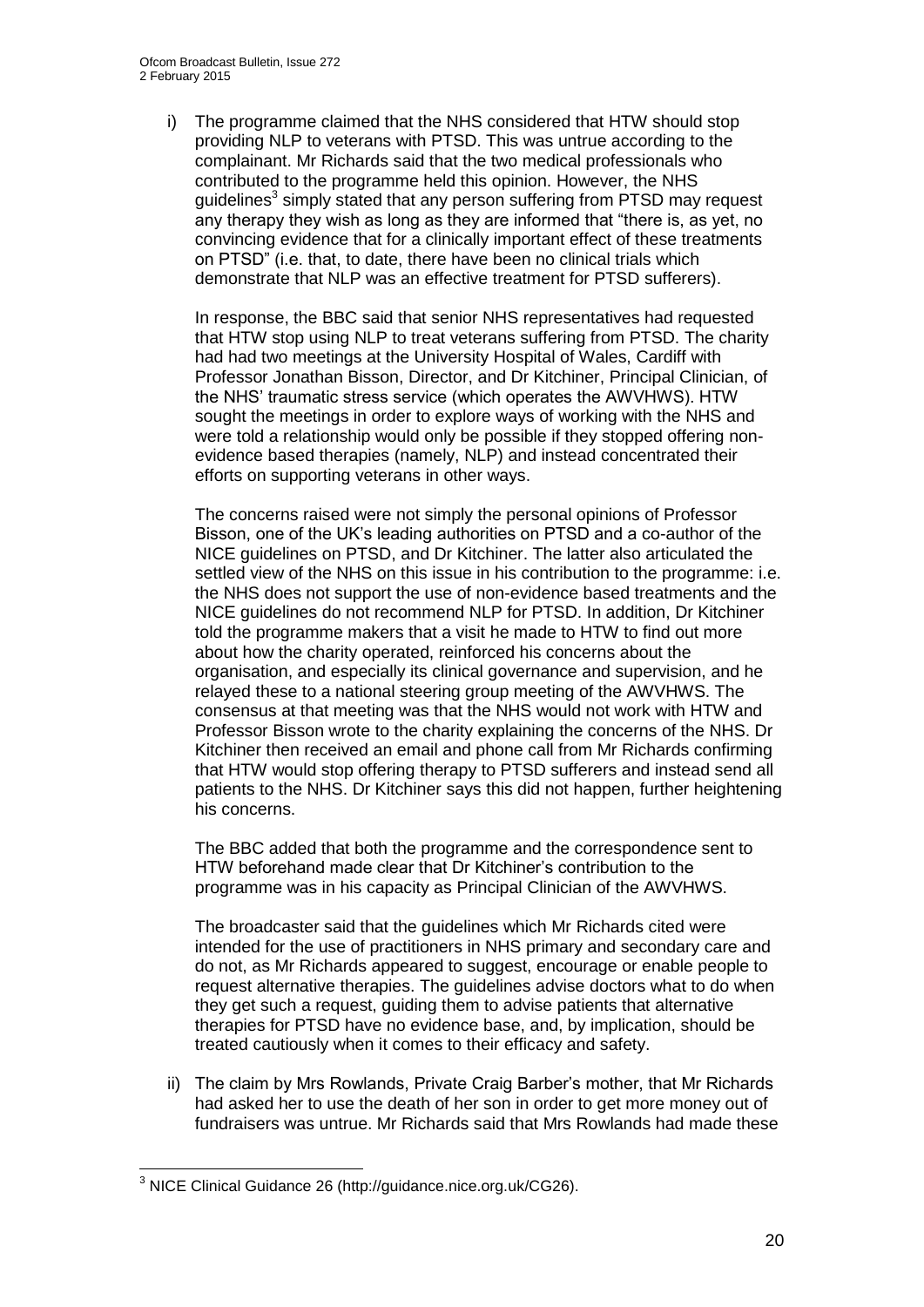comments to the programme as a way "to get back at the charity" following their disagreement about the use of the funds which Mrs Rowlands raised.

The BBC said that the programme reported both that Mr Richards had alleged that Mrs Rowlands had misappropriated funds and that this allegation was investigated by police who took no further action. Mrs Rowlands denied that she lied about the claim she made in the programme to "get back at the charity" and she told the programme makers that she clearly recollected her conversation with Mr Richards when he had just shown her where a villa would be built in memory of her son. The BBC said that Mrs Rowlands maintained that Mr Richards said he wanted her to be the "emotional arm" of the organisation and to "hit people in the guts" (she insisted these were his exact words) with her story in order to raise more funds. Mrs Rowlands acknowledged that the reason she was asked to be a patron was because her son had died on active service and that her story would appeal to people's emotions. However, Mrs Rowlands had felt that Mr Richards' approach was insensitive in the circumstances, although she continued to fundraise for the charity because she believed that it was a good cause and would be a lasting legacy for her late son.

The BBC said that the programme was entitled to rely upon Mrs Rowlands' testimony, and that the inclusion of information relating to the allegations Mr Richards had made against her and the subsequent police investigation ensured that the reporting of this matter was balanced and that no unfairness arose in respect of the complainant.

iii) The programme included false allegations relating to financial and accounting issues at HTW. Mr Richards said that in contrast to the criticisms made in the programme by Mr Price (the Chair of the Institute), a letter from HTW's accountants ("LHP") clearly showed that the majority of the charity's expenditure was used for the treatment of PTSD sufferers. LHP also said that Mr and Mrs Richards had: "sought advice in relation to a number of areas to ensure that they [were] compliant under both the Charities Act and [the] Companies Act". Mr Richards said that it was misleading to include Mr Price in the programme because he was speaking on his own behalf and not in his capacity as a member of the Institute (as implied by the programme), and because he is a chartered statistician not a qualified accountant.

In response, the broadcaster said that the point made by Mr Price in the programme was that the only public information about HTW's expenditure available at the time of broadcast (its accounts), was not sufficiently transparent to permit a clear understanding of how charitable donations were being spent. Mr Price, a well-respected and extremely experienced third sector expert, said that in his view there was a lack of clarity as to what money was being spent on charitable purposes and what was being spent on fundraising and administration. He commented that someone looking at the accounts would draw the conclusion that HTW believed that the business of fundraising was a charitable activity in itself, which it is not. He also stated this was not in line with the Standard of Recommended Practice ("SORP"). The BBC argued that the accountant's letter, provided by Mr Richards, did not address with any precision the issue of what proportion of the funds raised was actually devoted to charitable purposes. It merely said that: "the majority of expenditure was used in the treatment for PTSD veterans".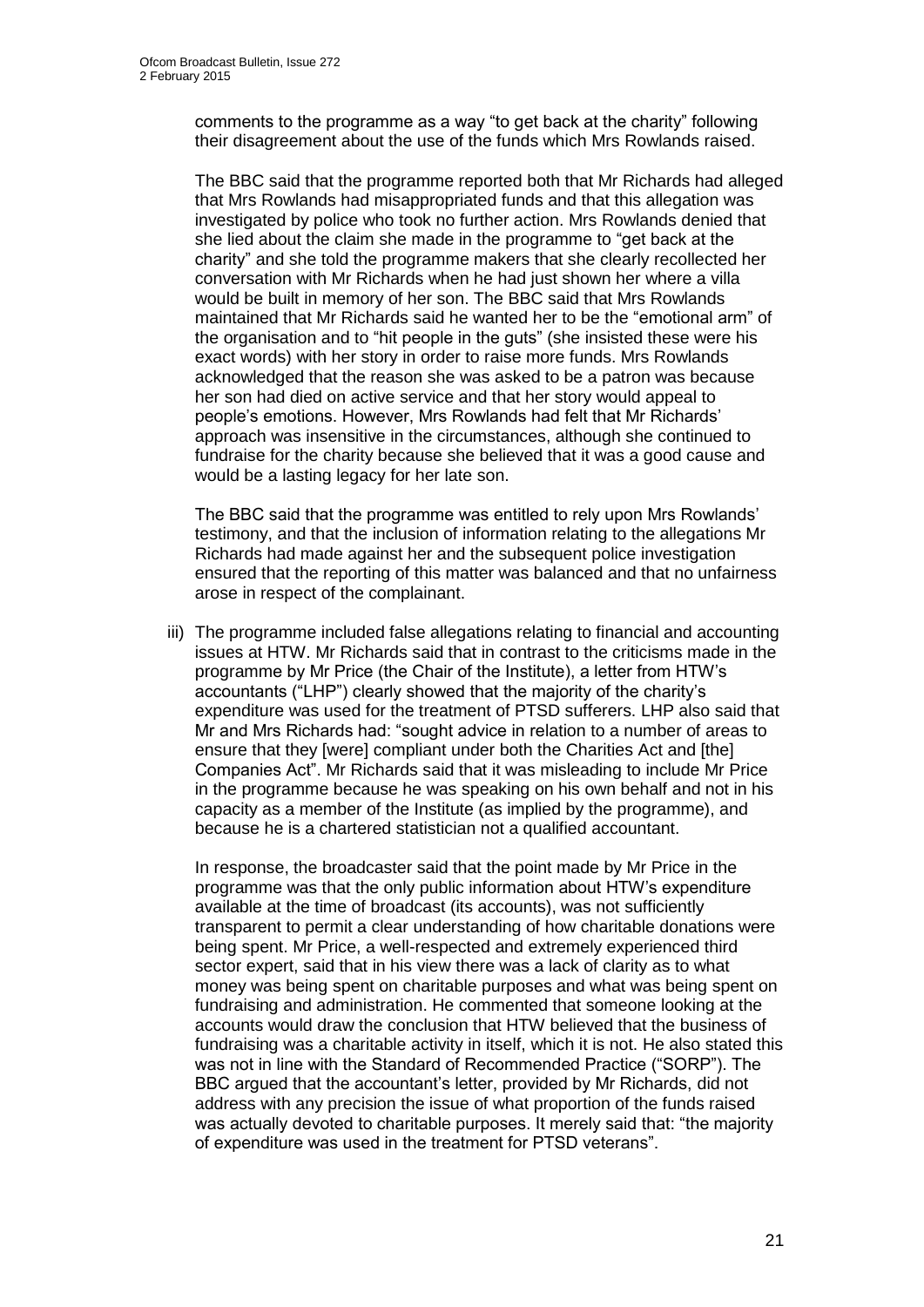The BBC said Mr Price was a chartered statistician and a leading expert on the finances of the third sector, having had a number of senior management roles in various social enterprises in Wales. He was a consultant working with several successful social enterprises and is extremely familiar with bookkeeping practices in charities, one of the reasons he was Chair of the Institute. The programme did not say that he was speaking on behalf of the Institute merely that he was its chairman. Mr Price's position was a matter of fact, whether he spoke on the Institute's behalf or in a personal capacity.

iv) The claim in the programme that the Charity Commission was investigating HTW was false. Mr Richards provided Ofcom with an email from the Charity Commission which stated that it was "not investigating the charity".

In response, the BBC said that the programme accurately reported the fact that it was informed at the time of broadcast by the Charity Commission that the Commission was investigating the issues the programme had raised in connection with Forces Aid and the accounting practices of HTW. The BBC argued that an email from the Charity Commission to the BBC (provided to Ofcom) confirmed this. See Decision at head a) v) below for details of this email.

In addition, the broadcaster said that the Charity Commission's press office had confirmed in a telephone call to the programme makers on 10 December 2013 that since the programme was broadcast the Charity Commission had advised HTW to amend its accounting practices – which was one of the issues raised by Mr Price in the programme. Therefore, it was not inaccurate to have said that HTW was being investigated by the Charity Commission.

b) Mr Richards said that he was not given an appropriate and timely opportunity to respond to the claims made about HTW. Mr Richards said that he was given just over one week to respond to the allegations which was insufficient time to prepare a response to the "onslaught of false statements" made by the programme makers. He added that this was despite the fact that the programme had been in development for several months.

In response, the BBC said that the correspondence between the programme makers and Mr Richards showed that the allegations were set out clearly and the charity was given sufficient time to respond to them. It also showed that Mrs Richards had initially indicated that she would be willing to be interviewed regarding the questions which were being raised and at no time during these initial communications indicated that there might be insufficient time to respond. She had explained that Mr Richards would not be interviewed because he had a heart condition. The BBC added that, although Mrs Richards subsequently decided not to be interviewed, she provided a written statement instead.

It also said that some of the concerns raised in the programme (for example, the use of NLP, Mr Richards' associated business interests and the use to which funds were being put), had been put to Mr Richards at a number of public meetings in recent years. Accordingly, Mr Richards would have been quite familiar with these concerns and should have been in a position to respond without having to conduct research.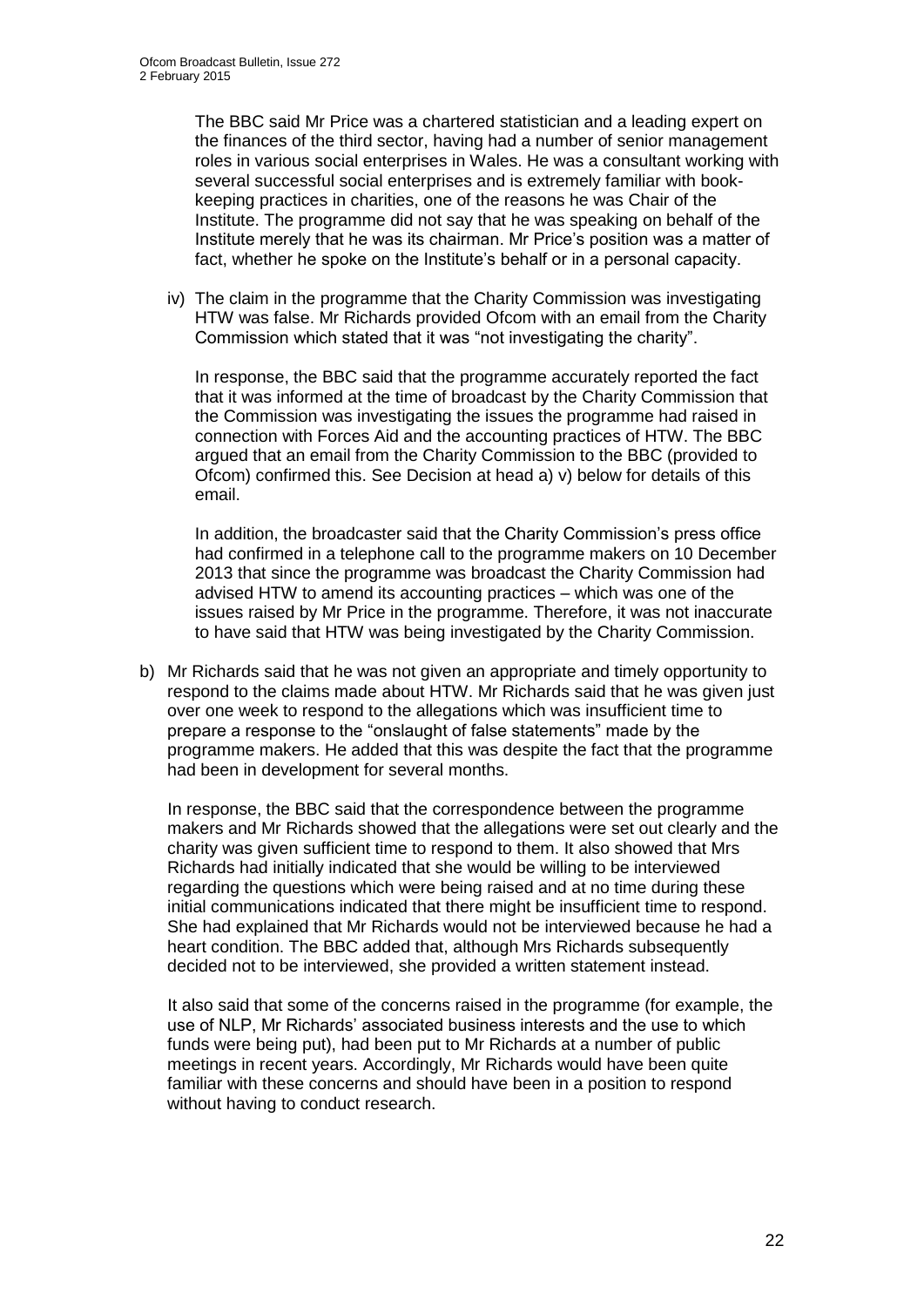#### Unwarranted infringement of privacy

- c) Mr Richards complained that his privacy was unwarrantably infringed in connection with the obtaining of material included in the programme because footage of him was filmed secretly by a veteran posing as a PTSD sufferer without his permission.
- d) Mr Richards complained that his privacy was unwarrantably infringed in the programme as broadcast because part of the secretly filmed footage of him was broadcast without his permission.

In response to heads c) and d) of the complaint, the BBC said that the programme's purpose was to investigate serious allegations from a range of people about how HTW was treating very vulnerable individuals with mental health issues. Concerns had been raised by a number of health professionals that in using NLP to treat veterans with PTSD, the charity was risking further harm to these individuals. The programme makers understood that, despite having given undertakings that it would stop doing so, HTW was still engaged in providing a clinically unproven and possibly harmful treatment.

The broadcaster argued that the programme's investigation was clearly in the public interest and that it was warranted to film the complainant secretly to establish and demonstrate whether the allegations were substantiated. It added that the evidence gathered by the programme established that the concerns about the charity were well-founded and the programme responsibly reported an issue of serious public concern.

#### **Ofcom's initial Preliminary View**

Ofcom prepared a Preliminary View on this case that Mr Richards' complaint should not be upheld. Both the complainant and the BBC commented on that Preliminary View. The further points made by the parties, relevant to the programme as broadcast, are summarised below:

With regard to head a) ii) Mr Richards said that given that NHS England had spent over £900,000 on NLP and related training between 2006 and 2009 there was no evidence that the NHS was trying to stop the use of NLP therapy. He added that the programme had relied on the views of two people (i.e. Professor Bisson and Dr Kitchiner) to support its view that the whole of the NHS was against NLP.

The BBC said that the programme was concerned not with the use of NLP per se but, very specifically, its use in the treatment of PTSD. It added that Mr Richards' observation that the NHS has spent money on NLP did not indicate that the NHS would be offering NLP as a frontline treatment for PTSD as HTW did.

With regard to head b) of the complaint (opportunity to respond) Mr Richards said that the programme makers told the charity that they were making a programme about charities working together rather than the real purpose of the programme. He added that once he and his wife knew "the real content of the programme"; that the interview would use an "aggressive journalism format"; and that HTW would not be able to prepare for the questions which would be asked, they declined to be interviewed.

The BBC contested this account of the exchanges between the programme makers and Mr and Mrs Richards. It said that the programme makers' first letter to Mr and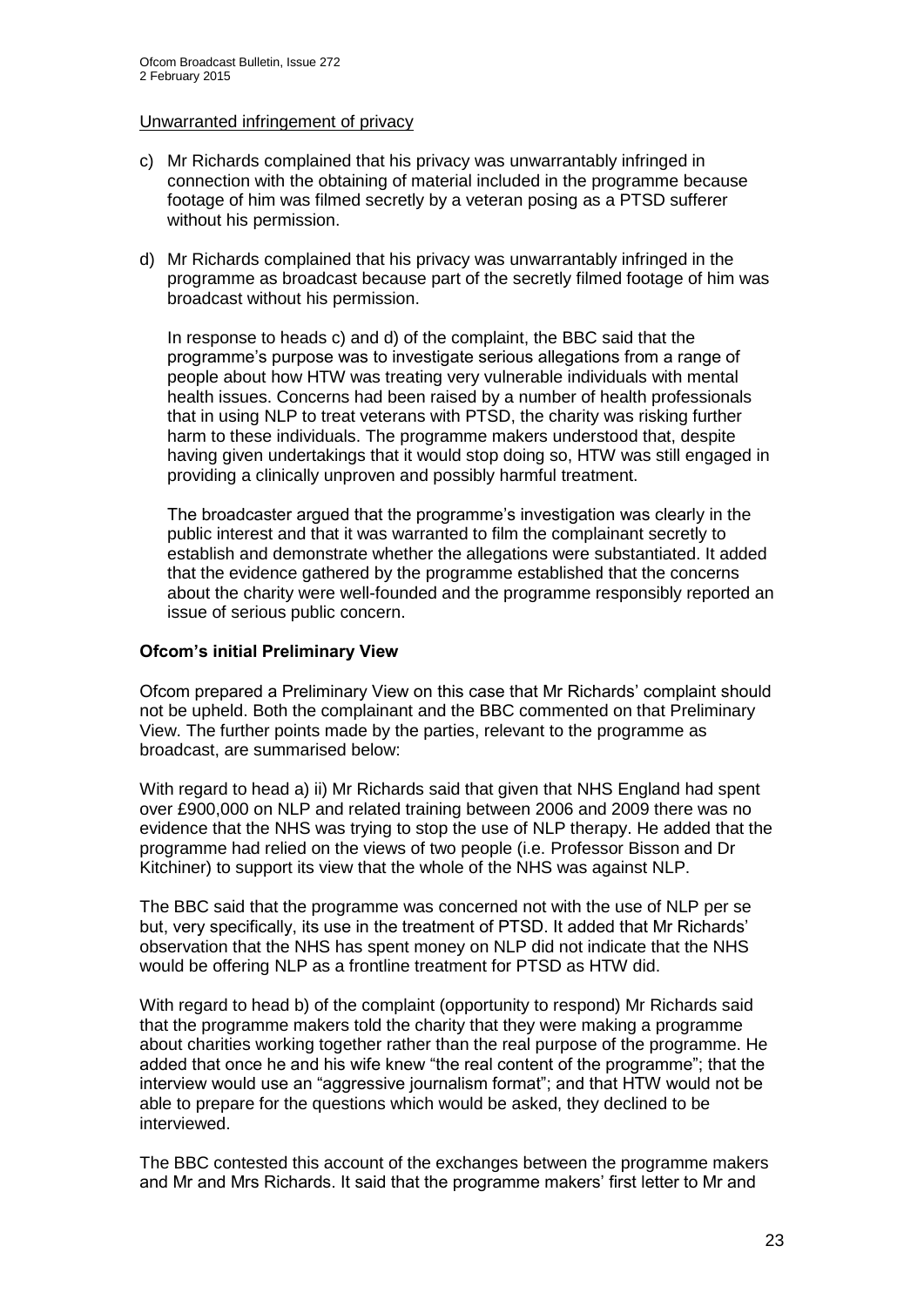Mrs Richards – dated 10 October 2013 (see decision at head b) below for details) comprehensively set out the concerns which the programme was investigating and made clear the exact nature of the programme and the seriousness of the issues raised. It added that the letter did not refer to the programme being about "charities working together". The BBC repeated its view that Mr and Mrs Richards were given sufficient time and information to respond to the points raised. It also said that the correspondence shows that the programme makers were professional and thorough, rather than "aggressive", and that they repeatedly tried to obtain information from HTW but significant questions were not addressed by the complainant or his wife.

#### **Ofcom's initial Adjudication**

Following receipt of the parties' submissions on the initial Preliminary View, Ofcom prepared an initial Adjudication on this case which found that Mr Richards' complaint should not be upheld. The initial Adjudication found that:

- Notwithstanding some concerns about the accuracy of some aspects of the programme (notably with regard to the testimony of Mr Justin Martin and the reference to the Charity Commission "investigating" HTW or the Forces Aid Foundation ("Forces Aid") at the time of the broadcast) the broadcaster took reasonable care to satisfy itself that, overall, the programme did not present, disregard or omit material facts, with regard to the claims made about HTW, in a way that resulted in unfairness to Mr Richards;
- HTW was given an appropriate and timely opportunity to respond to the claims made about it in the programme and therefore there was no unfairness to Mr Richards in this respect; and
- There was no unwarranted infringement of Mr Richards' privacy in connection with the obtaining of material included in the programme or in the programme as broadcast because the intrusion into his privacy was warranted by the public interest.

However, after receiving a copy of this Adjudication, Mr Richards informed Ofcom that it had failed to take account of his complaint that the second veteran who contributed to the programme had not received any treatment from HTW. In particular, Mr Richards stated that:

"The second veteran on the programme did not receive any form of treatment from the staff at HTW as at that time we commissioned an independent organisation to provide PTSD support, and HTW staff were only then under training. This veteran would not participate in any therapy from the organisation that we funded to provide PTSD support for veterans. He was highly disruptive and upset the other veterans his wife picked him up the following morning and left without having any PTSD interventions whatsoever. Yet he went on the programme stating all these false accusations against HTW. How can Ofcom uphold this as HTW did not treat him?"

Having given careful consideration to these representations, it became apparent to Ofcom that, in making its original decision to entertain the complaint, we may have misunderstood that part of Mr Richards' complaint which related to the claims made by second veteran. In particular, Ofcom had understood that, while Mr Richards disputed the length of time for which the second veteran had received treatment from HTW, he had not disputed that this individual had received at least *some* treatment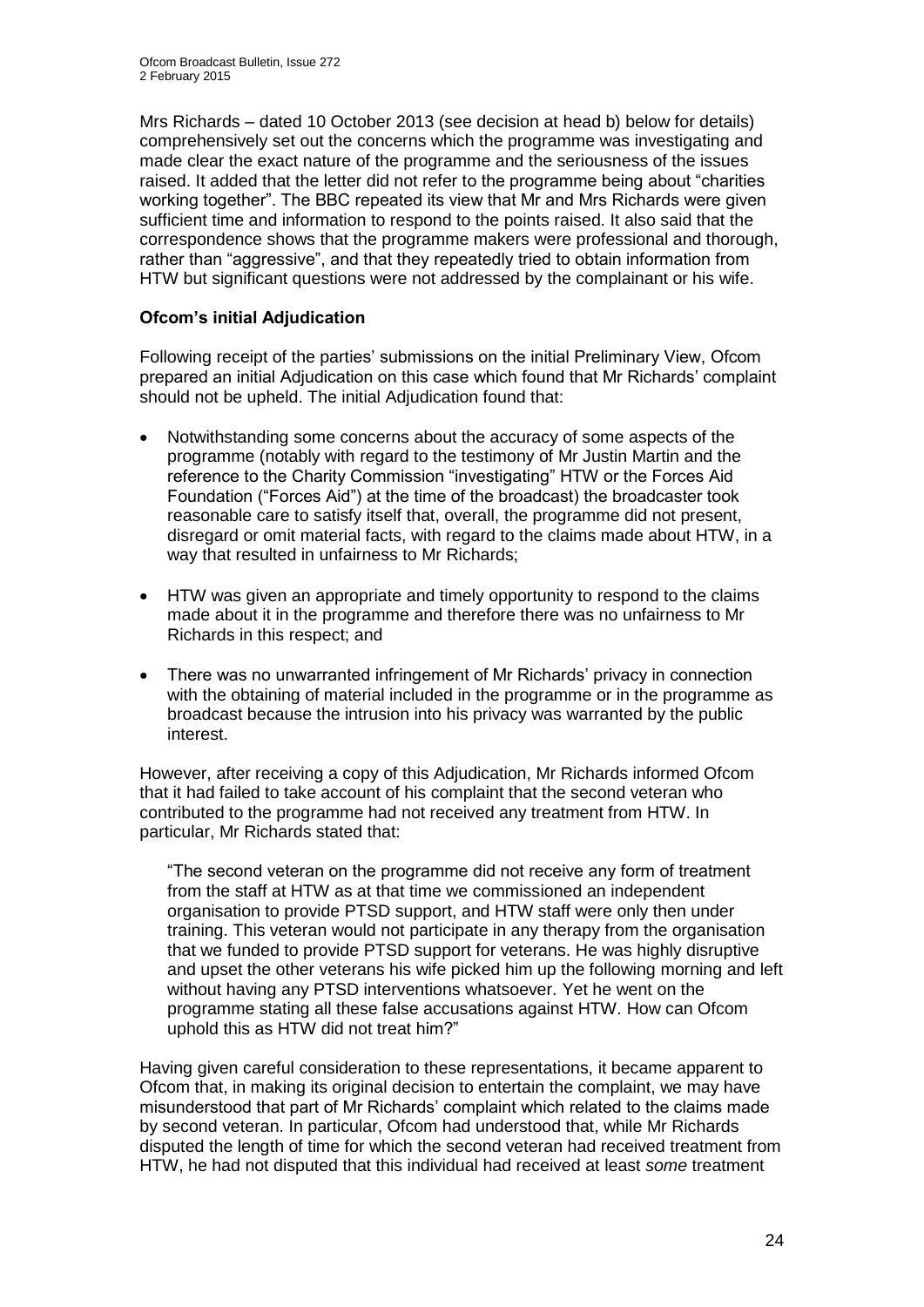from the charity. It was for this reason that Ofcom did not entertain Mr Richards' fairness complaint insofar as it had related to the inclusion of the claims made by the second veteran.

On receiving the representations above, however, it became apparent to Ofcom that the second veteran may not, in fact, have received treatment from HTW *at all*. If so, this was a departure from our earlier understanding, and one which (if established) had the potential to result in the unjust or unfair treatment of HTW and Mr Richards. On this basis, Ofcom took the view that it was necessary to seek further representations from both parties in relation to the second veteran in order to properly adjudicate in this case. This 'new' sub-head of Mr Richards' complaint (relating to the claims made by the second veteran) is now considered as part of head a) i).

#### BBC's initial submission on the second veteran

In response to this complaint, the BBC said that the second veteran did receive therapy for PTSD, and that the distinction Mr Richards made between treatment provided by HTW staff and treatment provided by an independent organisation commissioned by HTW was immaterial to any issue of fairness.

It said that the second veteran gave one of the programme makers a detailed description of the treatment he said he had received. This included: being taken back to his childhood and told not to re-live the original trauma but to focus on his feelings about it; being given a number of "safety" words to focus on in order to distract himself from unpleasant feelings; and, being told to "try to get in touch with his 'unconscious mind' to overcome his problems" and that "relaxation" was the key to achieving this. The second veteran also told the programme maker that the therapy he received was described to him as "neuro-linguistic programming".

The BBC said that this description mirrored that given by Mr Justin Martin and subsequently filmed by the undercover veteran as well as corresponding to the accounts given to programme makers by other veterans who had received treatment at HTW. It argued that the second veteran could not have given such a description, if, as Mr Richards claimed, he was so disruptive that he was removed from the group before treatment had begun.

The broadcaster also said that the programme makers were put in touch with the second veteran by Dr Kitchiner who considered that he (the second veteran) was one of a number of veterans who "had been adversely affected by treatment at HTW". It added that Dr Kitchiner's account of what the second veteran told him corresponded with the veteran's account to the programme maker. According to both accounts, the veteran called Dr Kitchiner from his hotel, reporting that he had become extremely distressed after the day's therapy, and Dr Kitchiner advised him to leave as soon as practicable.

The BBC said that sending veterans to a hotel for two nights following daytime treatment was an aspect of the HTW treatment package that had been present throughout and was highly controversial. It said that experts in this field advise that if veterans undergo therapy during the day that may be intrusive or arouse disturbing memories, it is extremely important that any issues arising from this are dealt with appropriately after the sessions. It also said that some experts believe that veterans should be returned to their families or carers after therapy or, if they are being treated in residential setting, that a doctor should be on call to deal with issues arising from the therapy and administer appropriate medication if necessary.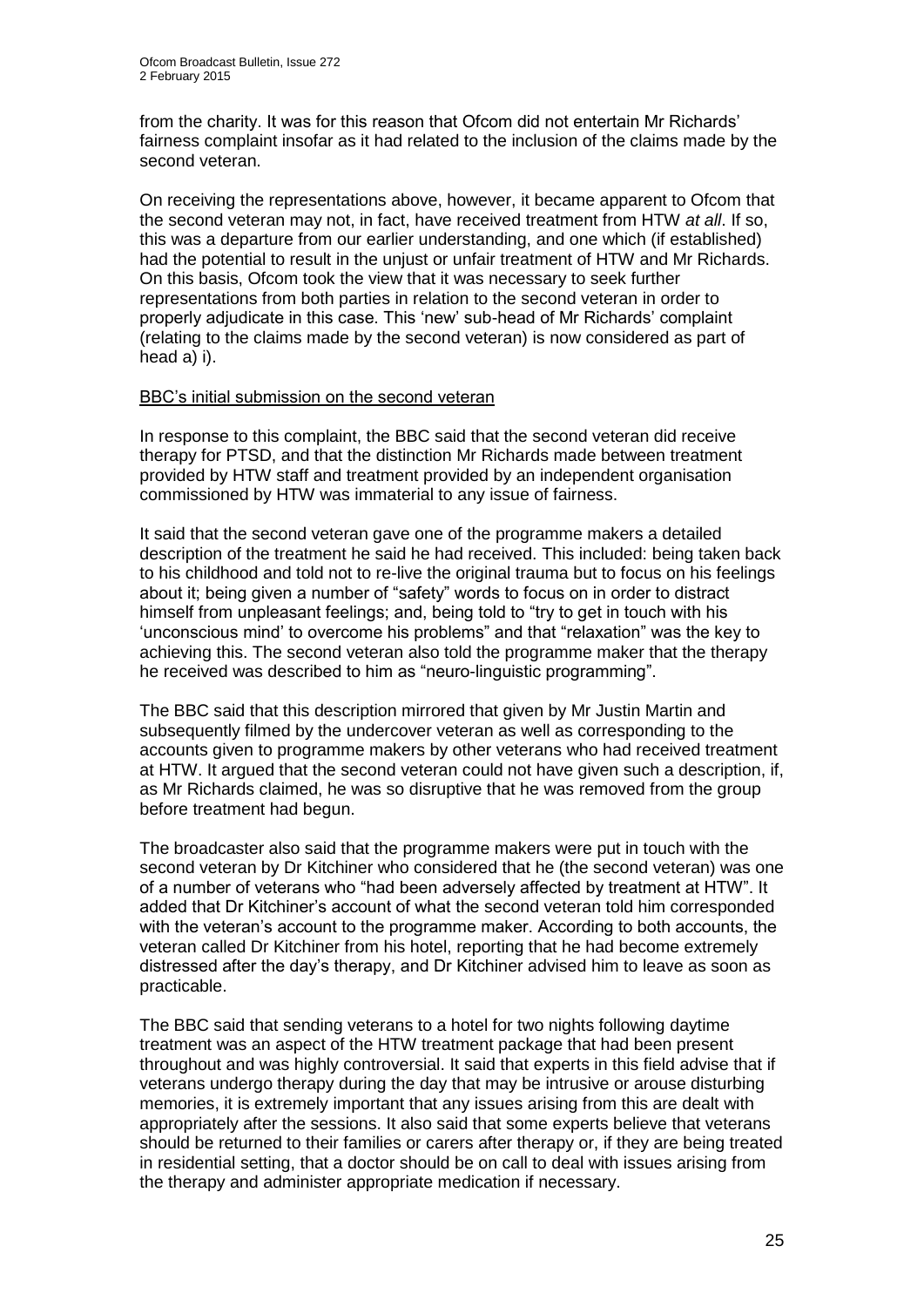The BBC said that the programme makers were aware that HTW used third parties on occasion but they were brought in to deliver therapy as part of courses run and organised by HTW. It added that HTW had responsibility for the welfare of those attending these courses and a duty of care towards them. The broadcaster argued that the distinction Mr Richards made between therapy delivered by HTW staff and that delivered by third parties was entirely artificial in relation to both HTW's responsibilities and the expectations and experience of the veterans themselves.

By way of example, it said that the course the second veteran enrolled in was described as being run by HTW and he was never advised differently. It also said that HTW staff were in evidence organising the course, and the second veteran and other participants attended because they were assured when they contacted HTW that they would receive treatment which would benefit them. The BBC said that "it was neither here nor there" whether the therapy sessions were conducted by HTW staff or by third parties commissioned by HTW. The broadcaster also said that at the time (i.e. during the period when the second veteran attended HTW) the charity took credit in the local media for the courses it was running, even though the treatment was at that point delivered by a private company with Mr Richards himself describing it as *"our treatment course"*. (The BBC provided Ofcom with a copy of the relevant article about HTW's "first treatment course" which stated that it was delivered by a third party).

#### Mr Richards' follow-up comments on the second veteran

Having seen the BBC's response to this element of the complaint Mr Richards reiterated his claim that the second veteran had not received any treatment. He said that the second veteran was aggressive and disruptive from the start of the first day and that this continued throughout the day and into the evening until he left the hotel with his wife. Mr Richards also said that no therapy was given during the first day of the course which was set aside for administration and explaining the treatment programme (which would commence on the second day) to the veterans.

Mr Richards added that the second veteran could not have been taken back to his childhood, as set out in the BBC's initial submission, as the therapy was "group session based".

Mr Richards said that the second veteran's description to the programme makers of the treatment he received at HTW was "totally fabricated" and that each of the elements of this description could be found on the internet if one searched under the term "NLP". He also said that the BBC's claim that the second veteran's description of treatment was corroborated by accounts given to the programme makers by other veterans who received treatment at HTW was "just hearsay" because the broadcaster did not provide the names of these veterans and should therefore be ignored".

The complainant also questioned how the second veteran was able to contact Dr Kitchiner from his hotel room and tell him about the treatment he had allegedly received at HTW. Mr Richards said that the second veteran had not met Dr Kitchiner at this time and that Dr Kitchiner had no out-of-hours contact telephone number. He asked if there was a telephone log to prove that this telephone call had occurred.

Mr Richards said that "of all the veterans that HTW supported for PTSD the BBC located two veterans, one of which never stayed long enough to receive treatment and fabricated stories for the programme and [the other]...who lied about his military service and state[d] that he suffered PTSD through serving in conflict zones".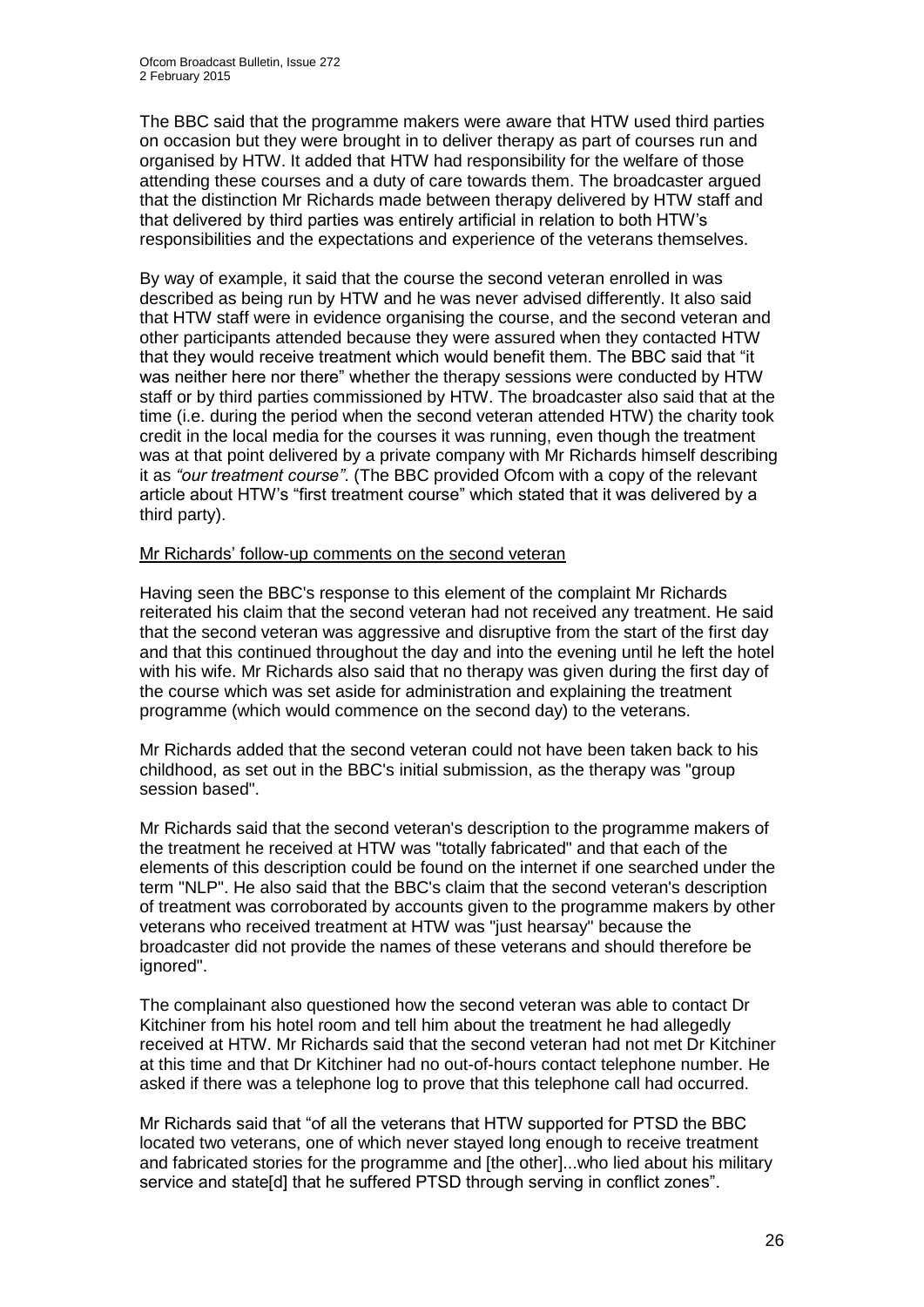#### BBC's follow-up comments on the second veteran

The BBC said that the evidence it submitted regarding the corroboration of the second veteran's account was not "hearsay", as claimed by Mr Richards, but based on the testimony of three veterans. It said that these veterans became known to the programme makers separately but their accounts were mutually corroborative and tallied with the secretly filmed evidence.

The broadcaster also said that Dr Kitchiner had confirmed to the programme makers that he remembered the veteran calling him from the hotel and the advice he (Dr Kitchiner) gave to him about leaving the course. Dr Kitchiner said that he believed the treatment being offered was inappropriate and that the man (the second veteran) was very distressed. The BBC also said that the programme did not claim that the veteran made this call from the hotel telephone in his room.

The BBC said that it remained of the view that the programme was not unfair to Mr Richards or HTW. It said that, notwithstanding the issues of concern that were raised (in Ofcom's initial Preliminary View and initial Adjudication), the programme included the fact that a number of veterans spoken to had said they were helped by the charity; the criticisms made in the programme, including the concerns about HTW's use of hotel accommodation for veterans during treatment, were put to Mr Richards in good time for him to respond and his response was fairly reflected in the programme.

#### **Representations on Ofcom's First Revised Preliminary View**

Following Mr Richards' submission to Ofcom regarding the initial Adjudication and the BBC's comments in response (see above), Ofcom prepared a Revised Preliminary View on this case so that it could consider whether the inclusion of the statements made by the second veteran in the programme resulted in unfairness to Mr Richards. The Revised Preliminary View found that it was reasonable for the programme makers to have understood that the second veteran had received treatment at HTW and therefore to have included his testimony in the programme [see head a) i) of the Decision below for our full consideration of this aspect of the complaint]. The findings in relation to heads b) to d) of the complaint remained the same.

Mr Richards responded to this Revised Preliminary View. The BBC chose not to make any further points.

Mr Richards said the second veteran was not left alone in the hotel. He said that there were four "support staff", who were accommodated on the same floor as the second veteran, as well as other veterans with whom he could discuss any problems. Mr Richards also said that the second veteran did not want treatment and left the hotel with his wife. Finally, Mr Richards said that "[t]he BBC cannot state that [the second veteran] had treatment from Healing the Wounds when this was not the case".

#### **Further considerations**

In addition, after further consideration of the Revised Preliminary View, Ofcom decided that it was necessary to clarify its position regarding head a) v) of this complaint – i.e. that HTW was treated unfairly because the claim in the programme that the Charity Commission was investigating HTW was false. For this reason, we prepared a Second Revised Preliminary View on this complaint.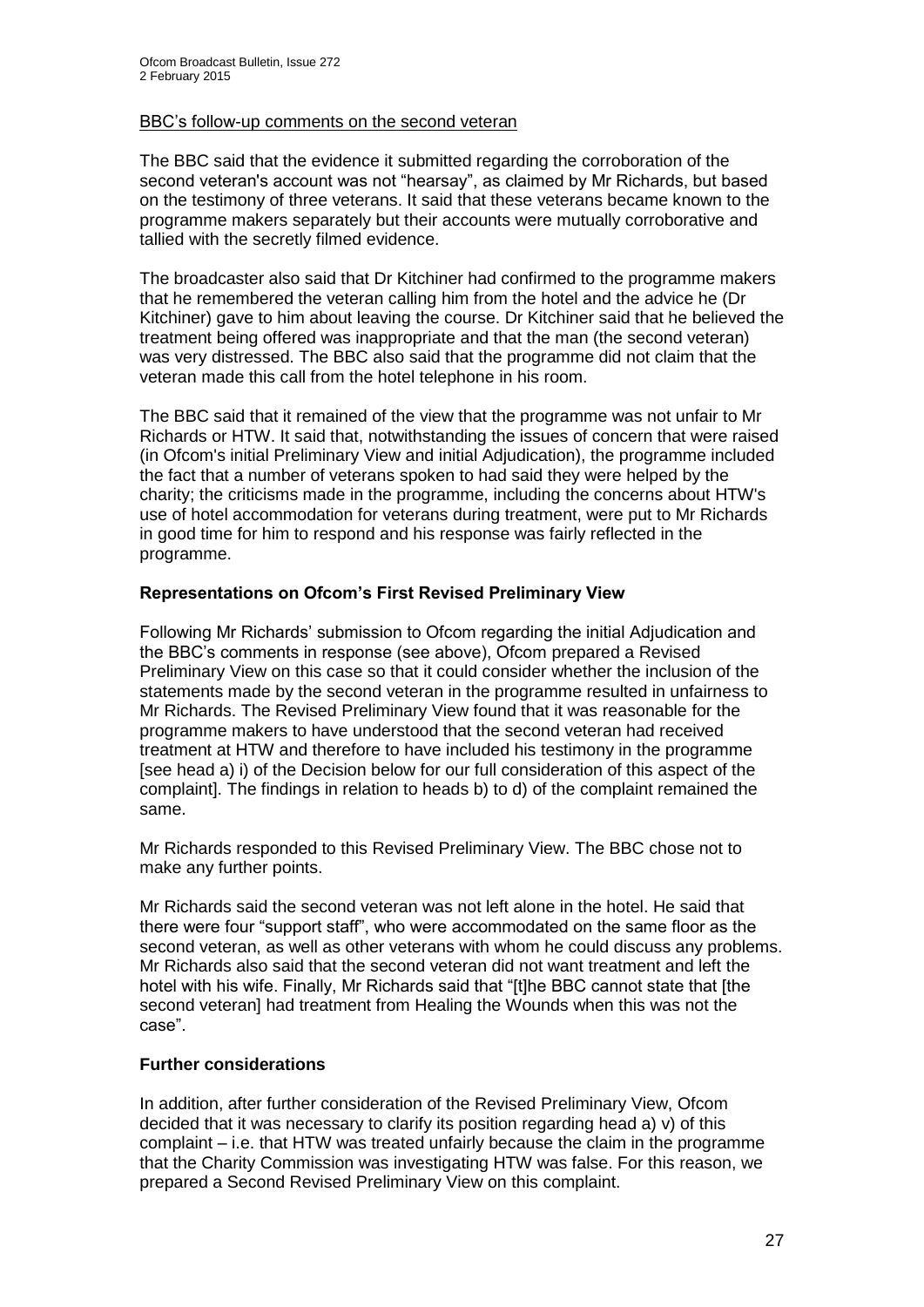1

The clarifications to Ofcom's Revised Preliminary View were restricted solely to head a) v) of the complaint. The findings in relation to heads b) to d) of the complaint remained the same.

With regard to head a) v), our Second Revised Preliminary View was that the programme had implied that the Charity Commission was formally investigating Forces Aid and, by association, HTW. Having regard to the information which had been provided to the programme makers by the Charity Commission at the time the programme was broadcast, we considered that the programme had overstated the Charity Commission's position. This was because it appeared to Ofcom that the Commission had acknowledged receipt of information about Forces Aid and HTW passed to it by the programme makers but had not confirmed that it had launched a formal investigation. Our view was that "the inclusion of the claim that at the time of the broadcast the Charity Commission, was formally investigating Forces Aid and possibly, by association HTW, was incorrect and had the potential to result in unfairness to Mr Richards". However, we concluded that in the context of the programme as a whole, the inclusion of the claim would not have had a material detrimental impact on viewers' understanding of HTW or Mr Richards' actions in a way that was unfair and that therefore Mr Richards was not treated unfairly in this respect.

Having made these clarifications, we took the view that it was appropriate in these circumstances (i.e. where part of the reasoning on which Ofcom's Revised Preliminary View was based has been changed as a result of further internal considerations and where neither party to the complaint has previously had an opportunity to see these revisions) to give the complainant and then the broadcaster an opportunity to comment on these changes in order to properly adjudicate on this case.

#### **Representations on Ofcom's Second Revised Preliminary View**

Mr Richards re-iterated several points he had made previously with regard to the complaint as a whole, but did not make any further points regarding the Second Revised Preliminary View.

The BBC responded to the changes made to head a) v) of the Second Revised Preliminary View, noting that Ofcom had now prefaced the word "investigating" with the word "formally". In the BBC's view, the addition of the word "formally" was not inconsequential, as it paved the way to the conclusion that it was "inaccurate for the programme makers to suggest that a formal investigation by the Charity Commission was underway". The BBC argued that there was no warrant for the addition of this word. It said that the term "investigation" covers a range of activities, of which formal investigation is only one and that even when referring to bodies with investigatory functions, "formal investigation" does not exhaust the meaning of the term.<sup>4</sup>

The BBC argued that nothing in the programme (which said only that "*The Charity Commission is also investigating*") or in its submissions was intended to convey the narrow meaning that a formal investigation had been put in hand. It said that it was open to Ofcom to conclude that this was nevertheless the impression which viewers

 $4$  By way of example, the BBC noted that the ASA distinguishes between formal and informal investigation of broadcast complaints and provided a link to the ASA's Procedures for handling Broadcsat Complaints to illustrate its point:

[http://www.asa.org.uk/Consumers/~/media/Files/ASA/Misc/Broadcast\\_Complaint\\_Handling\\_P](http://www.asa.org.uk/Consumers/~/media/Files/ASA/Misc/Broadcast_Complaint_Handling_Procedures.ashx) [rocedures.ashx](http://www.asa.org.uk/Consumers/~/media/Files/ASA/Misc/Broadcast_Complaint_Handling_Procedures.ashx) (see page 6).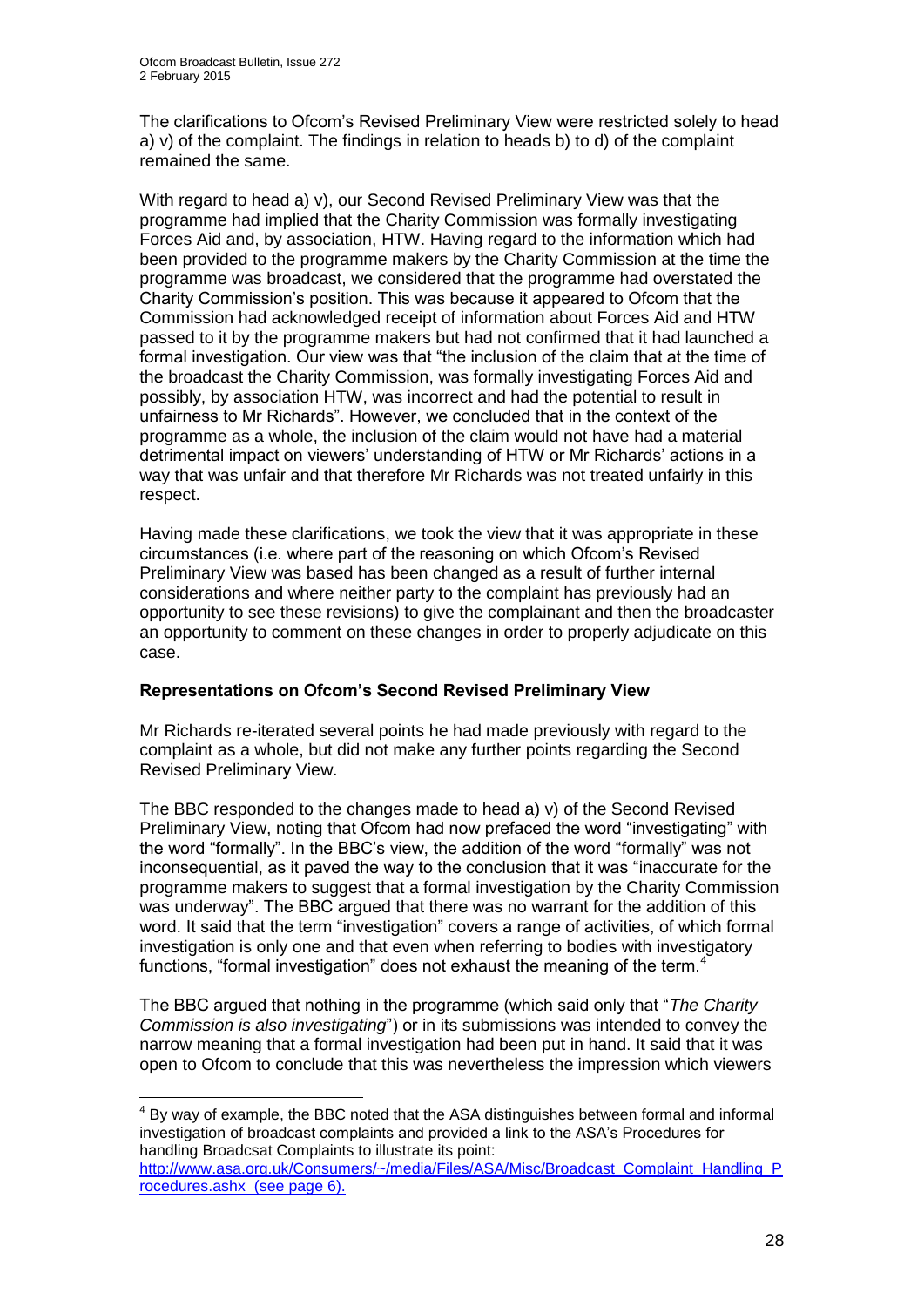may have formed, but not for Ofcom to state as a fact that the programme makers suggested that a formal investigation was underway, or to conclude as a matter of certainty that the programme was inaccurate in that respect. The BBC said that the most that could be said is what was said in the original Adjudication – that "the programme may have overstated the position".

#### **Decision**

Ofcom's statutory duties include the application, in the case of all television and radio services, of standards which provide adequate protection to members of the public and all other persons from unjust or unfair treatment and unwarranted infringement of privacy in, or in connection with the obtaining of material included in, programmes in such services.

In carrying out its duties, Ofcom has regard to the need to secure that the application of these standards is in the manner that best guarantees an appropriate level of freedom of expression. Ofcom is also obliged to have regard, in all cases, to the principles under which regulatory activities should be transparent, accountable, proportionate and consistent and targeted only at cases in which action is needed.

In reaching our Decision, we carefully considered all the relevant material provided by both parties. This included a recording and transcript of the programme as broadcast and both parties' written submissions and supporting material, including pre-broadcast correspondence between the broadcaster and the complainant. Ofcom also took careful account of the representations made by the complainant and by the BBC in response to Ofcom's Preliminary View on this complaint and the initial Adjudication; as well as the parties' comments on both the First and Second Revised Preliminary Views.

#### Unjust or unfair treatment

When considering complaints of unfair treatment, Ofcom has regard to whether the broadcaster's actions ensured that the programme as broadcast avoided unjust or unfair treatment of individuals and organisations, as set out in Rule 7.1 of Ofcom's Broadcasting Code ("the Code"). Ofcom had regard to this Rule when reaching its Decision on the individual heads of complaint detailed below.

a) Ofcom first considered Mr Richards' complaint that he was treated unjustly or unfairly because material facts were presented, disregarded or omitted in a manner which amounted to a personal attack on him.

In assessing this part of the complaint, Ofcom had regard to Practice 7.9 of the Code which provides that before broadcasting a factual programme, broadcasters should take reasonable care to satisfy themselves that material facts have not been presented, disregarded or omitted in a way that is unfair to the individual or organisation.

The broadcaster and the complainant disagreed about the veracity of several claims made in the programme. It is therefore important to clarify at the outset that it is not for Ofcom to investigate and adjudicate on whether information broadcast or omitted is factually correct or not. Rather, our role is to consider whether the inclusion or omission of the information amounted to unjust or unfair treatment of an individual or organisation. In this case, we considered each subhead of Mr Richards' complaint in order to reach an overall view as to whether Mr Richards was treated unfairly in the programme as broadcast.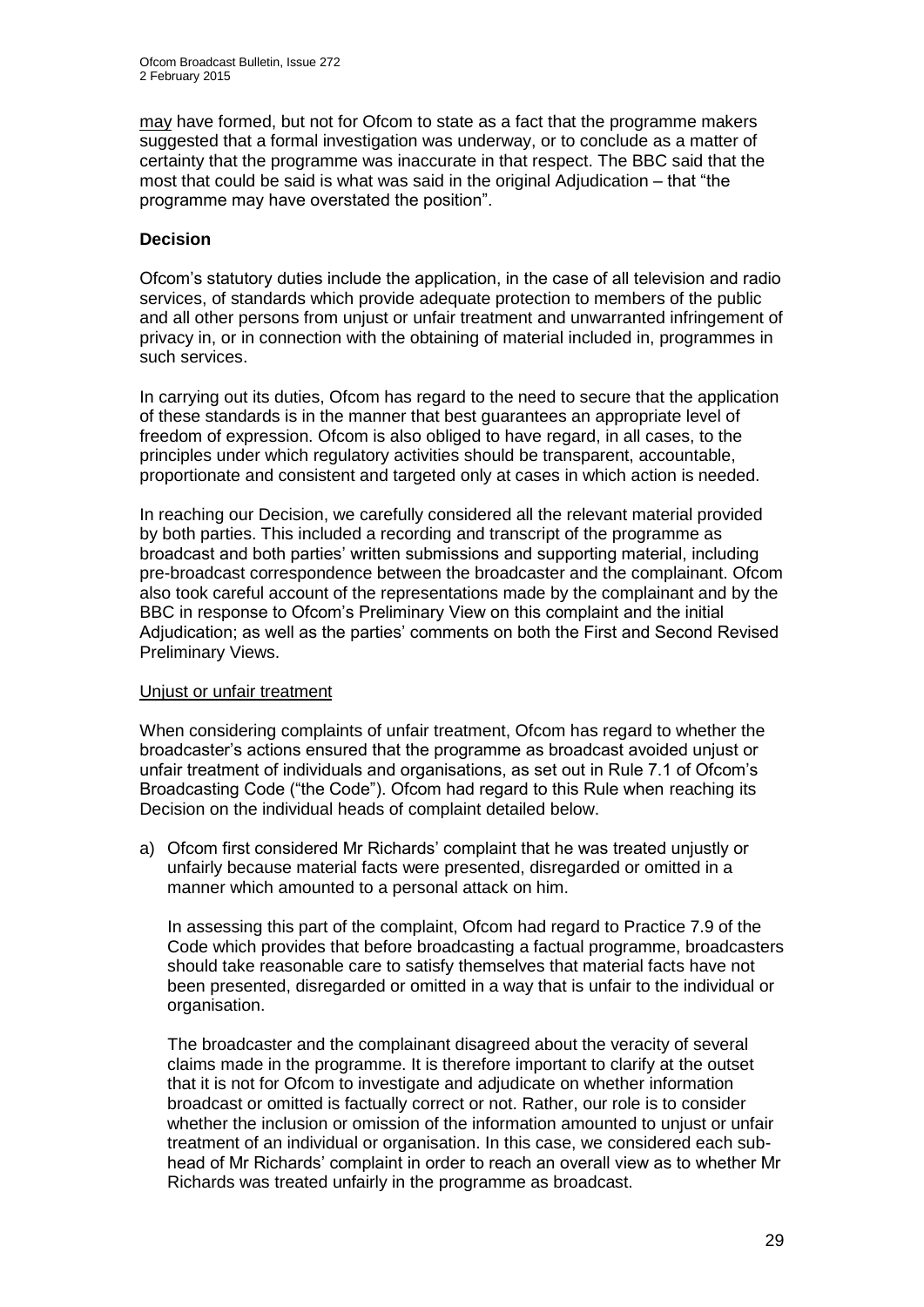i) Ofcom began by assessing the complaint that Mr Martin's testimony was not credible, notably because he did not serve in the army for *"nearly a decade"* as he claimed and he could not have been suffering from PTSD as he did not serve in combat. We further assessed the complaint that Mr Martin's claim that he had wet the bed when left alone in a hotel after his treatment at HTW was untrue.

We noted that in its statement, the BBC acknowledged that the programme had inaccurately represented the length of Mr Martin's army service and explained how this had happened, i.e. Mr Martin had said he had served in the army for eight years and Mr Mathias and the programme makers had no reason to doubt his claim. We also noted that Mr Martin's contribution to the programme focused on his experience of receiving NLP therapy at HTW, rather than his army career. In addition, none of his claims about his experience of receiving treatment at HTW related to the length of his army service. We also do not necessarily accept that Mr Martin was not suffering from PTSD simply because he had not served in combat; it is conceivable that he may still have been suffering from this condition, but for other reasons. Given these factors, we did not consider that the error in the description of Mr Martin's length of service would have had a material or adverse impact on viewers' opinions of Mr Richards in a way that was unfair to him.

That said, the factual discrepancies in Mr Martin's testimony may raise issues as to the appropriateness of his inclusion as a case study in the programme more generally. This is because, while the parties accept that NLP therapy was administered by HTW in order to treat Mr Martin's PTSD, it is not unequivocally clear to Ofcom that this was necessarily the health condition from which he was suffering. In particular, it is not clear to us whether checks were made with Mr Martin's medical practitioner to verify his condition before he was included in the programme. The reason this is potentially relevant is because if Mr Martin was mistaken about the length of time he was in the army, he may also have been mistaken in his belief that he was suffering from PTSD. We note the potential for unfairness to arise, in circumstances where Mr Martin was included making statements specifically about HTW's treatment of PTSD when he did not in fact suffer from that condition. On the information before us, however, we have not concluded that the inclusion of Mr Martin's testimony resulted in unfairness to Mr Richards (see our consideration of this matter in the context of the programme as a whole below).

Mr Richards also complained that, Mr Martin, following his treatment at HTW, provided a positive testimonial for the charity's website which contradicted the testimony he gave in the programme. We noted that, in its response, the BBC said that after giving this testimony to the charity Mr Martin told Mr Mathias, and subsequently the programme makers, that he had been under pressure to provide the testimonial and that his experience of receiving NLP treatment at HTW had actually made him feel worse rather than better.

It is clear from the BBC's response that the programme makers had been aware of the existence of this earlier contradictory testimonial from Mr Martin prior to the broadcast of the programme. Despite this, the testimonial was not referred to in the programme. Further, it does not appear that the programme makers put to Mr Richards the matters raised by Mr Martin as to why the testimonial was given, nor gave Mr Richards an opportunity to respond. Taken in isolation, it is our view that this omission by the programme, had the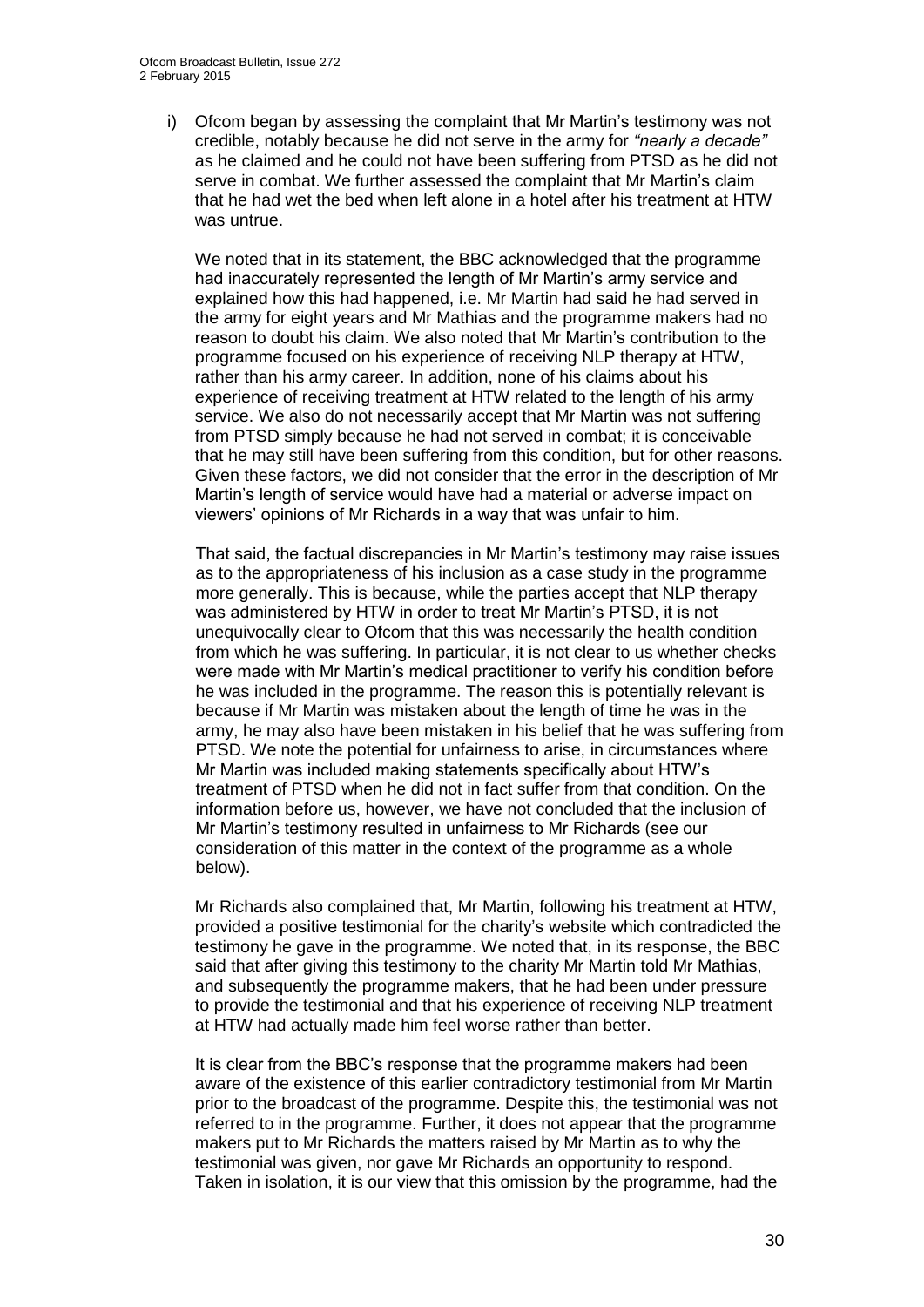potential to result in unfairness to HTW and, through it, Mr Richards. These aspects of Mr Martin's testimony could, and should, have been more thoroughly investigated before being included in this programme. However, for the reasons set out further below, we do not believe that this omission resulted in unfairness to HTW or Mr Richards when considering the programme as a whole.

Ofcom was not in a position to determine whether or not Mr Martin's claim to have wet the bed in the hotel after his treatment at HTW was true. However, we recognised that the broadcaster said that the programme makers had no reason to doubt the testimony of Mr Martin in regard to this matter. Although the note from the hotel regarding this matter (provided to Ofcom by Mr Richards) states that the hotel was not aware of any such incident involving Mr Martin, this does not, in our view, either confirm or challenge the veracity of Mr Martin's statement on this matter. In addition, the focus of this section of the programme – the issue of veterans with PTSD being left in a hotel overnight after receiving treatment for their condition without supervision or support – was in no way linked to the question of whether or not Mr Martin wet the bed.

As noted above, we did not consider that the error in the description of the length of Mr Martin's army service would have had a material or adverse impact on viewers' opinions of Mr Richards in a way that was unfair to him. Further, we do not consider that the inclusion of Mr Martin as a case study in the programme necessarily resulted in unfairness to Mr Richards.

In order to determine whether the inclusion and presentation of Mr Martin's testimony (including the lack of reference to the earlier contradictory testimonial) may have impacted on the overall fairness with which Mr Richards was treated, Ofcom must consider the programme as a whole. It is clear that the programme's claims about HTW's provision of NLP therapy to PTSD sufferers were based on various sources. These included: not only Mr Martin's testimony but also the testimony of the second veteran (see further below); the recordings of the undercover veteran's experience of receiving treatment at HTW (sections of which were included in the programme); and the concerns about the treatment HTW gave to PTSD sufferers raised by two NHS practitioners (Professor Bisson and Dr Kitchiner, who were both experts in the treatment of PTSD and familiar with HTW (see head a) ii) of the Decision below for details)).

Considering the programme as a whole, and given the wide range of sources of evidence on which the programme's claim that HTW should not be using NLP-therapy to treat PTSD sufferers was based, we do not consider that the inclusion of Mr Martin's testimony and the way in which it was presented (including the lack of reference to the earlier contradictory testimonial) would have had a material impact on viewers' understanding of HTW's actions, or those of Mr Richards, which was unfair.

Ofcom next considered whether the inclusion of the statements made by the second veteran in the programme resulted in the unjust or unfair treatment of HTW and the complainant. This is in relation to Mr Richards' two specific claims, first that the second veteran did not receive any treatment from the staff at HTW, and secondly that, to the extent that an independent organisation may have been commissioned to provide treatment to him, the second veteran left "without having any PTSD interventions whatsoever."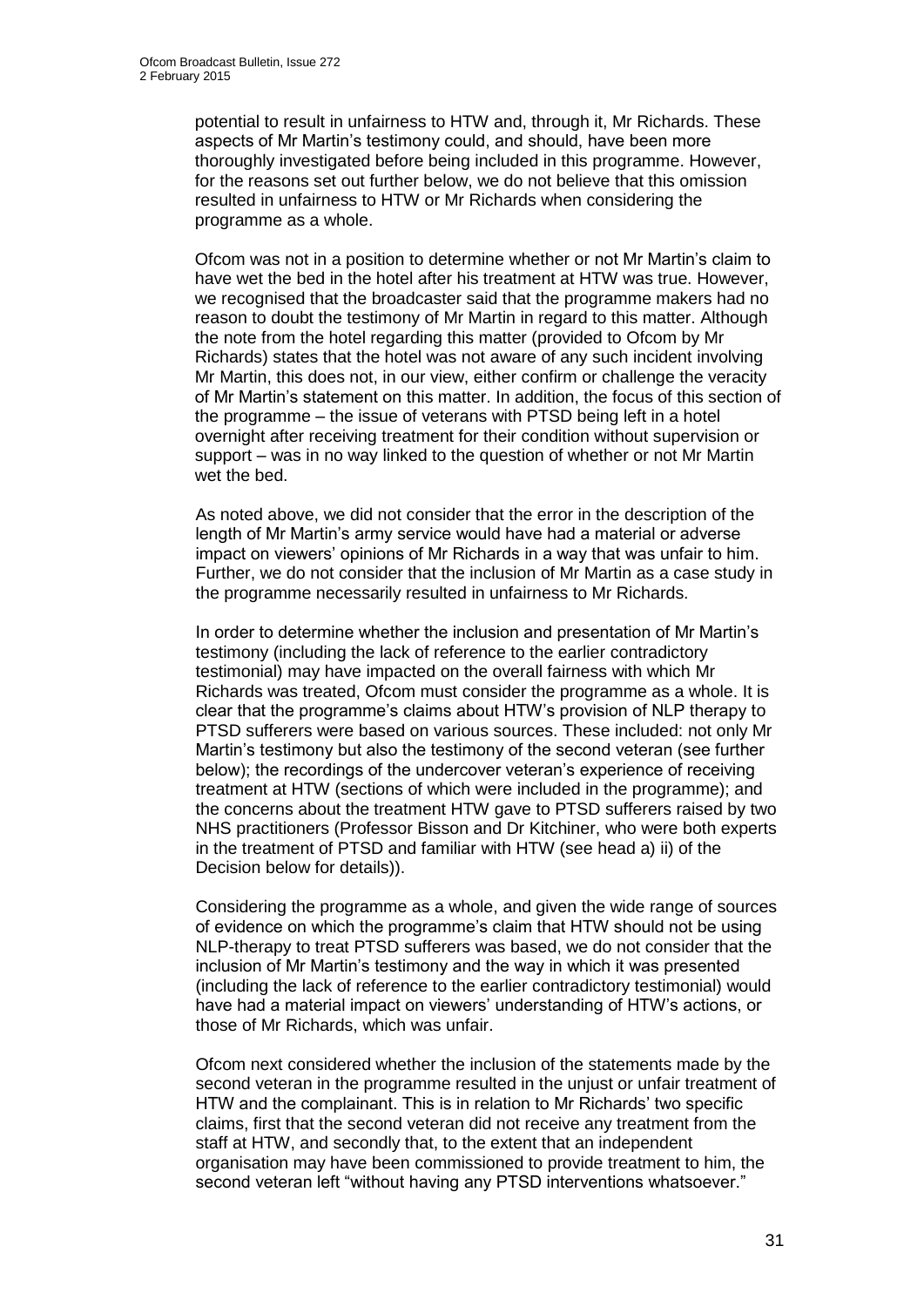The second veteran made a number of contributions to the programme regarding the treatment which he said he had received at HTW.

At the beginning of the programme the second veteran was shown saying:

*"I done two full days, on the third, I think, I left. My wife at the time came to collect me. As I say, when she came through the doors it was such a relief. I was left feeling worse than I did before I attended Healing the Wounds...I was suicidal".*

Later on he said that, following a *"debrief"* at the start of the course, those attending were told *"to stop taking our medication because medication will get in the way of the treatment they're going to offer"*. He also said that HTW had promised *"to eradicate the PTSD"*.

The second veteran also contributed to the section of the programme about HTW's practice of leaving veterans who attended its courses alone in a hotel after the therapy sessions. He said:

*"The one night I was having a really bad time with the PTSD so I went into the foyer and asked if they could get hold of somebody. I was maybe a bit louder than I would be normally but that was because I'd had some flashbacks and panic attacks".*

At the end of the programme the second veteran said that he felt that he was *"on the right road now"* but that if he went back to HTW he would *"be on the slippery slope of going downhill again"* and that *"it* (attending HTW) *delayed me getting proper treatment"*.

Ofcom noted the disagreement between the parties as to whether or not the second veteran had received PTSD treatment at all and, if so, from whom. Our role was not, however, to determine as a matter of fact whether the second veteran had received the relevant treatment. Rather, the question for Ofcom was whether or not it was reasonable for the programme makers to have understood that the second veteran had received treatment from HTW and therefore whether it was fair for the programme makers to have included the second veteran's testimony in the programme.

We began by considering whether or not it was reasonable for the programme makers to understand that it was HTW who was providing PTSD treatment to the second veteran. We considered, in particular, Mr Richards statement that: "*the second veteran on the programme did not receive any form of treatment from the staff at HTW as at that time we commissioned an independent organisation to provide PTSD support, and HTW staff were only under training*."

Ofcom has carefully considered the information before it. It appears from the evidence gathered by the programme makers regarding the way in which HTW promoted and carried out its activities (i.e. the testimony from veterans and clinicians and the secretly filmed footage), that the charity presented itself as being responsible for providing PTSD treatment to the veterans who contacted it (including the second veteran). In particular, we understand that at least some of the treatment of veterans with PTSD was carried out on HTW's premises (as shown in the undercover footage), and under the auspices of HTW, where the charity appears to have endorsed the specific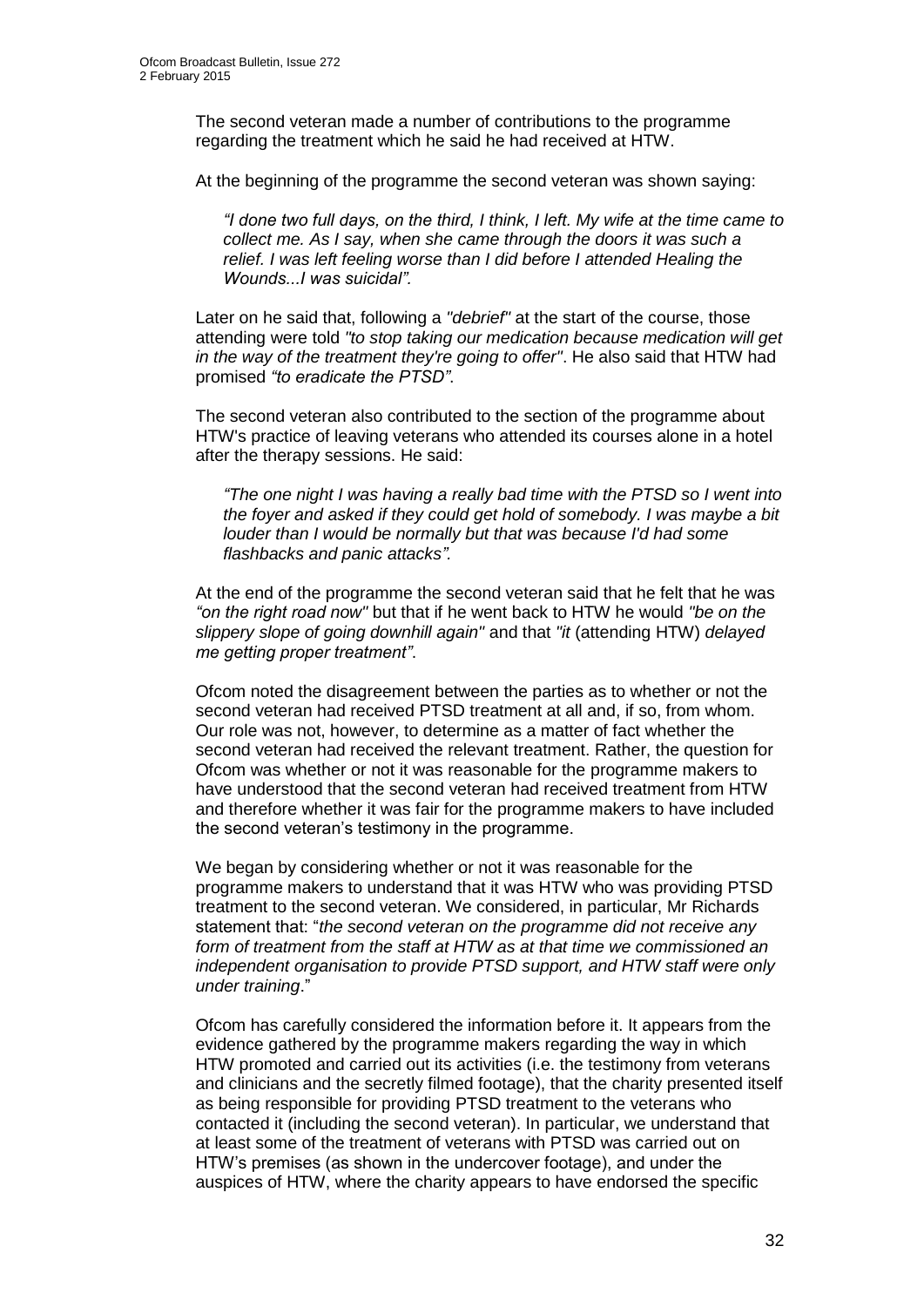NLP treatment methods that were being administered to its clients. Such treatment included the practice of sending veterans to a hotel by themselves overnight, which HTW indicated (in its pre-broadcast response to the programme) was a routine part of its treatment package. This was made clear to viewers when the narrator said that the charity had told the programme that: *"veterans welcome the chance to have some quality time to themselves and that they are given 24-hour contact numbers".* We note too, the statement made by Mr Richards in his representations that *"*…*the charity* [HTW] *covers all costs incurred for the treatment course: The NLP therapy, the hotel costs inclusive of meals and transport costs*…*"*. Taking these statements together, it seems apparent that, to the extent that NLP treatment was being provided by third-party agencies, this was for and on behalf of HTW.

Given the information set out above, Ofcom does not consider that the fact that the treatment offered to the second veteran may have been provided by a third party, rather than by HTW's own staff, is material to whether or not the inclusion of the second veteran's claims in the programme resulted in unfairness to HTW.

Ofcom next considered whether it was reasonable for the programme makers to believe that the second veteran had received PTSD treatment at all (whether this was from HTW's staff, or on their behalf). It is clear that the parties do not agree on the length of time which the second veteran attended HTW (in the programme the second veteran told the reporter that he attended HTW for two days while Mr Richards claims that it was for one day only). However, there is no dispute between the parties that the second veteran attended HTW for at least one day and that afterwards he was sent to a hotel.

Mr Richards claimed that no therapy was given to the second veteran on the first day of the relevant treatment course, as that day had been devoted to other tasks. Mr Richards further stated that the second veteran's description of the treatment he said he received at HTW matched that which could be found for the term "NLP" on the internet.

Ofcom noted, however, that the second veteran's testimony about the treatment corroborated the testimony of other veterans to whom the programme makers spoke and, in particular, the secretly filmed treatment recorded by the undercover veteran. In addition, the programme makers were put in touch with the second veteran by Dr Kitchiner, an expert in the treatment of traumatic stress. It is not possible for Ofcom to determine the precise circumstances in which the second veteran spoke to Dr Kitchiner about his attendance at HTW and his reaction to it. What does appear to be clear, however, is that Dr Kitchiner told the programme makers that he had spoken to the second veteran after he (the second veteran) had attended HTW and that he (Dr Kitchiner) believed that the veteran was deeply distressed as a result of the treatment he received at HTW, such that Dr Kitchiner had advised the second veteran to leave as soon as he could arrange to do so.

Taking account of all of these factors (and notwithstanding the dispute about the length of time which the second veteran attended HTW) our view was that it was reasonable for the programme makers to have understood that the second veteran had received treatment at HTW and therefore to have included his testimony in the programme.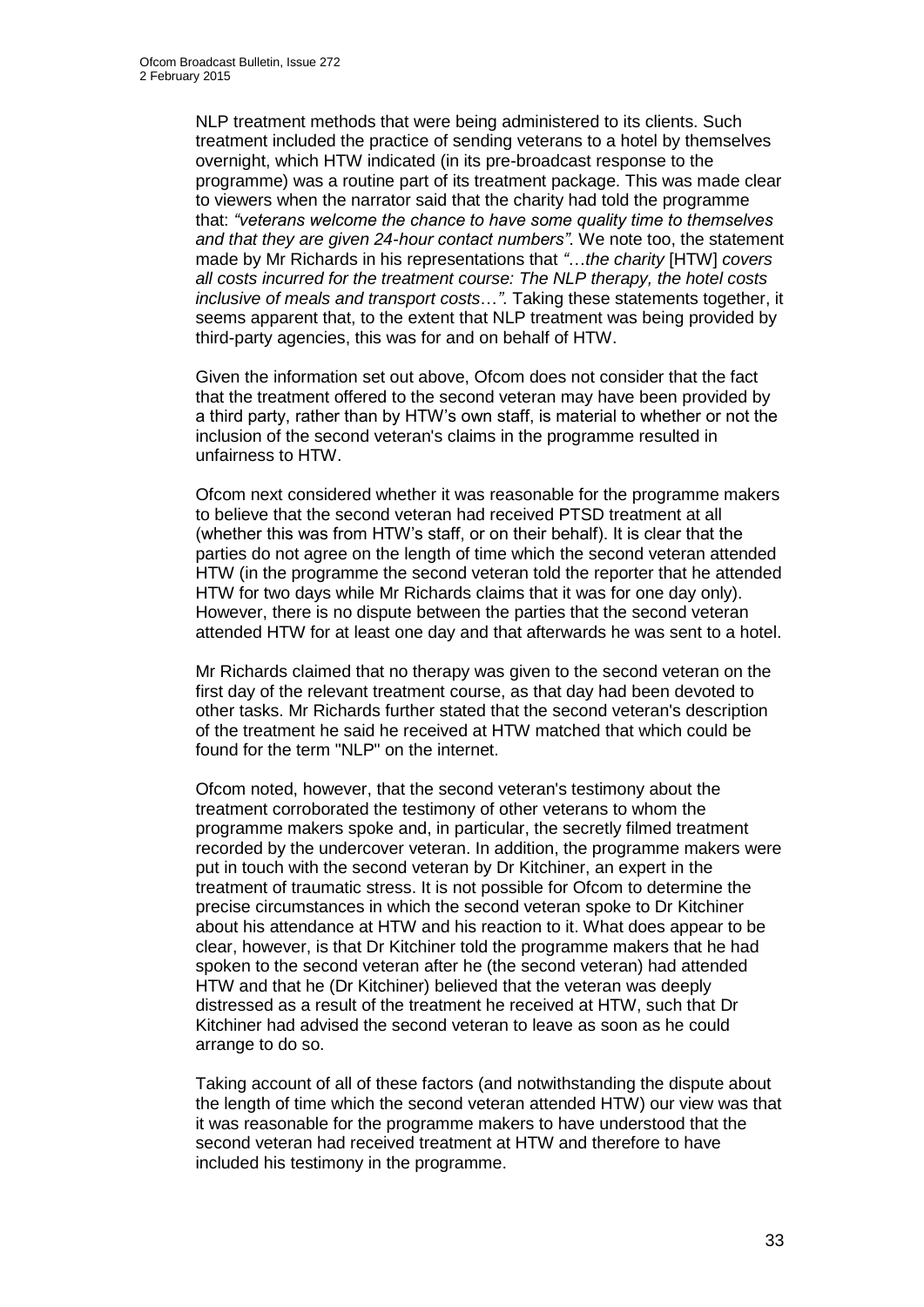ii) Ofcom considered the complaint that the claim that the NHS considered that HTW should stop providing NLP to veterans with PTSD was untrue.

Given comments made by the reporter and Dr Kitchiner (see relevant section of the "Introduction and programme summary" above), it was clear in our view that the programme claimed that the NHS considered that HTW should stop providing NLP to veterans with PTSD. We therefore assessed the basis of this claim, noting that both Professor Bisson and Dr Kitchiner had told the programme makers that during meetings they had with HTW that they had informed the charity that a relationship with the NHS would only be possible if it stopped offering non-evidence based therapies (namely, NLP) and instead concentrated its efforts on supporting veterans in other ways. Dr Kitchiner had also told the programme makers that a subsequent visit to HTW reinforced his concerns about its clinical governance and supervision and that he expressed these concerns at a national steering group meeting of the AWVHWS - after which Professor Bisson wrote to the charity about these matters. Dr Kitchiner added that despite Mr Richards' subsequent agreement to stop offering therapy to PTSD sufferers HTW continued to do so and that this had increased his concerns about the charity.

Ofcom recognised that the parties differed in their interpretation of the NICE guidelines and it was not appropriate for us to seek to interpret these guidelines for the purpose of reaching a view on this element of the complaint. We also noted that these guidelines were co-authored, and regularly updated, by Professor Bisson who, as set out above, had written to HTW to express the AWVHWS' concerns about the charity's provision of NLP therapy.

We also recognised that, in his representations on the initial Preliminary View, Mr Richards said that NHS England had previously spent more than £900,000 on NLP. However, in our view, this does not mean that it was unreasonable for the programme to have included the claim that HTW used NLP to treat veteran's suffering from PTSD specifically and that the NHS (through Dr Kitchiner and Professor Bisson) had asked it to stop doing so.

In light of these observations, we took the view that programme makers had a reasonable and credible basis for the inclusion in the programme of the claim that the NHS considered that HTW should stop providing NLP to veterans with PTSD. We also observed that the programme included the charity's response to this matter when it noted that: *"the charity has been saying in recent months that it no longer treats PTSD suffers, it supports them"*.

iii) Ofcom considered the complaint that Mrs Rowlands' claim was untrue that Mr Richards had asked her to use the death of her son in order to get more money out of fundraisers and was made "to get back at the charity" following their disagreement about the use of the funds she had raised.

As set out in detail in the "Introduction and programme summary" section above, Mrs Rowlands talked about how the plan to have a villa named after her son as part of a permanent home for war veterans suffering from PTSD lifted her spirits. However, she also said that when Mr Richards asked her to get involved he told her that he wanted her to *"hit the public in the guts with your emotional story"* and that she did not think one should: *"say that to a mum who has just lost her son in Iraq"*. Mrs Rowlands' comments were shown as part of a section of the programme looking at the raising of funds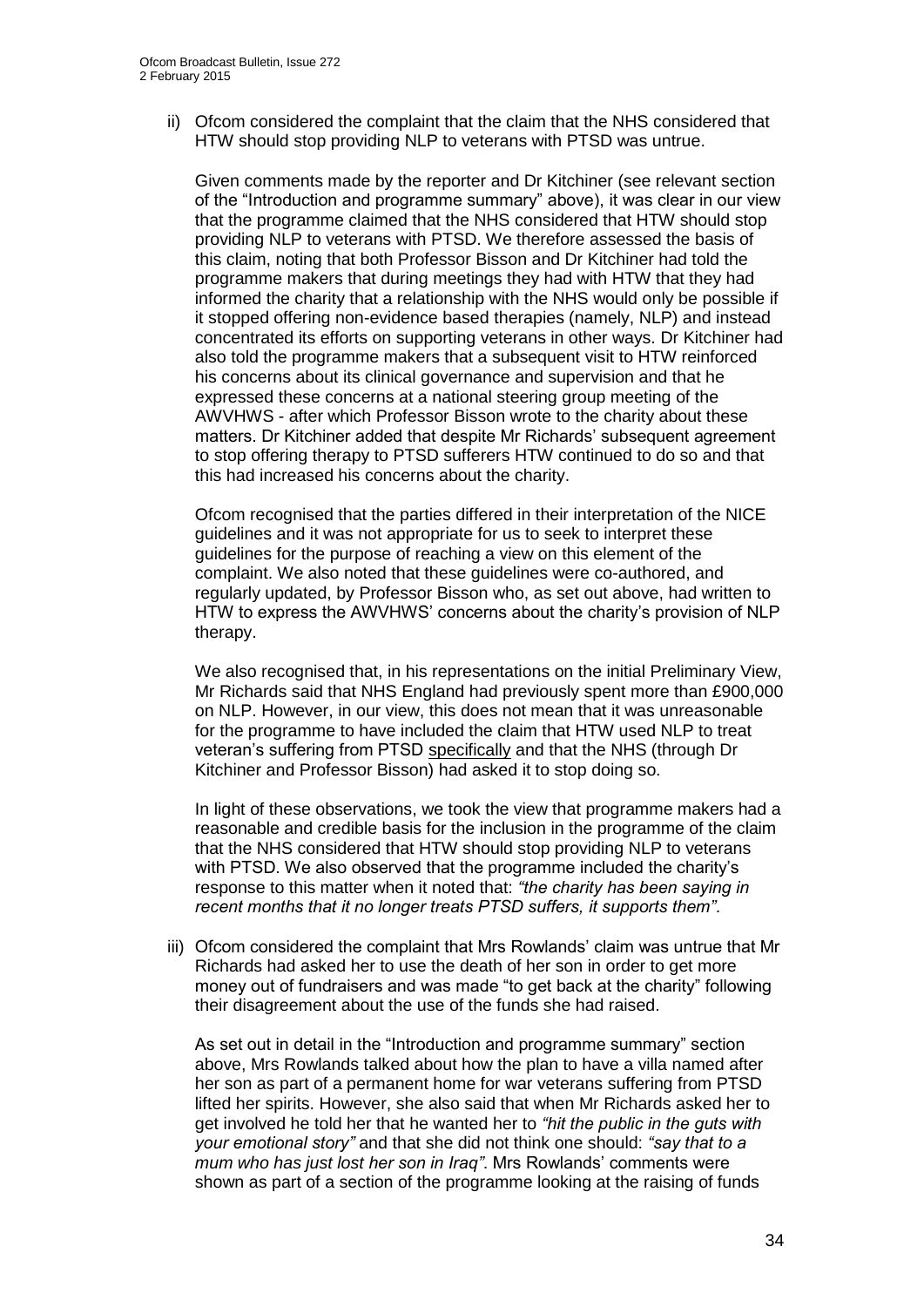for this planned home for veterans with PTSD and, in particular, Mr Richards' allegation (subsequently investigated and not continued by the police) that Mrs Rowlands had misappropriated the £8,000 she raised when she gave it to a different military charity after it became apparent that there would be no villa named after her son.

We recognised that Mr Richards' disputed Mrs Rowlands' recollection of her conversation with him and that Mrs Rowlands' had subsequently reaffirmed these recollections and, in particular, that Mr Richards told her he wanted her to "hit people in the guts" with her story to raise more funds. While Ofcom cannot determine exactly what was said during this conversation, we considered that it was reasonable for the programme makers to rely on Mrs Rowlands' testimony, given in her own words and presented as her view of a conversation to which she was a party, particularly in the context of the reporting of a serious allegation which Mr Richards had made against her.

iv) Ofcom next assessed the complaint that the programme included false allegations relating to financial and accounting issues at HTW. In particular, Mr Richards said a letter from the charity's accountants ("LHP") (a copy of which was provided to Ofcom) clearly showed that the majority of the charity's expenditure was used for the treatment of PTSD sufferers and that he and his wife had: *"sought advice in relation to a number of areas to ensure that they* [were] *compliant under both the Charities Act and* [the] *Companies Act"*. He also said that it was misleading to include Mr Price in the programme because he was speaking on his own behalf and not in his capacity as a member of the of the Institute (as implied by the programme), and because he is a chartered statistician not a qualified accountant.

As set out in the "Introduction and programme summary" section above, Mr Price said that it was not clear from the accounts: *"how much money has actually been spent on counselling and post-traumatic stress work with exservicemen how much money has actually been spent on counselling and post-traumatic stress work with ex-servicemen"*. In our view, it was clear from the programme that this was Mr Price's own opinion and that he had reached it after studying the accounts.

We noted that the BBC acknowledged in its statement that Mr Price is a chartered statistician. However, its response to this complaint also said that he is an expert in the charitable sector; and, that he has specialist knowledge of book-keeping practices in charities. In addition, he told the programme makers that someone looking at HTW's accounts would draw the conclusion that the charity believed that the business of fund-raising was a charitable activity in itself, which it is not. He indicated that HTW's accounts did not meet the Statement of Recommended Practice ("SORP"). We also noted that in saying *"Mr Price is the Chair of the Institute of Fundraising Cymru"* the programme gave an accurate description of Mr Price's position.

With respect to the SORP, we understand that this is a set of guidelines published by the Charity Commission for accountants working in the charity sector. Compliance with these guidelines is, in our view distinct from whether or not a body is complying with its the legislative requirements under the Charities Act and the Companies Act. Therefore, in expressing his opinion that HTW did not comply with the SORP, we do not believe that Mr Price was making a statement one way or the other about the charity's compliance with his legislative responsibilities.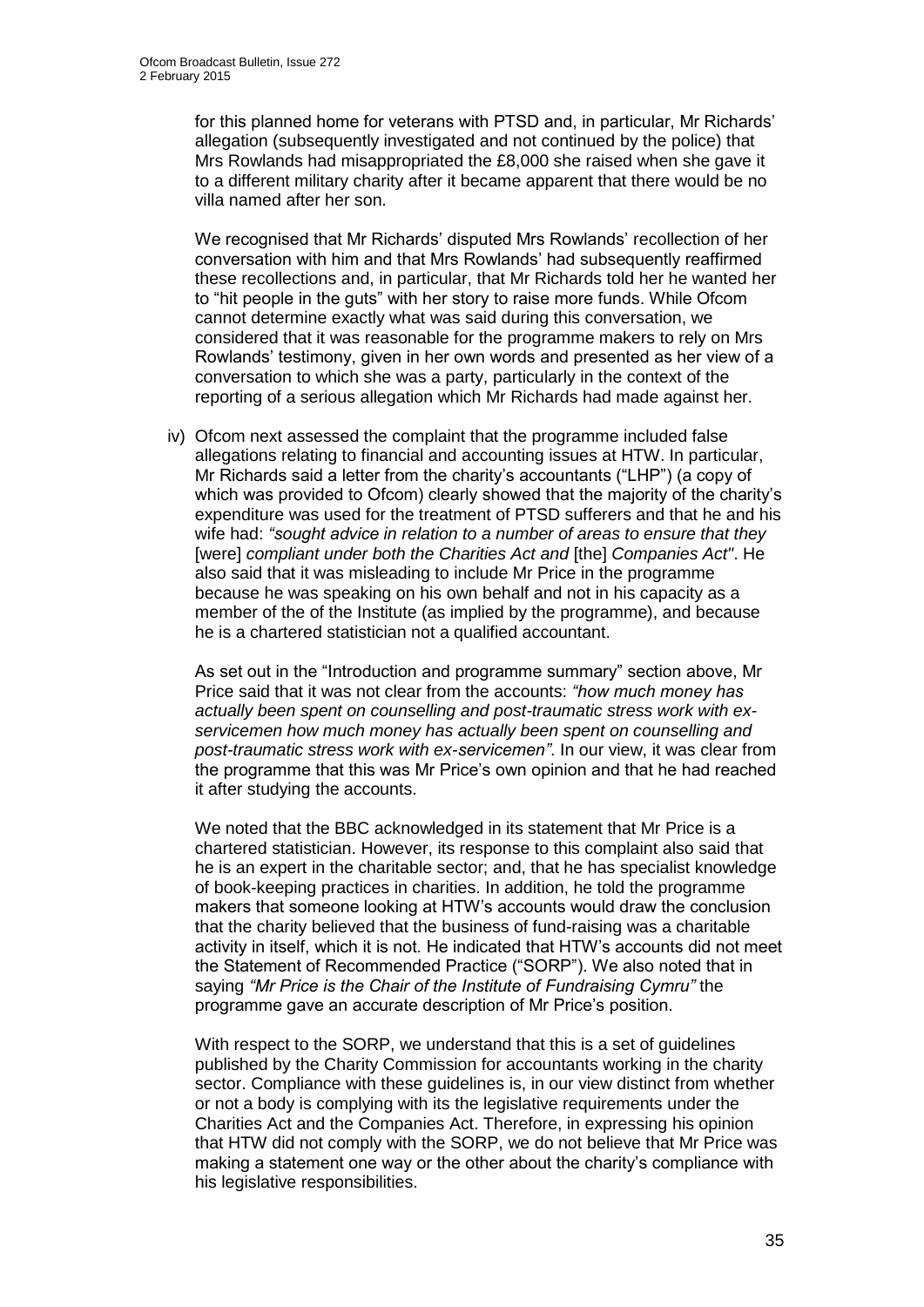As set out in the Decision at head b) below, we considered that Mr Richards was given an appropriate and timely opportunity to respond to the claims made about HTW. In a letter dated 10 October 2013 (see head b) below for details), the programme makers first asked Mr Richards to talk to them about the various companies he had set up since 2008 one of which was HTW. In particular they asked him to talk about those companies' role, function and accounts and added: "Concerns have been raised that the purposes to which charitable funds are being put is [sic] unclear and that they are not properly accounted for." In our view Mr Richards could have responded to this letter by providing the programme with LHP's view on these matters including its position regarding HTW's accounts. However, he did not do so. Rather Mr Richards' response in this regard was restricted to Forces Aid (both the foundation and website). In addition, as noted in the Decision at head b) below, Mr Richards did not request any extra time in which to draft his response to the programme by, for example, consulting his accountants.

For these reasons, we concluded the programme makers had a reasonable and credible basis for the inclusion in the programme of Mr Price's claims about HTW's accounts, and that viewers would have understood the nature of Mr Price's past experience and the basis on which he formed his opinions. We also considered that the broadcaster had taken reasonable care to satisfy itself that, in relation to the claims relating to financial and accounting issues at HTW, material facts were not presented or omitted or disregarded in a way that portrayed Mr Richards unfairly.

v) Ofcom considered the complaint that the claim in the programme that the Charity Commission was investigating HTW was false.

We noted that towards the end of the programme, the reporter said that SSAFA had told the programme that it had not received any donations from Forces Aid. He also said that the Charity Commission was investigating (see "Introduction and the programme summary" section above). While Ofcom noted the points made by the BBC in relation to the Second Revised Preliminary View, that the term "investigating" may encompass a range of activities, the implication, which Ofcom believed may reasonably have been drawn by viewers in the context of this programme was that the Charity Commission was formally investigating the claim by Forces Aid (both the Foundation and the associated website) to have supported SSAFA. While these matters related directly to Forces Aid, the programme clearly associated them with HTW by saying that SSAFA had told HTW, rather than Forces Aid, *"to remove its logo from the Forces Aid.com website to ensure no endorsement or recommendation is implied"*.

We noted that on 31 October 2013, Mr and Mrs Richards received an email from the Charity Commission. This was sent in response to an email from Mr Richards on 21 October 2013 (i.e. one day prior to the broadcast) and stated: "we currently do not have any regulatory concerns regarding the charity and are not investigating [it]".

We noted too, that some days prior to the broadcast, the programme makers approached the Charity Commission regarding their concerns about Forces Aid and HTW. According to the BBC, at this time the Charity Commission's press office informed it that it was investigating the issues raised in the programme in connection with Forces Aid and the accounting practices of HTW. Further, the BBC believed that this was confirmed in an email to the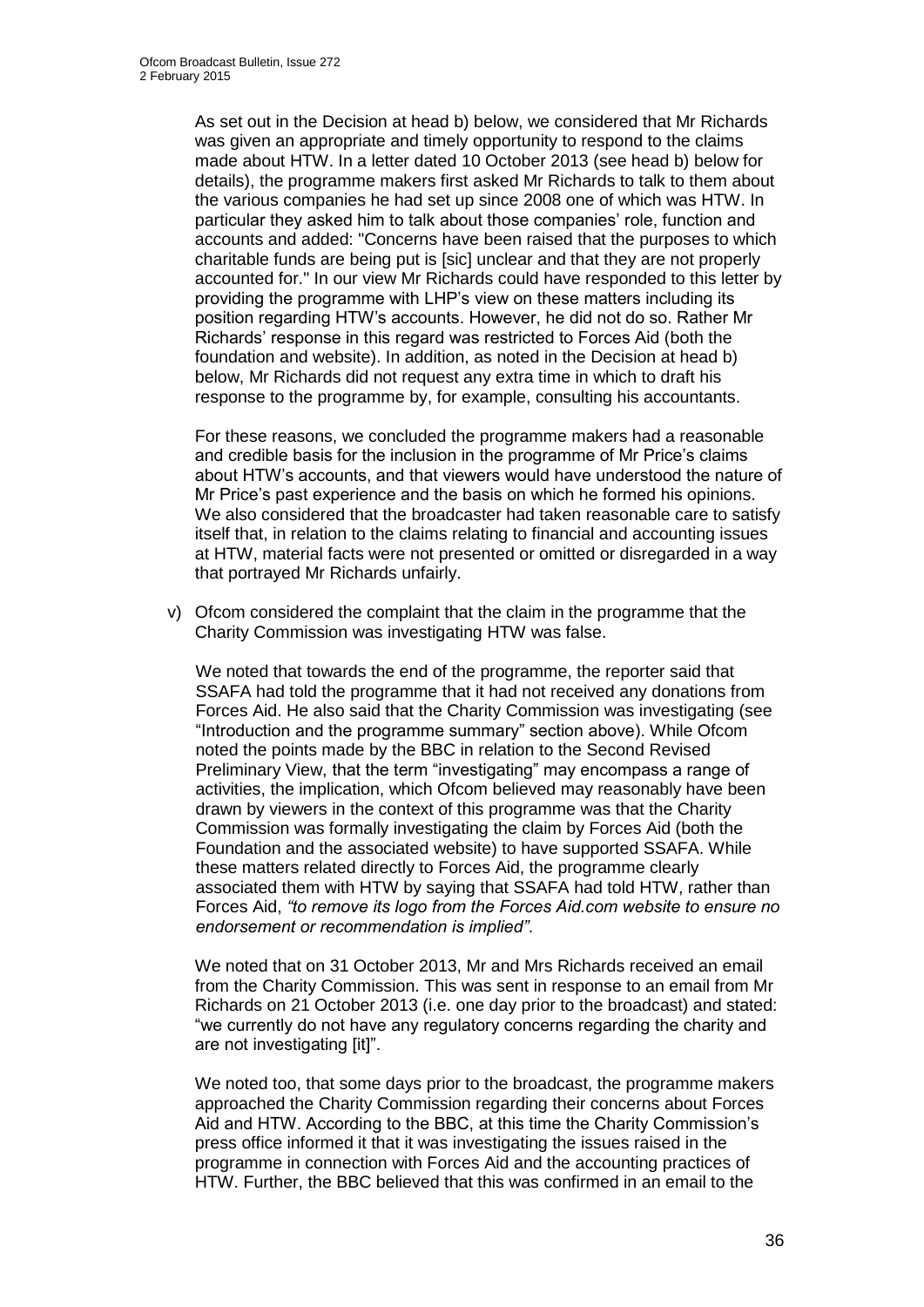programme makers dated 18 October 2013 in which the Charity Commission said:

*"The information you have provided has been passed to our operations team and we are currently assessing your concern regarding Forces Aid Foundation, its status and activities. This is not currently a registered charity and we are assessing what, if any, regulatory action should be taken.*

*Separately, we are considering the questions you raised about the accounts of Healing the Wounds, how they report on their fundraising costs and whether regulatory action is required in relation to this"*.

Taking account of the information set out above and the implication that viewers may have reasonably drawn from the programme, it is our view that the programme overstated the position when it claimed that the Charity Commission was *"investigating"* (whether this comment was understood to refer solely to Forces Aid or also to HTW). On our reading, it appears that the email above was an acknowledgement by the Charity Commission of the information that had been passed to it, rather than a confirmation that it was in fact formally investigating. At the stage that this email was sent, it seems that the Charity Commission was still assessing the claims which had been made by the programme makers about both HTW and Forces Aid, before deciding whether or not to launch a formal investigation. In particular, we noted that the Charity Commission specifically said that it was considering "whether any regulatory action is required" in relation to the HTW accounting practices, not that it had in fact opened an investigation.

We recognised that, as set out in the BBC's response, the Charity Commission contacted HTW on 10 December 2013 and advised it to amend its accounting practices in accordance with SORP. However, we do not consider that this indicated that the Charity Commission was investigating the charity and/or Forces Aid, as opposed to making an initial assessment of these matters, at the time of the broadcast.

On the basis of the facts above, it appears to Ofcom that the programme makers contacted the Charity Commission with its concerns and that the Charity Commission then confirmed that it would consider whether or not any regulatory action was required. It was therefore inaccurate for the programme makers to suggest that a formal investigation by the Charity Commission was underway. In light of these considerations, we concluded that the inclusion of the implication that at the time of the broadcast the Charity Commission, was formally investigating Forces Aid and possibly, by association HTW, was incorrect and had the potential to result in unfairness to Mr Richards.

Ofcom must, however, view this implication in the overall context of the programme as a whole. Even if the Charity Commission was not formally investigating HTW or Forces Aid at the time of the broadcast, in Ofcom's view, it appeared that the Commission was at least considering whether or not some regulatory action, which may have included the launch of a formal investigation, was necessary. Further, it is not clear that, to any extent that the programme overstated the position with respect to the investigation, this materially undermined the central premise of the programme, which was that HTW should not be using NLP to treat PTSD. For these reasons, we do not consider that the inclusion of the claim that the Charity Commission was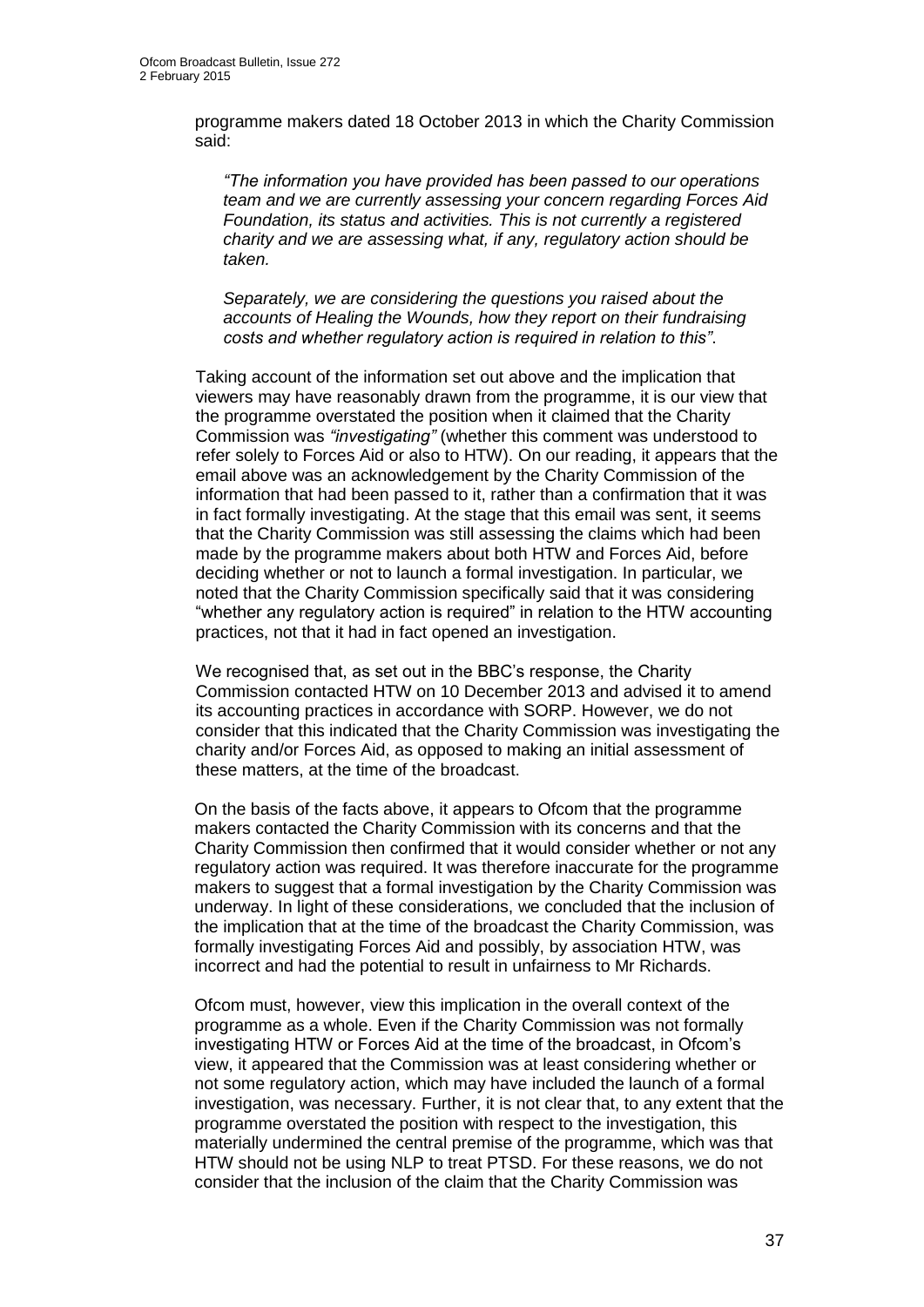formally investigating HTW or Forces Aid would have had a material detrimental impact on viewers' understanding of HTW or Mr Richards' actions in a way that was unfair. Therefore, we concluded that Mr Richards was not treated unfairly in this regard.

Having assessed each sub-head of head a) of the complaint, Ofcom concluded that there were concerns about the accuracy of some aspects of the programme. However, we have also taken the view that as regards each of these sub-heads, the material facts overall were not presented, omitted or disregarded in a way that portrayed Mr Richards unfairly in the programme as broadcast, having regard to the central premise of the programme.

Ofcom also carefully assessed the parts of the programme relating specifically to Mr Richards and HTW as a whole, to reach a view as to whether the programme in its entirety was unfair. We evaluated whether the various examples taken together created a cumulative effect that might portray Mr Richards in a way that was unfair and whether this resulted in unfairness to Mr Richards. In particular, we noted that what was, in our view, the most serious of the claims about HTW made by the programme – i.e. that the charity's use of NLP therapy to treat PTSD sufferers was not based on accepted clinical evidence but could have resulted in negative consequences for the veterans concerned – was based on a range of credible sources. After careful consideration, and for all the reasons set out above, Ofcom found that, when taken as a whole, the portrayal of HTW did not result in unfairness to Mr Richards in the programme as broadcast.

b) Ofcom then considered Mr Richards' complaint that that he was not given an appropriate and timely opportunity to respond to the claims made about HTW. Mr Richards said that just over a week was insufficient to respond to the allegations made by the programme makers. He added that the programme had been in development for several months.

In considering this head of complaint, Ofcom took particular account of Practice 7.11 which states that, if a programme alleges wrongdoing or incompetence or makes other significant allegations, those concerned should normally be given an appropriate and timely opportunity to respond.

As noted above, the programme included several allegations about the way in which HTW operated, notably its provision of NLP therapy to treat PTSD sufferers and its accounting practices. We considered that, given the serious nature of these claims, in accordance with Practice 7.11, the programme makers needed to offer HTW an appropriate and timely opportunity to respond to the claims being made about it.

It is important to note that the length of time taken to produce a programme is not relevant to the consideration of whether or not an opportunity to respond is timely. This rests upon the circumstances surrounding that opportunity and, in particular, whether it was reasonable to expect the individual or organisation concerned to provide a full and considered response to the claims made in the time allotted to them.

It is clear from both the initial submissions and the subsequent representations that the parties to this complaint disagree with regard to whether or not the programme makers gave HTW a clear explanation of the nature and concerns of the programme and a suitable opportunity to respond to those concerns.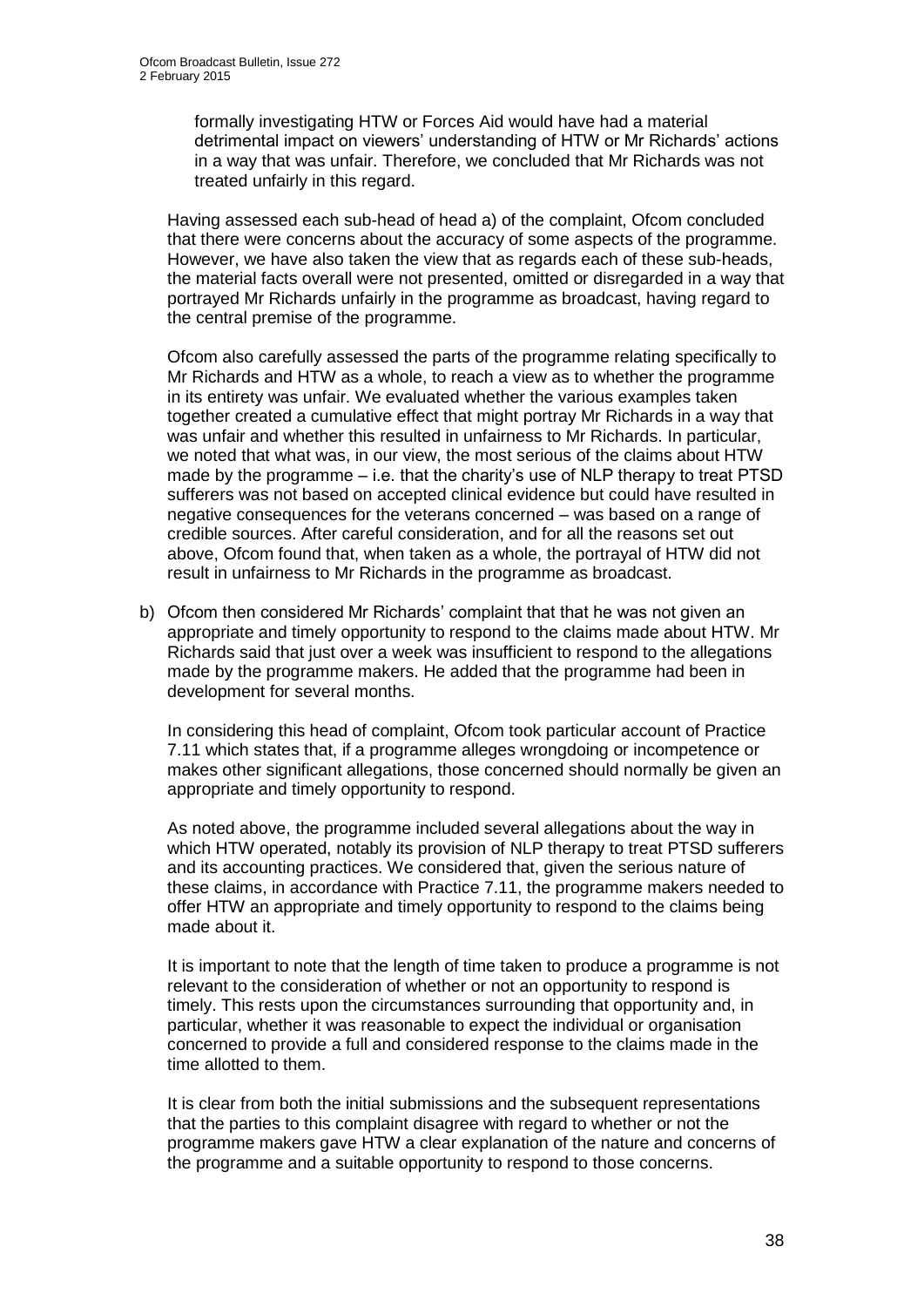However, Ofcom considered the evidence available, namely the correspondence between the programme makers and Mr and Mrs Richards.

Ofcom first noted the timeline of the exchange of correspondence between the programme makers and Mr and Mrs Richards (copies of which were provided to Ofcom). On 10 October 2013, the programme makers wrote to both Mr and Mrs Richards setting out the nature of the claims the programme intended to make about HTW. A follow-up email dated 15 October 2013 described the testimony given by several of the contributors to the programme. The first letter offered Mr and Mrs Richards the opportunity to be interviewed for the programme and, initially, Mrs Richards said that she, but not her husband, would be interviewed. She later changed her mind, but Mr Richards provided a written response to the claims made about HTW on 18 October 2013.

We recognised that Mr Richards complained that "just over a week" was insufficient time for HTW to respond to the programme makers' claims. However, we consider that seven calendar days was, in the circumstances of this case, a reasonable period in which to expect an organisation to draft responses to questions about its own practices. This was especially so, given that, as the BBC set out in its response, several of the concerns raised in the programme had been put to Mr Richards in public meetings that had taken place in recent years and prior to broadcast the programme.

In addition, Ofcom noted that HTW did not request any extra time in which to respond, but did, in fact, provide a response to the claims made about it to the programme makers four days before the programme was broadcast.

Taking into account the factors noted above, we took the view that HTW was given an appropriate and timely opportunity to respond to the claims made about it in the programme. Therefore, Ofcom found that there was no unfairness to Mr Richards in this respect.

#### Unwarranted infringement of privacy

In Ofcom's view, the individual's right to privacy has to be balanced against the competing rights of the broadcasters to freedom of expression. Neither right as such has precedence over the other and where there is a conflict between the two, it is necessary to intensely focus on the comparative importance of the specific rights. Any justification for interfering with or restricting each right must be taken into account and any interference or restriction must be proportionate.

This is reflected in how Ofcom applies Rule 8.1 which states that any infringement of privacy in programmes, or in connection with obtaining material included in programmes, must be warranted.

c) Mr Richards complained that his privacy was unwarrantably infringed in connection with the obtaining of material included in the programme because footage of him was filmed secretly by a veteran posing as a PTSD sufferer without his permission.

In considering this part of the complaint, Ofcom had regard to Practices 8.5 and 8.13. Practice 8.5 states that any infringement of privacy in the making of a programme should be with the person's and/or organisation's consent or be otherwise warranted. Practice 8.13 says that surreptitious filming should only be used where it is warranted. Normally, it will only be warranted if: there is *prima*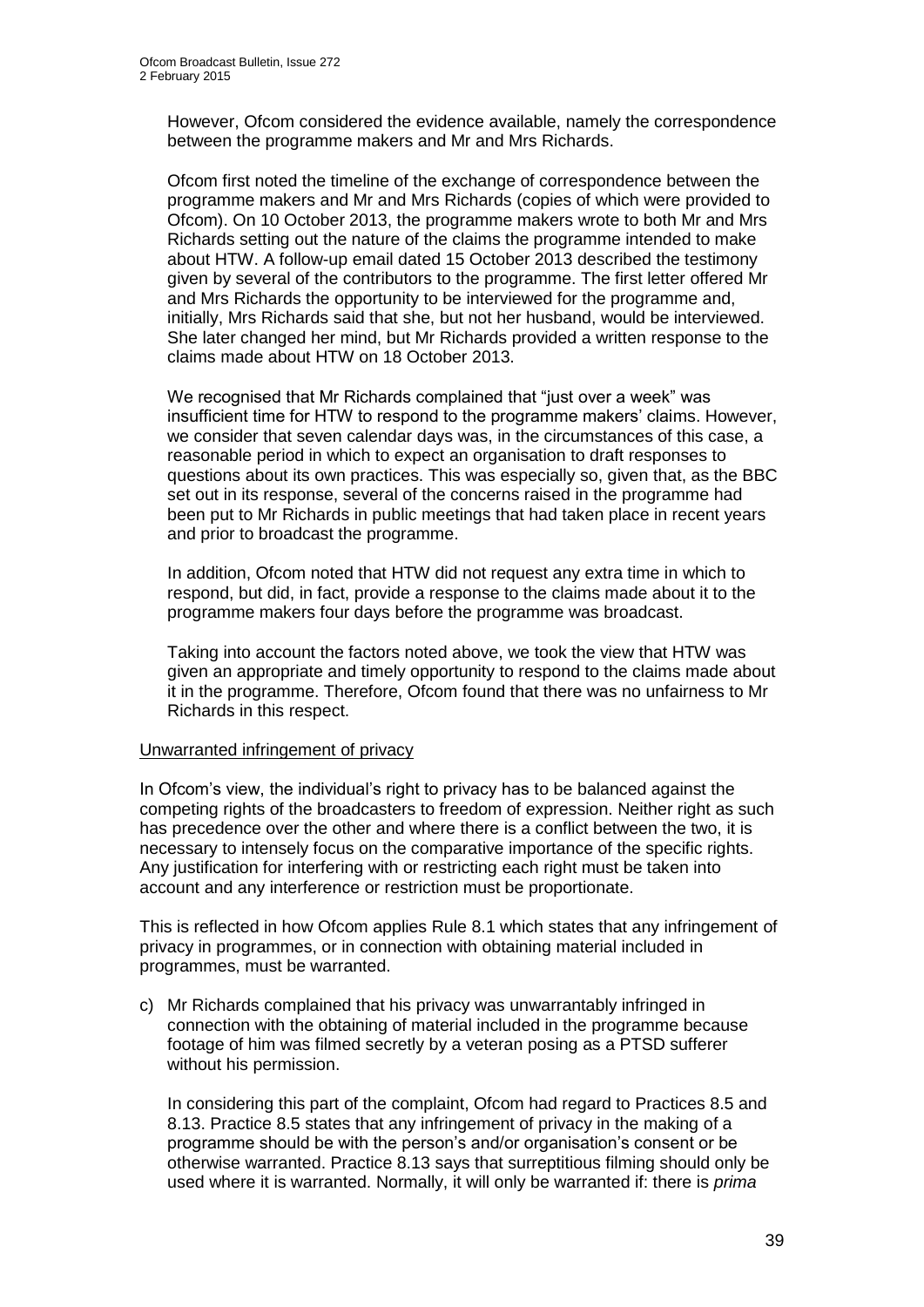*facie* evidence of a story in the public interest; there are reasonable grounds to suspect that further material evidence could be obtained; and it is necessary to the credibility and authenticity of the programme. Ofcom also has regard to Practice 8.9 which states that the means of obtaining material must be proportionate in all the circumstances and in particular to the subject matter of the programme.

Before assessing the extent to which Mr Richards had a legitimate expectation of privacy in connection with the obtaining of the material included in the programme, Ofcom considered whether the surreptitious filming was, in itself, warranted.

In its statement, the BBC stated that it believed that the surreptitious filming had been warranted because there had been a clear public interest in investigating serious allegations, which had been made by a range of people, about how HTW was treating very vulnerable individuals with mental health issues. It argued that filming the complainant secretly (and the subsequent inclusion of some of this footage in the programme) was necessary in order to establish and demonstrate whether the allegations were substantiated.

The response stated that concerns had been raised by a number of health professionals that in using NLP to treat veterans with PTSD, the charity was risking further harm to these individuals. Further, the programme makers had been informed that, despite having given undertakings that it would stop doing this, HTW had continued to provide a clinically unproven treatment with the potential for harm in certain circumstances. In addition, Ofcom understands that the programme makers gathered the first-hand testimony of the two veterans who had received NLP therapy from HTW prior to surreptitiously filming at HTW. In Ofcom's opinion this information gathered by the programme makers before the commencement of surreptitious filming amounted to *prima facie* evidence against HTW. We then considered the other requirements of Practice 8.13 needed to warrant surreptitious filming. In our opinion, the programme makers had reasonable grounds to believe that, by having an undercover veteran posing as a PTSD sufferer and using hidden cameras to film his interactions with Mr and Mrs Richards, further evidence could be obtained in relation to the claims made about HTW's treatment of veterans with PTSD.

Our view was also that attempts to obtain evidence in other ways, such as approaching Mr and Mrs Richards directly, would be highly unlikely to be successful. Further the first-hand evidence of Mr Richards talking about *"clinical trials"* being conducted at HTW (and also of Mrs Richards providing treatment) added to the credibility and authenticity of the programme. Therefore, in Ofcom's view, the use of surreptitious filming was warranted and the means of obtaining the material had been proportionate.

We then assessed the extent to which Mr Richards had a legitimate expectation of privacy in the circumstances in which he was filmed, i.e. surreptitiously by an undercover veteran. As stated in the Code, "legitimate expectations of privacy will vary according to the place and nature of the information, activity or condition in question". We noted that the filming took place in the offices of HTW. Ofcom observed that the conversation between the complainant and the undercover veteran concerned the filling in of an HTW assessment of treatment form, and Mr Richards' implication that the form was for a clinical trial and would be part evidence to show people that *"it* [HTW's NLP therapy for PTSD sufferers] *works"*. Mr Richards was unaware that secret filming was taking place during the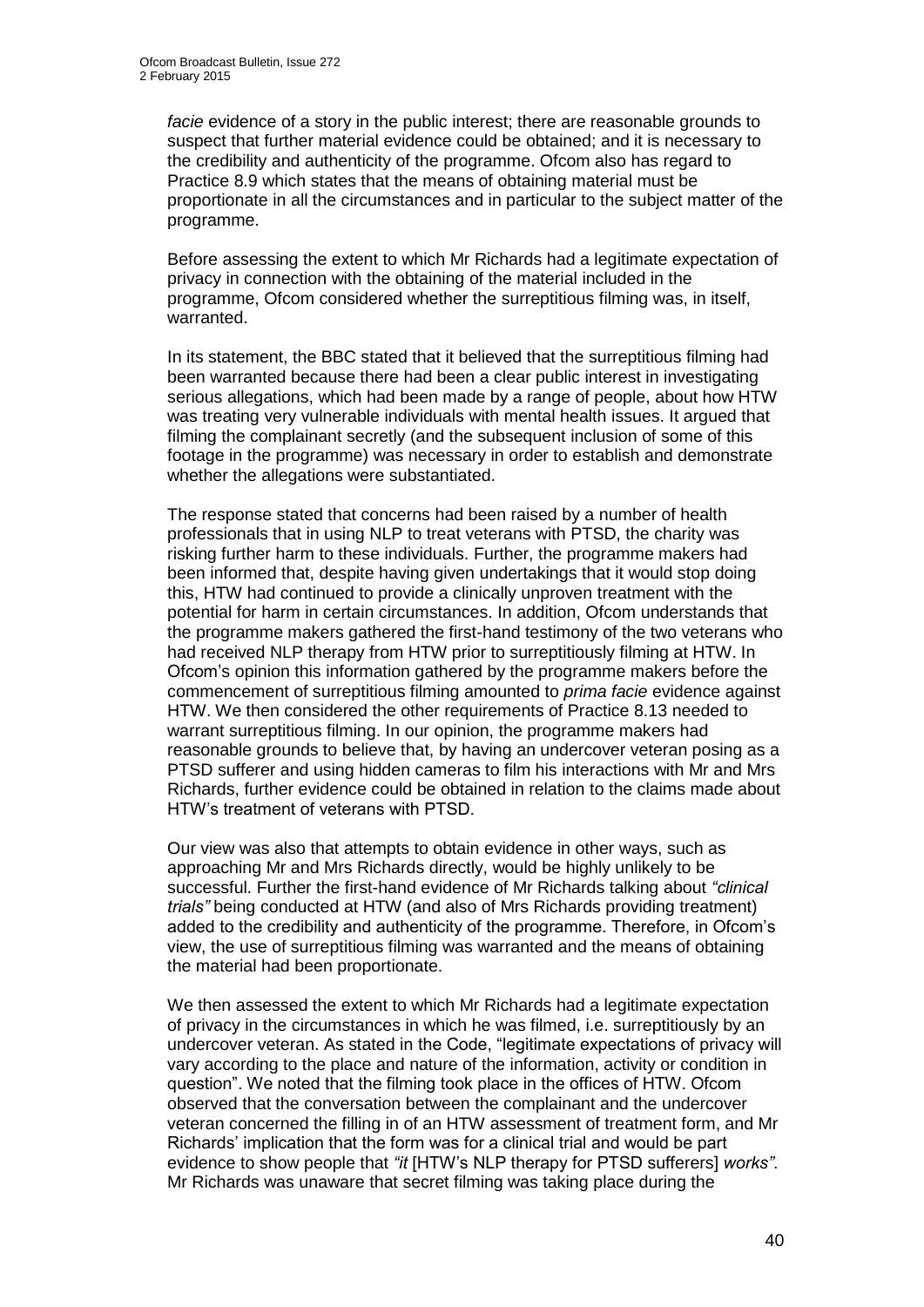conversation. It is Ofcom's view that, ordinarily, conversations of this type (i.e. conducted during the course of business and in which the parties felt that they could speak openly and freely) could reasonably be regarded as being confidential and therefore could attract an expectation of privacy. However, from the footage included in the programme, Mr Richards did not appear to disclose any private information about his personal life, nor any private and sensitive business or financial information about the charity.

Therefore, taking these factors into account, Ofcom concluded that Mr Richards had a legitimate expectation of privacy in relation to the surreptitiously filmed material, but that this expectation was limited by the fact that the content of the conversation was not particularly private or sensitive in nature.

Ofcom went on to consider whether it was warranted to infringe Mr Richards' expectation of privacy. The Code states that "warranted" has a particular meaning. It means that, where broadcasters wish to justify an infringement of privacy as warranted, they should be able to demonstrate why, in the particular circumstances of the case, it is warranted. If the reason is that it is in the public interest, then the broadcaster should be able to demonstrate that the public interest outweighs the right to privacy. Examples of public interest could include revealing or detecting crime, protecting public health or safety, exposing misleading claims by individuals or organisations or disclosing incompetence that affects the public.

As noted above, we considered that there was genuine public interest in the programme's investigation into the allegations made by several individuals and organisations about HTW's provision of NLP therapy because the purpose of the investigation was to determine how HTW was treating very vulnerable individuals with mental health issues. As stated above, the programme makers had gathered prima facie evidence against HTW in relation to its provision of NLP to PTSD sufferers, and had reasonable grounds to believe that the surreptitious filming of Mr Richards might provide further evidence in relation to the allegations that had been made. Therefore, in this instance, there was justification for gathering more evidence to corroborate the claims that had been made about HTW.

On balance, and given all the factors set out above, Ofcom considered the broadcaster's right to freedom of expression and the public interest in obtaining footage of the way in Mr and Mrs Richards operated HTW (including the actual provision of therapy and the charity's internal assessment of the efficacy of this therapy) that corroborated the allegations made in the programme, outweighed Mr Richards expectation of privacy.

d) Mr Richards complained that his privacy was unwarrantably infringed in the programme as broadcast because secretly filmed footage of him was broadcast without his permission.

In relation to the part of the complaint, we had regard to Practices 8.6 and 8.14 of the Code. Practice 8.6 of the Code states that, if the broadcast of a programme would infringe the privacy of a person, consent should be obtained before the relevant material is broadcast, unless the infringement of privacy is warranted. Practice 8.14 states that material gained by surreptitious filming and recording should only be broadcast when it is warranted.

Having already reached the view that the use of surreptitious filming to obtain the material was warranted, Ofcom next considered the extent to which Mr Richards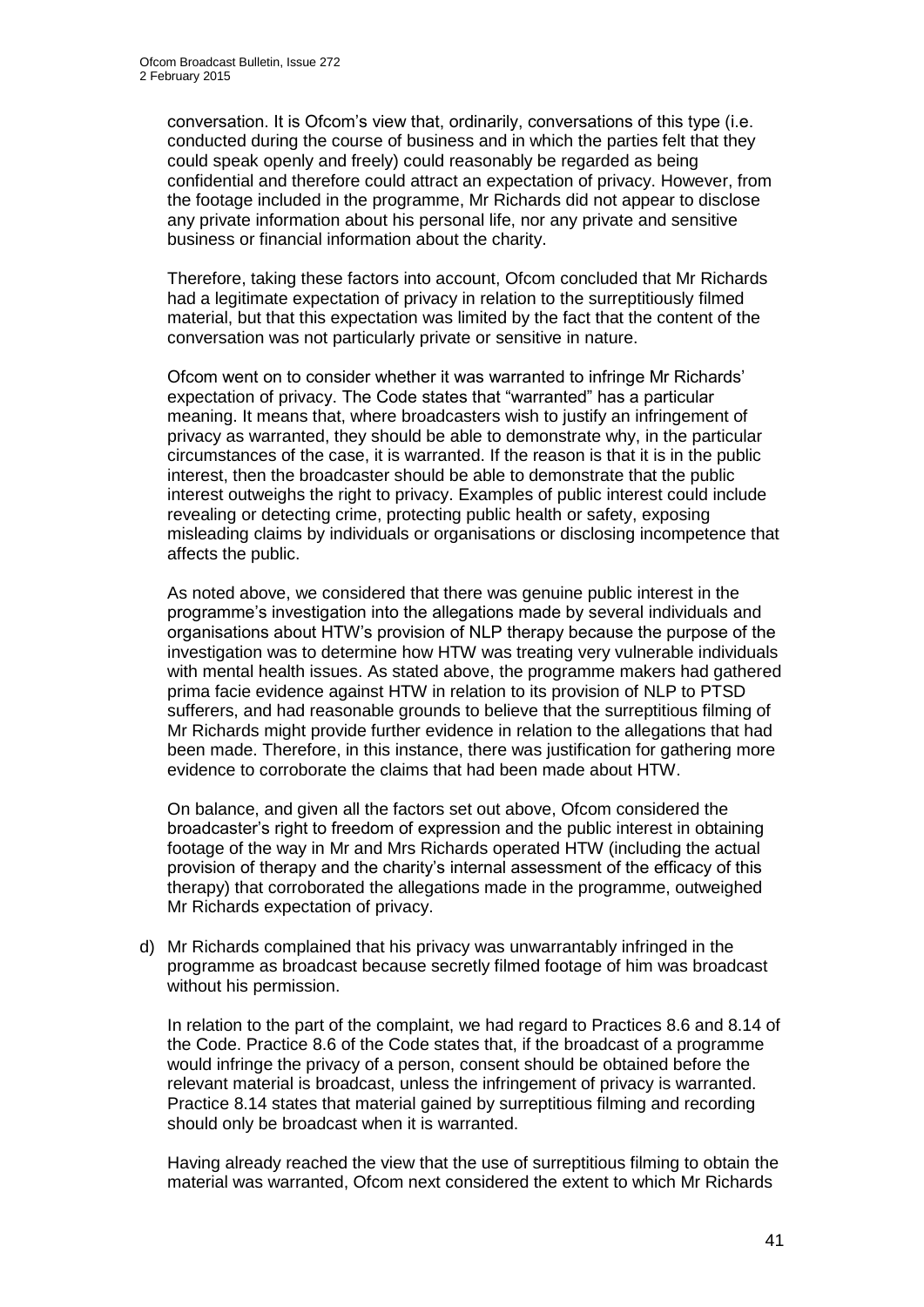had a legitimate expectation of privacy in the broadcast of the material in the programme. We again took account of the circumstances in which Mr Richards was filmed as well as the actual material that was broadcast. Mr Richards was unaware that his conversation with the undercover veteran was filmed. Again, Ofcom took the view that conversations of this type, i.e. conducted during the course of business and in which both parties felt they could speak freely and openly, could reasonably be regarded as being confidential and therefore could attract an expectation of privacy. However, Mr Richards did not disclose anything particularly private in relation to either his personal life or the charity in the footage broadcast during the programme. Taking these factors into account, Ofcom considered that Mr Richards had a legitimate expectation of privacy in relation to broadcast of the footage, but that this expectation was limited because the content of the conversation was not particularly private or sensitive in nature.

Ofcom next took a view as to whether broadcasting this footage was warranted. As considered under head c) above, an individual's privacy must be balanced against the competing rights of broadcasters to freedom of expression. Neither of these rights has precedence over the other and, where there is conflict between the two, it is necessary to intensely focus on the comparative importance of the specific right.

Ofcom carefully balanced Mr Richards' right to privacy in relation to the broadcast footage obtained through surreptitious filming against both the broadcaster's right to freedom of expression and the audience's right to receive information in the public interest. We considered that there was a genuine public interest justification in broadcasting Mr Richards' comments about the charity's assessment of the treatment it provided to PTSD sufferers because the programme was investigating allegations that the charity was providing inappropriate treatment to vulnerable military veterans, and the secretly filmed footage provided valuable evidence of what HTW was doing and Mr Richards' knowledge and involvement.

Therefore, on balance, and taking all the factors set out above into account, Ofcom considered that the broadcaster's right to freedom of expression, and the public interest in broadcasting the material in order to corroborate the allegations made in the programme, outweighed Mr Richards' limited expectation of privacy in relation to the broadcast of the footage.

**Therefore, Ofcom has not upheld Mr Richards' complaint of unjust or unfair treatment in the programme and of unwarranted infringement of privacy in connection with the obtaining of material included in the programme and in the programme as broadcast.**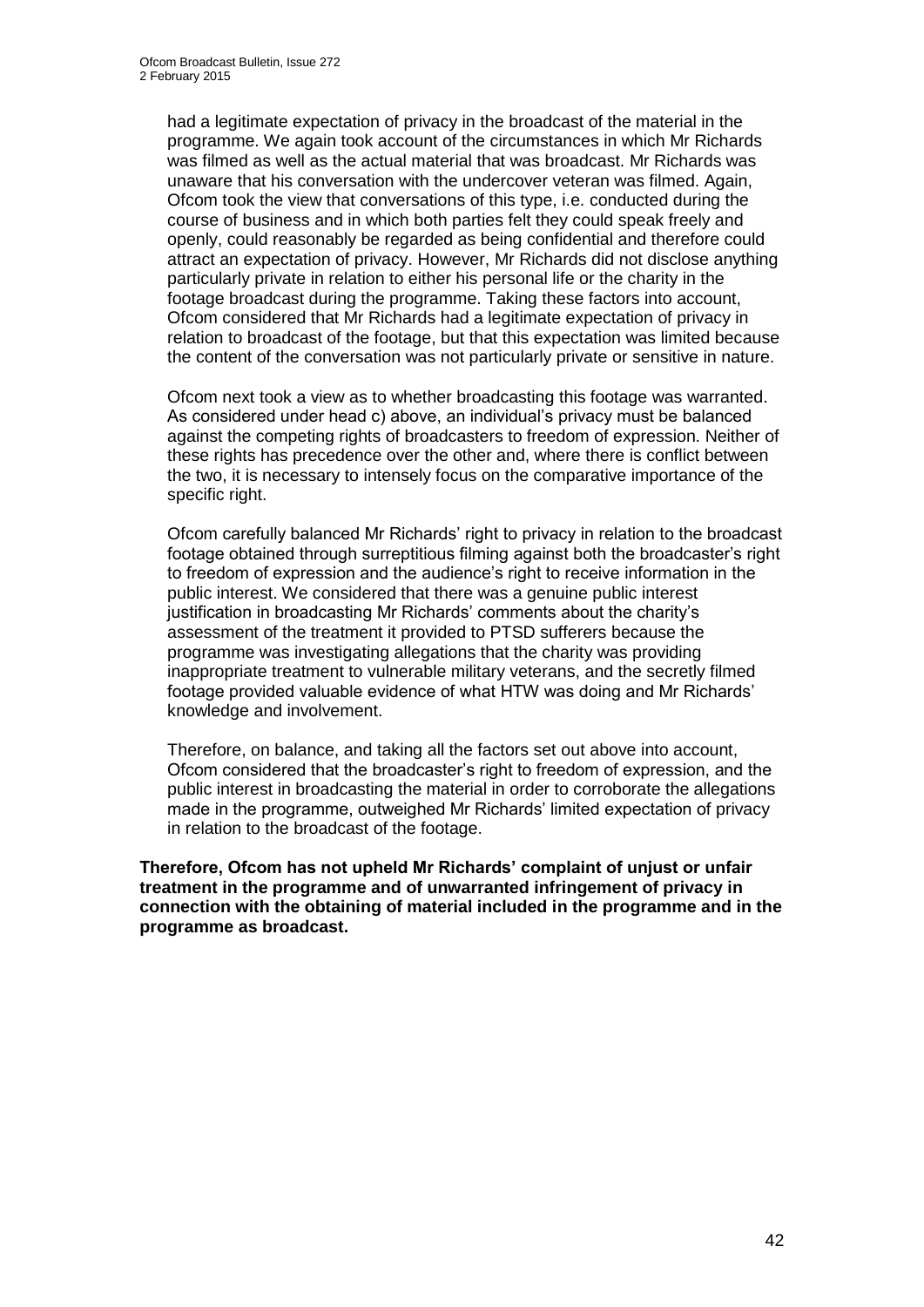# **Not Upheld**

## **Complaint by Mr John Ashworth**

*Call the Council, BBC 2, 22 May 2014*

#### **Summary**

Ofcom has not upheld Mr John Ashworth's complaint of unjust or unfair treatment and unwarranted infringement of privacy in connection with the obtaining of material included in the programme and in the programme as broadcast.

The programme included a photograph of Mr Ashworth apparently fly-tipping and footage of Mr Ashworth being interviewed by officials in relation to the incident. Mr Ashworth's face and vehicle number plate were obscured in the photograph shown and, in relation to the interview footage, only a brief image of his arm and hand could be seen. Mr Ashworth was not named in the programme, nor was his voice heard.

Ofcom found that:

- Notwithstanding that Mr Ashworth was not cautioned until after the programme was broadcast, as he was not identifiable in the programme as broadcast, the programme was not unfair to him. The broadcaster had taken reasonable care to satisfy itself that material facts were not presented, disregarded or omitted in a way that was unfair to him.
- Mr Ashworth's privacy was not unwarrantably infringed in connection with the obtaining of material included in the programme or in the programme as broadcast because we found that he did not have a legitimate expectation of privacy in the circumstances of this case.

#### **Introduction and programme summary**

On 22 May 2014, BBC 2 broadcast an edition of *Call the Council*, an observational documentary series following the work of officials working for Tameside Metropolitan Borough Council ("the Council") in Greater Manchester. The programme examined, in two parts, a story about fly-tipping and how the Council's Environmental Services department dealt with the problem.

The first part of the story, which was approximately three minutes in duration, began with a series of statistics about fly-tipping. The programme then followed an Environmental Services officer, Mr Mike Robinson, as he investigated a particular case of fly-tipping. The programme's narrator said:

*"…so catching and convicting culprits is not easy. But today, Environmental Services officer Mike Robinson has struck lucky".*

A photograph was then shown of an individual (Mr Ashworth) appearing to unload a large white object (a fireplace surround) from the back of a flat-bed truck. The individual's face and the vehicle's number plate were blurred. This photograph was shown a number of times in the programme. Mr Ashworth was not named or identified in the programme.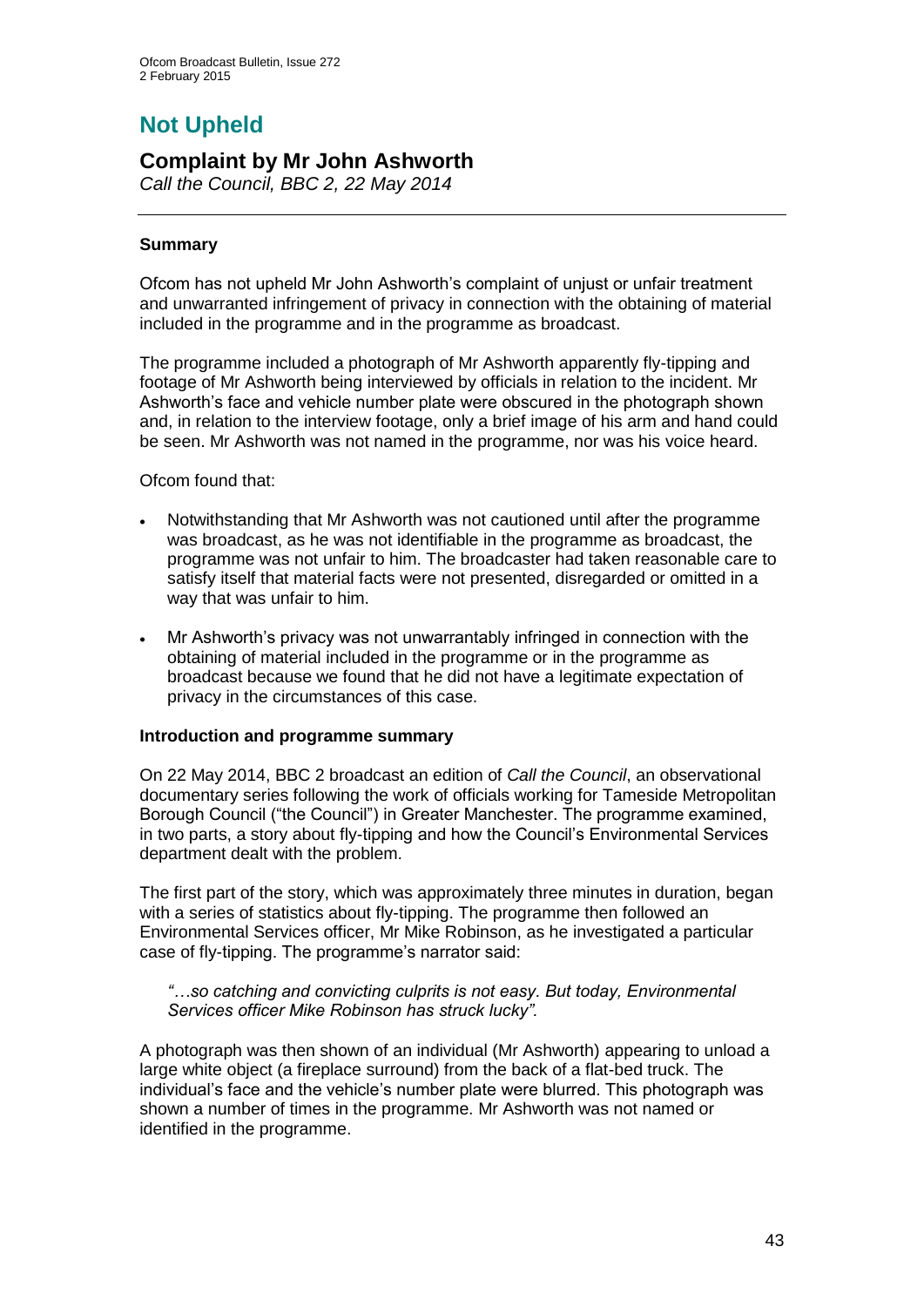Mr Robinson said:

*"Sometimes we get a statement that somebody has been caught fly-tipping. We don't usually get a photograph that supports that. Certainly not as clear as this one here".* 

The programme then followed Mr Robinson as he went to speak to the witness who had taken the photograph.

Later in the programme, the second part of the story dealing with fly-tipping, which was approximately one and a half minutes in duration, was shown. It began with the narrator saying:

*"Back at Council HQ, enforcement officer Mike* [Mr Robinson] *has tracked down the man caught fly-tipping on camera. He's used the man's vehicle registration to find his address and has invited him in for an interview with his colleague, Louise Ashton".*

Footage was shown of Ms Ashton and Mr Robinson inside an interview room within the council's offices preparing for the interview. Ms Ashton said:

*"We're here today to conduct an interview under caution with a gentleman who's suspected of being involved in a fly-tipping in the Mossley area. We've got evidence we want to put to him. Photographs we want to show him and really, basically, it's his opportunity to give his version of events".*

Footage of the interview taking place was then shown which appeared to have been filmed through window blinds from outside the interview room. Although Mr Ashworth's face was not shown, his arm and hand could be seen as he inspected the photograph described above. This footage was approximately ten seconds in duration.

At this point, the narrator said:

*"The man admits to dumping the fireplace*, *but has an unusual explanation".* 

Ms Ashton then explained:

*"He claims that he went on to that land a couple of days previous and found that fireplace, took it to his daughter's house to use as a fire surround at her house and she didn't approve, she didn't like it and she told him to take it back to where he got it from. So, a couple of days later, he did and what the photographs we've got are him putting it back where he found it. We have pointed out to him that tough, you've took responsibility for it".*

The narrator then said:

*"On this occasion, Louise and Mike decided to caution the fly-tipper, but if he's caught again he could face the full force of the law".*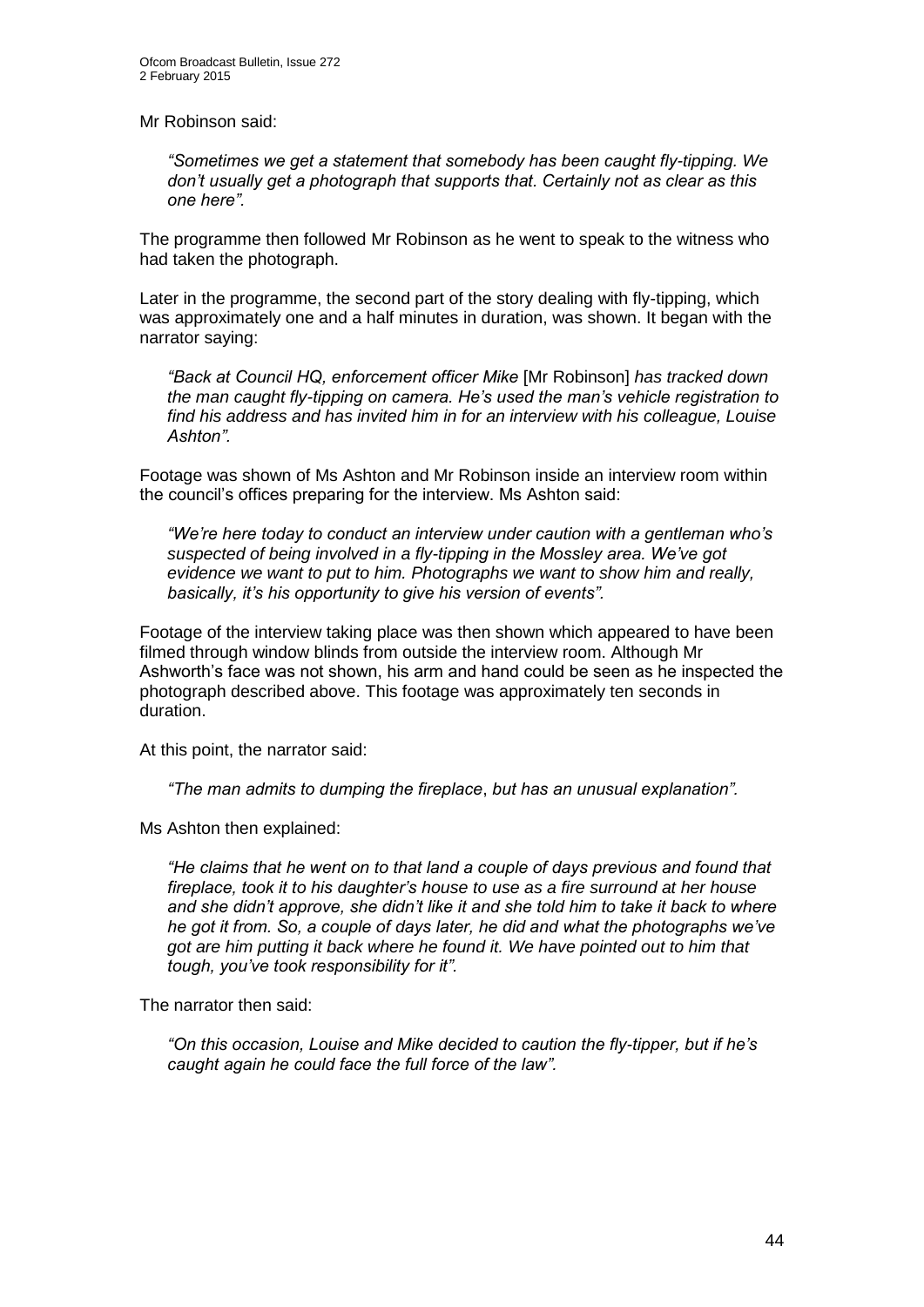#### **Summary of the complaint and the broadcaster's response**

#### Unjust or unfair treatment

a) Mr Ashworth complained that he was treated unjustly or unfairly in the programme as broadcast because the programme's narrator stated that he had received a caution for fly-tipping. Mr Ashworth said that this was not the case and that at the time of broadcast no attempt had been made to caution him. He added that since the programme was broadcast, he had been stopped and abused in the street and the programme had damaged both his reputation and his standing within the local community.

In response, the BBC stated its belief that the programme accurately reported the circumstances in which Mr Ashworth dumped a fire surround onto open ground from the back of his van. It said that prior to broadcast, the programme-makers were told by the Assistant Executive Director for the Council's Environmental Services that Mr Ashworth had been issued with a formal caution for his actions. As a result, the BBC said that a relevant line of script was included, quoting the line: *"On this occasion Louise and Mike decide to caution the fly tipper…"*.

The BBC stated its belief that it was reasonable to rely upon and to reflect the information provided by the Council and that the programme makers had taken reasonable care to ensure that material facts were not presented, disregarded or omitted in a way that resulted in unfairness to Mr Ashworth.

The broadcaster said that the Council subsequently informed it that the process of issuing a formal caution had not been completed at the time of broadcast. However, it said that the Council had said that Mr Ashworth had accepted a formal caution for his actions at a second interview with council officers and his solicitor on 18 June 2014.

The BBC expressed its regret that the programme indicated Mr Ashworth had received a formal caution at the time of broadcast but said it did not accept that this was unfair to him. It said Mr Ashworth had already admitted to fly-tipping for which he received, and accepted, a formal caution at a subsequent meeting with the council.

The BBC also pointed out that the programme did not name or identify Mr Ashworth and so viewers would have been unaware that he was the individual involved.

#### Unwarranted infringement of privacy

b) Mr Ashworth complained that his privacy was unwarrantably infringed in connection with the obtaining of material included in the programme because he was filmed during a formal interview under caution with Council officials (at which his solicitor was present) without his consent. Mr Ashworth said he was unaware he had been filmed until a member of the programme's production staff informed him after the interview had taken place.

In response, the BBC said that Mr Ashworth was initially filmed in a public waiting area at the Council Offices. It noted that the camera crew were filming with the permission of the Council and were in full view of all those walking through the building and using the public waiting room. It stated that the filming occurred in a public place where people would have had no legitimate expectation of privacy.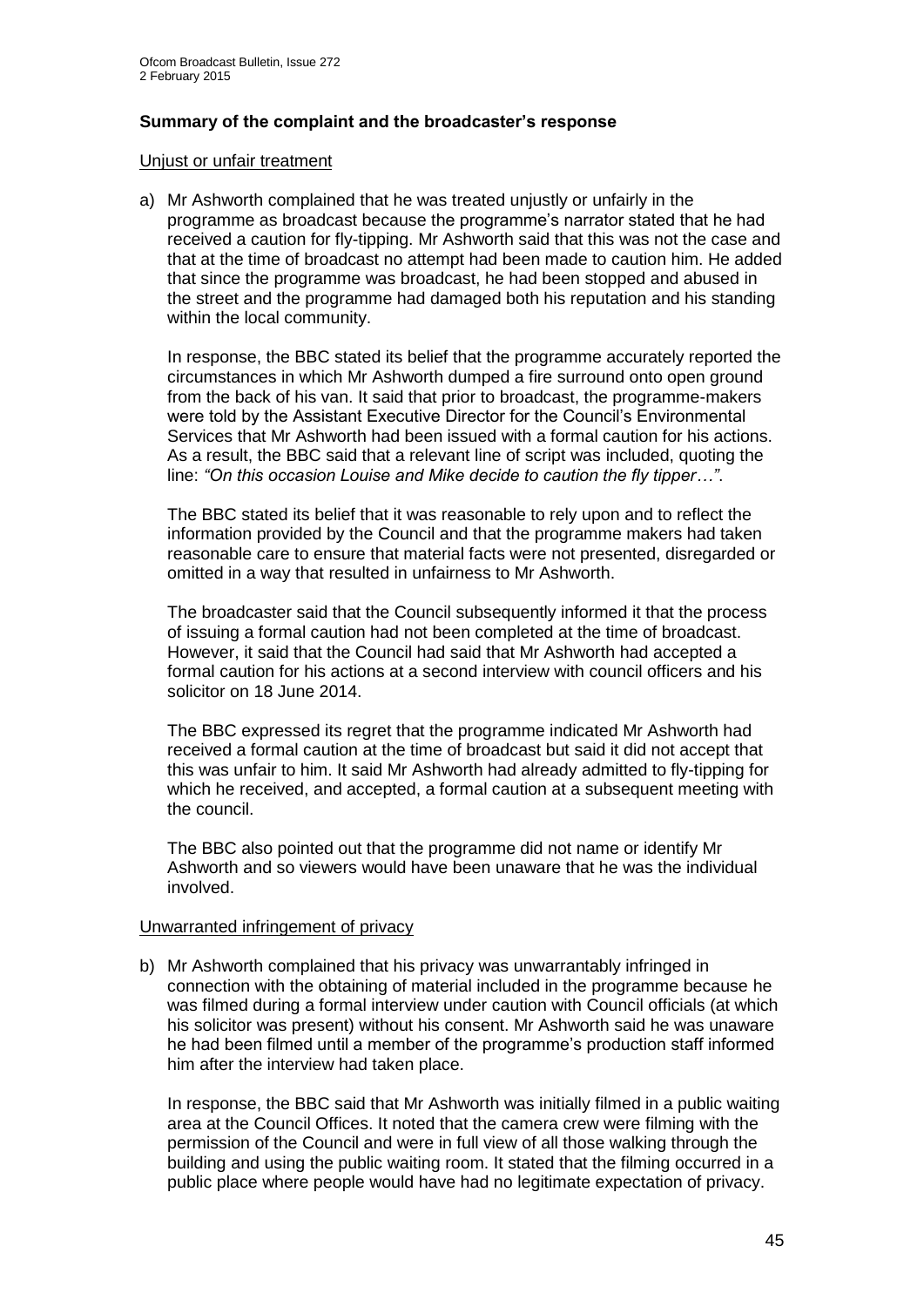The BBC also said that the programme makers explained to Mr Ashworth they were filming for a television documentary and described the nature of the programme to him. It said that before his interview with the Council officers, Mr Ashworth was asked to give his permission for the interview to be recorded, but he declined. The BBC then said that the programme makers therefore took a decision to film a limited number of shots from outside the interview room to illustrate the formal nature of the interview, but not to record anything which was said during the interview.

The BBC stated that the interview took place in a room immediately off the central public waiting area and that Mr Ashworth was clearly visible to any member of the public using the area. It said that Mr Ashworth could not have had a legitimate expectation of privacy with regard to his presence in the interview room. The BBC stated that the effect of the filming which took place was inconsequential to Mr Ashworth and that any infringement of his privacy was minimal. It said that the footage did not record any of the conversation which took place inside the meeting room and it did not reveal any action or behaviour which might be regarded as inherently private.

c) Mr Ashworth complained that his privacy was unwarrantably infringed in the programme because the programme broadcast footage of him during a formal interview under caution with Council officials (at which his solicitor was present) without his consent. Mr Ashworth said that he was asked for his consent for the footage to be broadcast, but had refused. At no point, Mr Ashworth said, did the programme makers indicate that the footage would still be used.

In response, the BBC noted that the programme included approximately ten seconds of material filmed during the formal interview. It said that the footage was filmed from outside the interview room; that the material showed less detail than would have been visible to any person using the Council's public waiting area; that none of what was said was recorded; and that viewers would have been unable to identify Mr Ashworth from what was broadcast, in that the footage showed only a part of his right forearm and hand through a window obscured by horizontal blinds. The BBC stated that the broadcast footage did not reveal any action or behaviour which might be regarded as inherently private.

The BBC said that any infringement of Mr Ashworth's privacy was warranted in the public interest. It believed there was a legitimate public interest in showing the formal nature of the interview process.

#### **Ofcom's Preliminary View**

Ofcom prepared a Preliminary View in this case that the complaint of unjust or unfair treatment and unwarranted infringement of privacy made by Mr Ashworth should not be upheld. Both parties were given the opportunity to comment on the Preliminary View.

Neither Mr Ashworth nor the BBC made representations on Ofcom's Preliminary View.

#### **Decision**

Ofcom's statutory duties include the application, in the case of all television and radio services, of standards which provide adequate protection to members of the public and all other persons from unjust or unfair treatment and unwarranted infringement of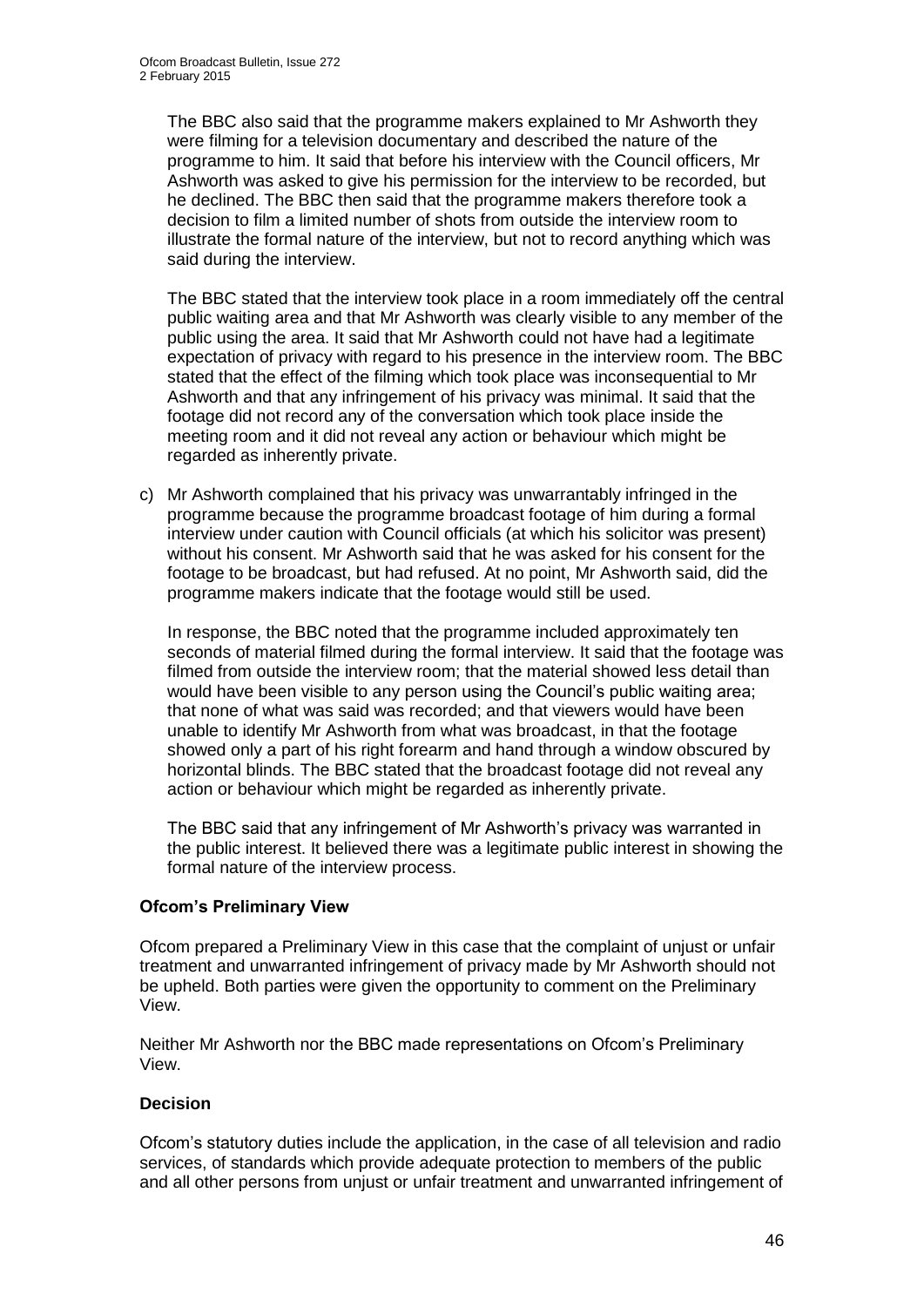privacy in, or in connection with the obtaining of material included in, programmes in such services.

In carrying out its duties, Ofcom has regard to the need to secure that the application of these standards is in the manner that best guarantees an appropriate level of freedom of expression. Ofcom is also obliged to have regard, in all cases, to the principles under which regulatory activities should be transparent, accountable, proportionate and consistent and targeted only at cases in which action is needed.

In reaching this decision, Ofcom carefully considered all the relevant material provided by both parties. This included a recording and transcript of the programme as broadcast and both parties' written submissions. We also examined the untransmitted footage taken of Mr Ashworth's interview in the Council's offices

#### Unjust or unfair treatment

When considering complaints of unfair treatment, Ofcom has regard to whether the broadcaster's actions ensured that the programme as broadcast avoided unjust or unfair treatment of individuals and organisations, as set out in Rule 7.1 of Ofcom's Broadcasting Code ("the Code").

a) Ofcom considered the complaint that Mr Ashworth was treated unjustly or unfairly in *Call the Council* because the programme's narrator stated that he had received a caution for fly-tipping when this was not the case at the time of broadcast.

In assessing this head of complaint, Ofcom had particular regard to whether reasonable care was taken by the broadcaster to satisfy itself that material facts had not been presented, disregarded or omitted in a way that was unfair to Mr Ashworth (as outlined in Practice 7.9 of the Code).

Ofcom first noted what the programme said in relation to the individual (i.e. the complainant) who had been interviewed by the Council officials in relation to the fly-tipping incident. After the interview had been conducted, the programme's narrator explained that:

*"On this occasion, Louise and Mike decide to caution the fly-tipper…"*.

Mr Ashworth said in his complaint that at the time of the broadcast, he had not been issued with a formal caution for fly-tipping.

Ofcom noted that, in its response to the complaint, the BBC acknowledged that the process of issuing a formal caution to Mr Ashworth had not in fact been completed at the time of broadcast. The BBC said that it had relied upon a statement given to the programme makers by the Assistant Director of the Council's Environmental Services prior to broadcast that Mr Ashworth had been issued with a formal caution and that it was on this basis that the statement in the programme was included. The BBC said that the Council subsequently made clear to the programme makers that the caution was actually issued (and accepted by Mr Ashworth) on 18 June 2014, which was almost a month after the programme was broadcast. On this basis, it appeared that the statement quoted above may not have been correct at the time that it was broadcast.

We then considered, in light of the fact that Mr Ashworth had not been formally cautioned at the time of broadcast, whether the inclusion of the statement in the programme resulted in unfairness to him. Ofcom considered the extent to which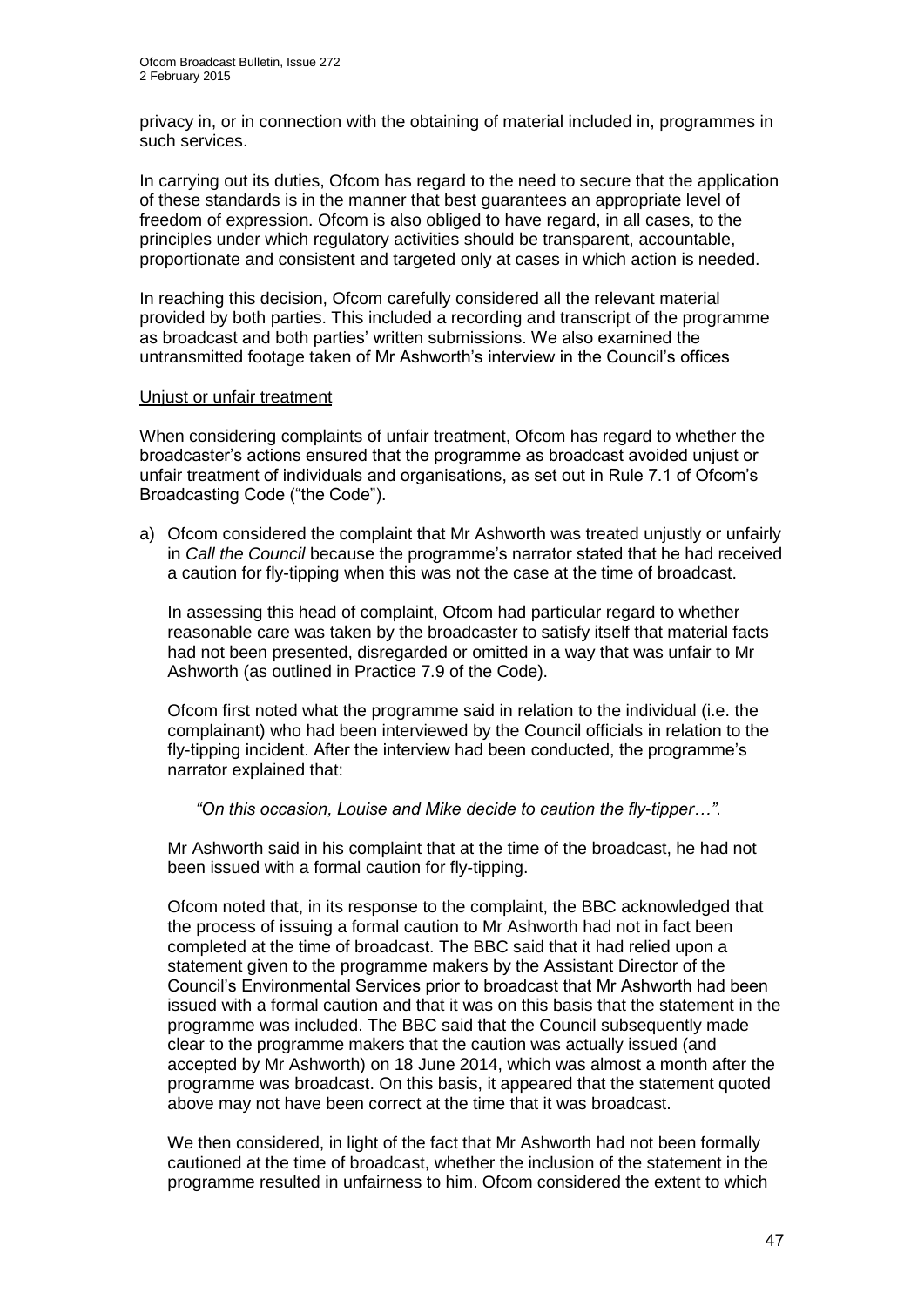Mr Ashworth may have been identifiable as the fly-tipper featured in the programme as broadcast. In doing so, we took into account what was actually shown of Mr Ashworth in the programme and what, if any, information was disclosed that could reasonably lead to him being identified as the individual suspected of fly-tipping.

We noted that the photograph apparently showing an individual fly-tipping was taken from a distance and that both the individual's face and vehicle registration were obscured. We noted too that there was nothing particularly distinctive about the individual's physical appearance (other than it being a man) and clothing, or the flat-bed truck which also did not appear to have anything particularly distinctive about it (other than that it was white in colour), that could be reasonably regarded as rendering the individual identifiable to the ordinary viewer as being Mr Ashworth. We also noted that the programme did not reveal the exact location as to where the suspected fly-tipping took place, other than it was in the *"Mossley area"* and at no point did the programme suggest that the individual had any connection with that area. We also noted the footage shown of the individual being interviewed in the Council offices that only a hand and arm could be seen holding an obscured photograph. The individual was not named in the programme, nor was any distinguishing information about the individual's identity given, being referred to simply as "*the man caught fly-tipping*".

Given the steps that had been taken by the BBC to obscure Mr Ashworth's identity so that he would not be recognisable to an ordinary viewer, Ofcom's decision is that, to the extent that the statement quoted above may not have been accurate at the time it was broadcast, this did not result in unfairness to Mr Ashworth. We also noted that, in any event, a formal caution was in fact issued to the complainant, albeit subsequent to the broadcast itself.

Ofcom also considered the steps that the programme makers took in order to verify the accuracy of the information included in the programme as broadcast. While the information provided by the Assistant Director of the Council's Environmental Services may not have been correct at the time that the programme was broadcast, it did not seem unreasonable to Ofcom that the programme makers relied upon this. We noted that the process of cautioning the complainant appeared to have commenced at the time of broadcast and that the caution was given (and accepted by Mr Ashworth) a few weeks after the programme was broadcast.

Taking account of all the factors above, we concluded that the broadcaster took reasonable care to satisfy itself that material facts were not presented, disregarded or omitted in a way that was unfair.

Ofcom concluded, therefore, that Mr Ashworth was not treated unjustly or unfairly in the programme as broadcast.

#### Unwarranted infringement of privacy

The individual's right to privacy has to be balanced against the competing rights of the broadcasters to freedom of expression. Neither right as such has precedence over the other and where there is a conflict between the two, it is necessary to intensely focus on the comparative importance of the specific rights. Any justification for interfering with or restricting each right must be taken into account and any interference or restriction must be proportionate.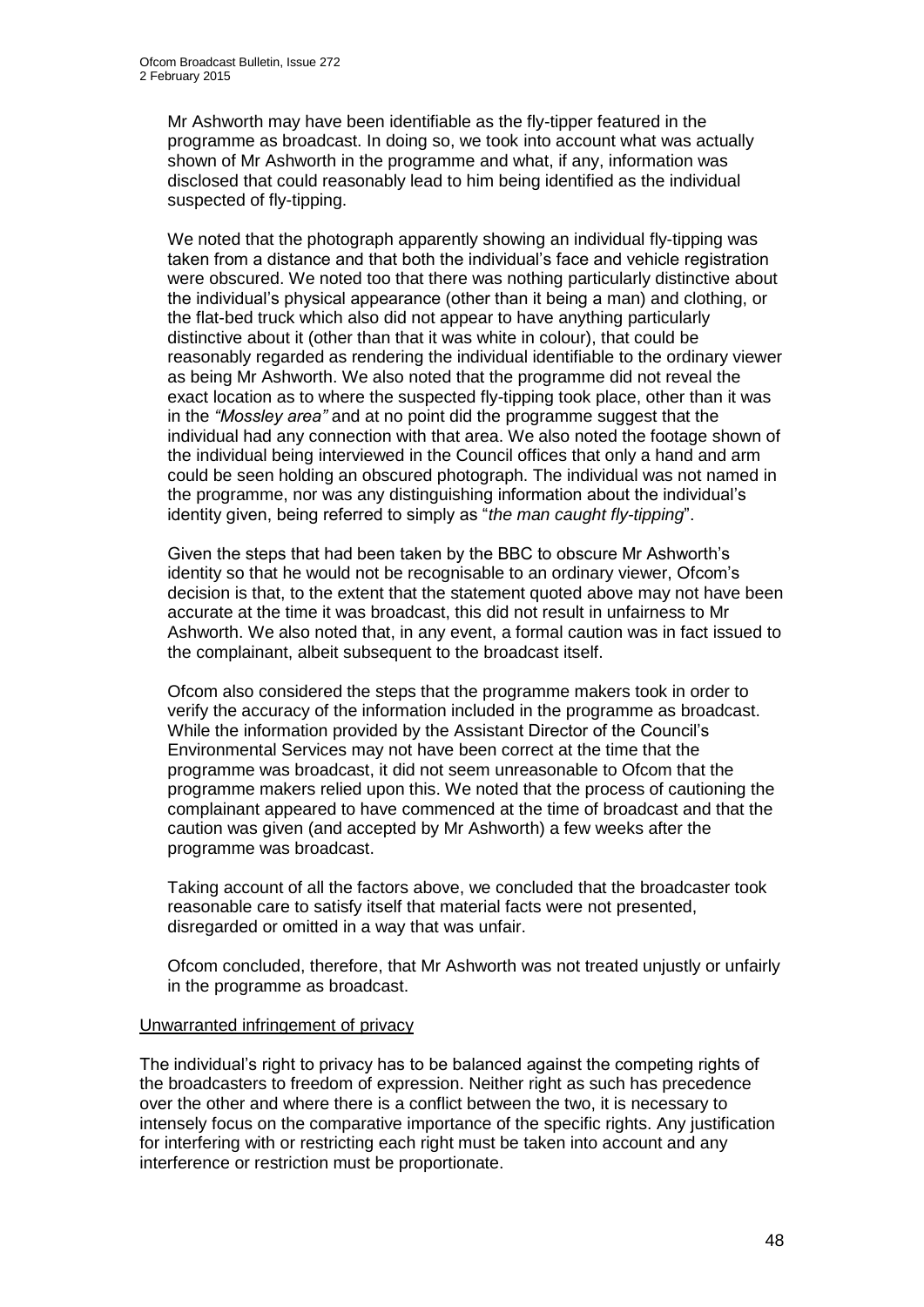This is reflected in how Ofcom applies Rule 8.1 of the Code which states that any infringement of privacy in programmes, or in connection with obtaining material included in programmes, must be warranted.

b) Ofcom considered Mr Ashworth's complaint that his privacy was unwarrantably infringed in connection with the obtaining of material included in the programme as broadcast, in that he was filmed during a formal interview under caution with local council officials, at which his solicitor was present, without his consent.

In assessing this head of complaint, Ofcom had regard to Practice 8.5 which states that any infringement of privacy in the making of a programme should be with the person's and/or organisation's consent or be otherwise warranted.

In considering whether or not Mr Ashworth's privacy was unwarrantably infringed in connection with the obtaining of material included in the programme, Ofcom first considered the extent to which he had a legitimate expectation of privacy in the circumstances in which he was filmed.

Ofcom noted from the untransmitted material provided by the broadcaster that Mr Ashworth was filmed entering the Council building and was heard talking with another man in the public waiting area outside the interview room. Mr Ashworth was filmed as he waited in this public waiting area and then entered the interview room with his solicitor to talk with the council officers. We noted too that the unedited footage showed Mr Ashworth and his solicitor discussing his case with the Council officials, but that the filming was conducted from outside the interview room and in the public waiting area. The footage appeared to Ofcom to have been filmed openly and in full view of anyone present, including Mr Ashworth, in the public waiting area. We also took into account that none of the conversation between the complainant, his solicitor and the Council officials was recorded by the programme makers.

Ofcom recognised that the filming of an individual in circumstances in which he or she is participating in a formal interview with officials in relation to an alleged criminal offence could potentially give rise to a legitimate expectation of privacy.

Mr Ashworth declined the programme-maker's request to film his interview and the filming was then conducted outside the interview room, openly and in a place where the public had ready access. It appears to Ofcom that none of the material that was recorded disclosed any of the conversation that was taking place inside the interview room, or that the footage that was captured could reasonably be regarded as being particularly private or sensitive to Mr Ashworth. On this basis, we found that Mr Ashworth did not have a legitimate expectation of privacy in relation to the obtaining of material included in the programme as broadcast. Having reached this conclusion, it was not necessary for us to consider whether any infringement into the privacy of Mr Ashworth was warranted.

Therefore, Ofcom considered that Mr Ashworth's privacy was not unwarrantably infringed in connection with the obtaining of material for inclusion in the programme.

c) Ofcom considered Mr Ashworth's complaint that his privacy was unwarrantably infringed in the programme as broadcast in that a formal interview under caution with local council officials (at which his solicitor was present) was included in the programme without his consent.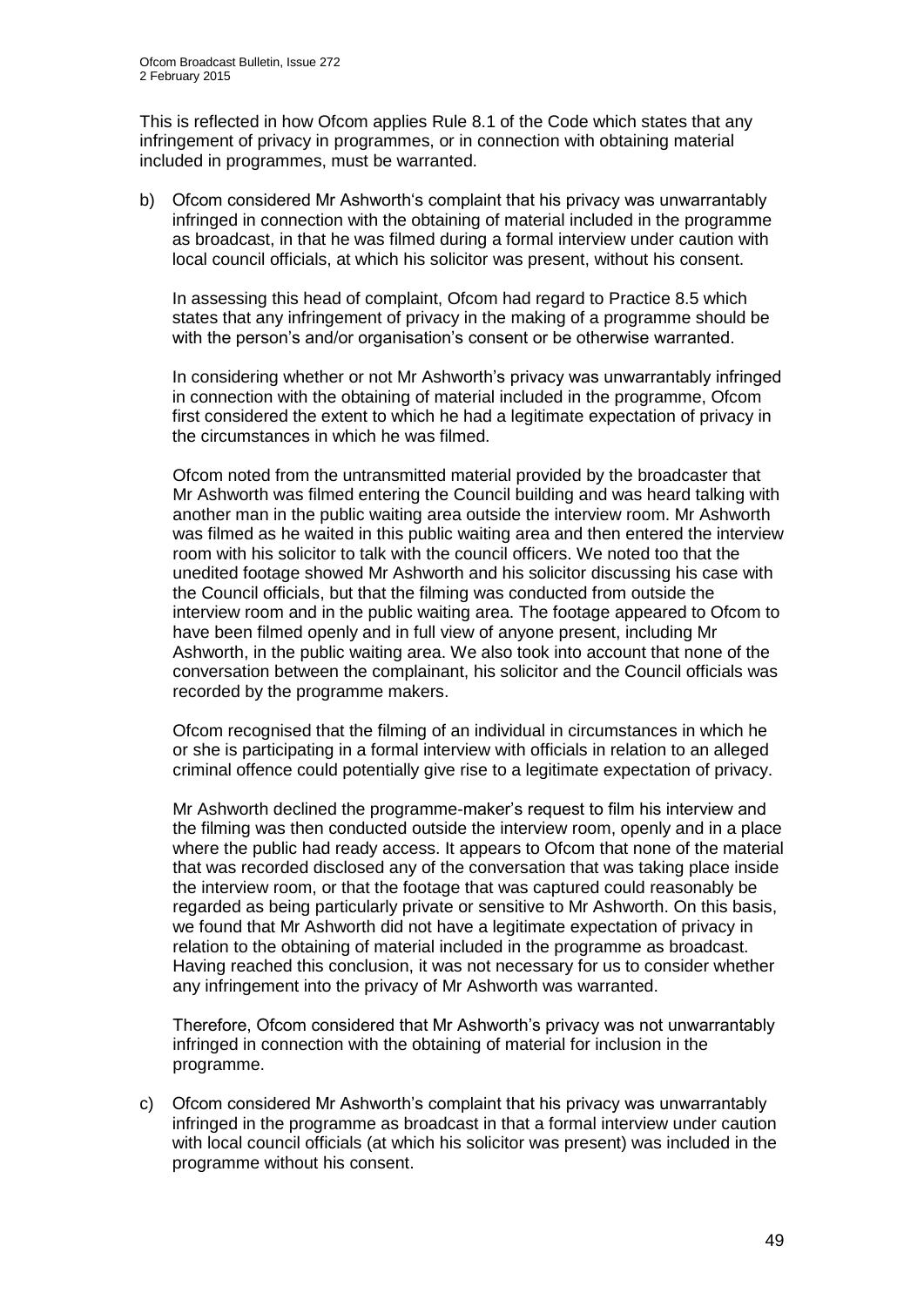In assessing this head of complaint, Ofcom had regard to Practice 8.6 of the Code which states that if a broadcast of a programme would infringe the privacy of a person or organisation, consent should be obtained before the relevant material is broadcast, unless the infringement of privacy is warranted.

Ofcom first considered whether Mr Ashworth had a legitimate expectation of privacy in relation to the material broadcast in which he was filmed from outside the interview room and his arm was seen holding an obscured photograph of the fly-tipping incident.

Taking into account the factors detailed above, Ofcom considered that, owing to the fact that none of the actual conversation that had taken place inside the interview room was broadcast, and that the programme makers had taken steps to obscure Mr Ashworth's identity in the programme (as set out in detail in head a) above), he was not identifiable in the programme as broadcast. We therefore considered that, in the circumstances of this case, Mr Ashworth did not have a legitimate expectation of privacy in relation to the footage of the interview included in the programme as broadcast. Having reached this conclusion, it was not necessary for Ofcom to consider whether any infringement into the privacy of Mr Ashworth was warranted.

Ofcom considered, therefore, that Mr Ashworth's privacy was not unwarrantably infringed in the programme as broadcast.

**Therefore, Ofcom has not upheld Mr Ashworth's complaint of unjust or unfair treatment and unwarranted infringement of privacy in connection with the obtaining of material included in the programme and in the programme as broadcast.**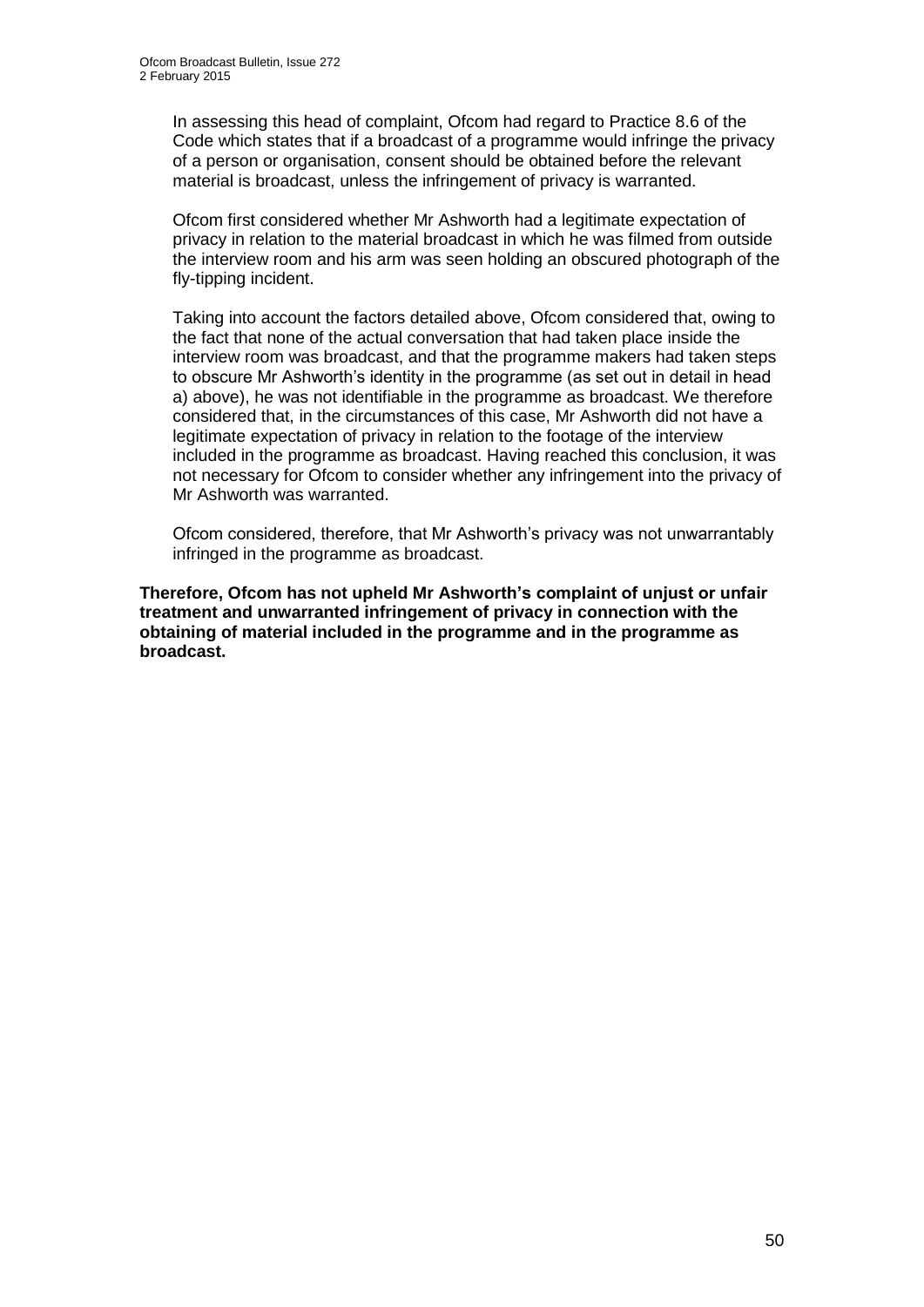# **Not Upheld**

## **Complaint by Miss Jade Oakley**

*Saints and Scroungers, BBC 1, 2 October 2014*

#### **Summary**

Ofcom has not upheld Miss Jade Oakley's complaint of unjust or unfair treatment in the programme as broadcast.

The programme included two graduation photographs of Miss Oakley with her parents, which were shown in reference to her father's attempt to hide assets from the police by giving a house to his daughter Miss Joanne Oakley (the complainant's sister).

Ofcom found that despite the error in using the wrong photographs in the programme the broadcaster had taken reasonable steps not to identify the complainant and had not presented, disregarded or omitted material facts in a way that was unfair to her.

#### **Introduction and programme summary**

On 2 October 2014, BBC1 broadcast an edition of *Saints and Scroungers*, a series which, according to the programme's webpage, follows "fraud officers as they bust the benefits thieves stealing millions of pounds every year, while charities and councils track down people who actually deserve government help".

This episode followed the investigation, and subsequent conviction, of the complainant's parents, Mr Stephen Oakley and Mrs Lorraine Oakley. It began with an overview of the cases to be examined in the programme and included various photographs of Mr and Mrs Oakley. These were accompanied by the programme's narrator stating that: *"A respected businessman enlists the help of his wife to hide his assets after a million pound fraud".*

Later in the programme, Mr Oakley's case was examined in more detail. The programme's narrator said that in 2012, Mr Oakley was the subject of criminal investigation and described how Mr Oakley's "*respectable reputation soon came tumbling down*" after he was charged with money laundering as part of a multi-million pound payroll fraud. It explained that a restraining order was placed on Mr Oakley's assets and his bank accounts were frozen. The narrator further explained that police officers also monitored his business activities to ensure that he did not reduce his wealth in an attempt to "*lessen the amount he'd have to pay back to the taxpayer*".

Further into the programme, the narrator said that Mr Oakley had dissolved his business and had given his assets to his wife. A photograph of Mr and Mrs Oakley with Miss Oakley at her graduation was then shown. While Miss Oakley's face was obscured, the photograph was accompanied by the following commentary:

"*And Oakley didn't just involve his wife in his criminal activities. While attempting to hide his assets he also gave a house in Poole, Dorset, to his daughter".*

The *"daughter"* referred to was a reference to the complainant's sister, Miss Joanne Oakley, who did not appear in the photograph.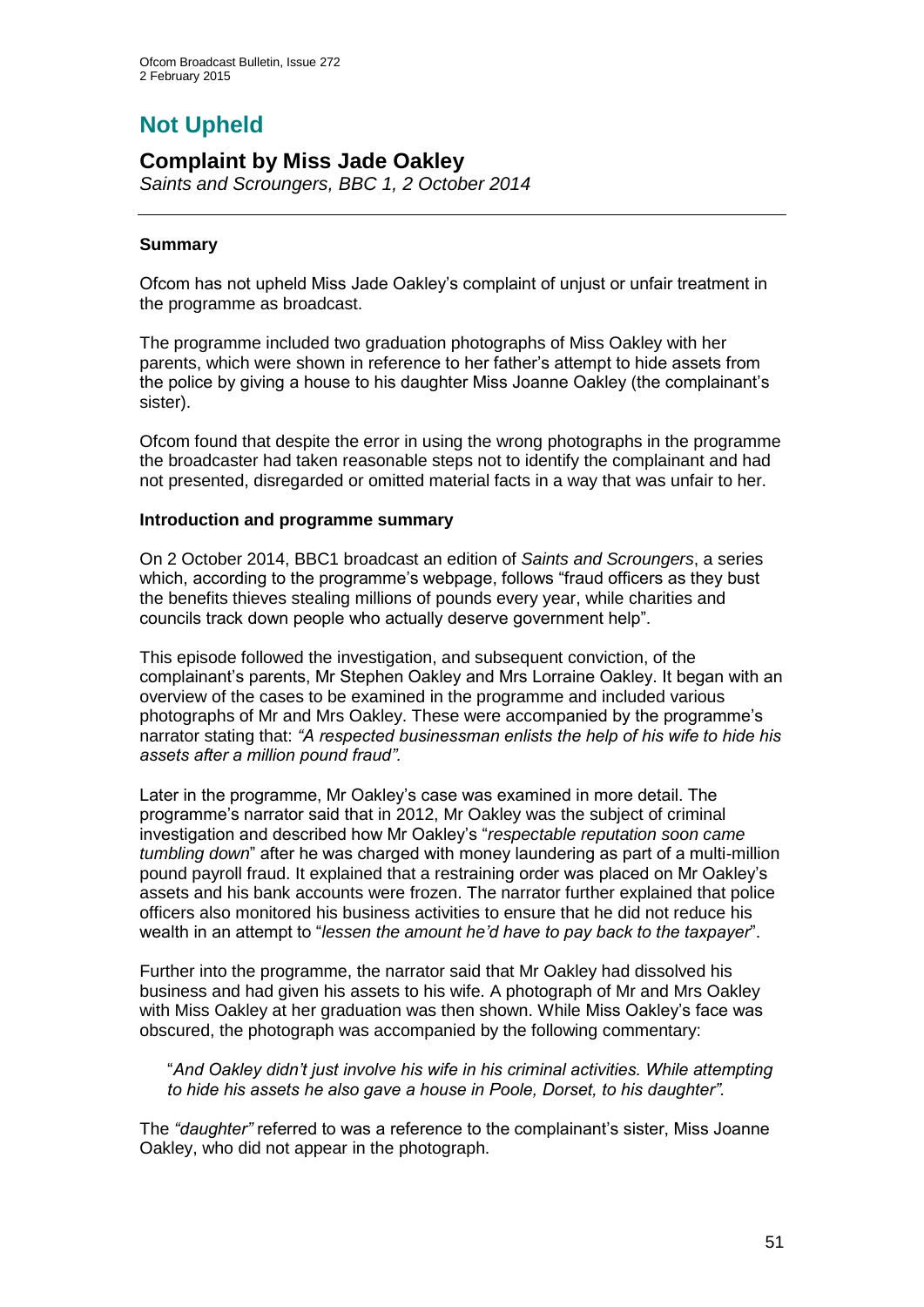Immediately following this, Detective Superintendent Shaun Edwards, who had been involved in the investigation, said:

"*That house would otherwise have been seized as part of the confiscation hearing, so in terms of the money we would have said that some of that money used to buy that house or the value in that property was the result of stealing the money from the taxman in the original offence. But by him gifting part of his house to other family members he attempted to hide that".*

The narrator said that these actions breached Mr Oakley's restraining order and constituted a criminal offence. A photograph was then shown of Mr Oakley with his grandchildren, which was followed by the contribution of Detective Sergeant Derek Tinsley, another police officer who had been involved in the case, who said:

"*You think you'd like to protect your family, you know and the children, but here he is, you know, exposing them to the full extent of the law by utilising them to try and hide, deal with his assets".*

A second photograph of Mr and Mrs Oakley with the complainant at her graduation was then shown as the narrator stated:

*"The house that he gave to his daughter was then sold for just under quarter of a million pounds"*.

Detective Sergeant Tinsley then stated that the money was siphoned to Mr Oakley's business expenses which had allowed him to carry on living his life as normal. The narrator stated that the police had gathered enough evidence to suggest that Mr Oakley was deliberately reducing his wealth and both Mr and Mrs Oakley were arrested and questioned. The narrator said that Mr Oakley claimed to be unaware of the restrictions of the restraining order on his assets.

However, following this, Detective Sergeant Tinsley stated:

"*He* [Mr Oakley] *set about to try and frustrate it* [i.e. the restraining order] *in order to try and save himself, and his family, from the distress of having nothing".*

Immediately after this, Detective Superintendent Edwards was shown describing how the police monitoring of Mr Oakley's business activity illustrated where his wealth had been diverted and how this was used against him at his trial. Mr Oakley was charged with conspiracy to defraud and perverting the course of justice. The narrator also explained that Mr Oakley was subsequently found guilty of breaching his restraining orders and sentenced to two years imprisonment, while his wife received a suspended sentence. No mention was made in the programme about whether or not the complainant's sister, Miss Joanne Oakley, faced a criminal prosecution in relation to Mr Oakley's activities.

Miss Oakley's face was obscured in the two photographs of her shown in the programme and she was not named in the programme.

#### **Summary of the complaint and the broadcaster's response**

Miss Oakley complained that she was treated unjustly or unfairly in the programme as broadcast because the programme included a photograph of her whenever a reference was made to her sister's alleged involvement in a fraud case. Miss Oakley said that her sister was not found guilty of fraud; however, the programme did not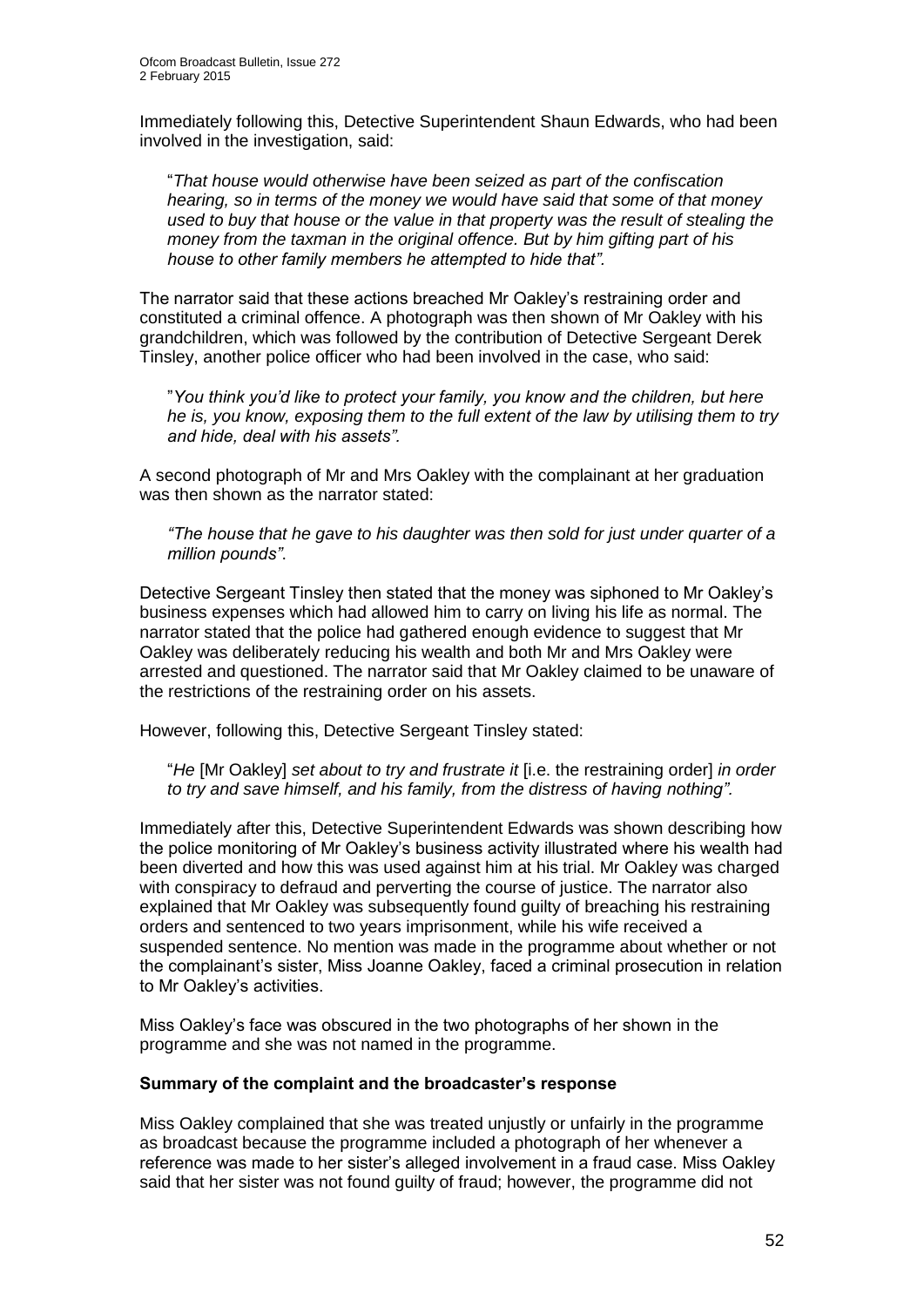make this clear. Miss Oakley said that her inclusion in the programme inferred wrongly that she had been involved in fraudulent activity which had the result of negatively affecting her business.

In response, the BBC said it regretted that a photograph of Miss Oakley was shown in error in connection with Mr Oakley's crime. However, the BBC said that the complainant was not identified in any way: her name was not mentioned and her face was completely obscured. The BBC stated that she would only, therefore, have been identifiable to family and friends who were aware of her graduation and who were, as a consequence, more likely to know that she had not been prosecuted. Furthermore, the BBC said that there was no suggestion in the programme that either daughter had been knowingly involved in their father's efforts to conceal his assets. The BBC said it therefore believed that no unfairness arose from this error.

#### **Ofcom's Preliminary View**

Ofcom prepared a Preliminary View in this case that the complaint of unjust or unfair treatment made by the Council should not be upheld. Both parties were given the opportunity to comment on the Preliminary View.

While Miss Oakley made representations on the Preliminary View, we took the view after careful consideration that her comments were not directly relevant to the complaint as entertained or raised points that are already addressed and reflected in the Preliminary View. Therefore, Ofcom's view that her complaint not be entertained remained unaltered.

The BBC made no representations on Ofcom's Preliminary View.

#### **Decision**

Ofcom's statutory duties include the application, in the case of all television and radio services, of standards which provide adequate protection to members of the public and all other persons from unjust or unfair treatment and unwarranted infringement of privacy in, or in connection with the obtaining of material included in, programmes in such services.

In carrying out its duties, Ofcom has regard to the need to secure that the application of these standards is in the manner that best guarantees an appropriate level of freedom of expression. Ofcom is also obliged to have regard, in all cases, to the principles under which regulatory activities should be transparent, accountable, proportionate and consistent and targeted only at cases in which action is needed.

In reaching this decision, Ofcom carefully considered all the relevant material provided by both parties. This included a recording of the programme as broadcast and both parties' written submissions. We also took account of the representations made by Miss Oakley in response to Ofcom's Preliminary View on this complaint (which was not to uphold). We concluded that Miss Oakley had not raised any issues to persuade Ofcom to alter its decision not to uphold the complaint.

When considering complaints of unfair treatment, Ofcom has regard to whether the broadcaster's actions ensured that the programme as broadcast avoided unjust or unfair treatment of individuals and organisations, as set out in Rule 7.1 of Ofcom's Broadcasting Code ("the Code").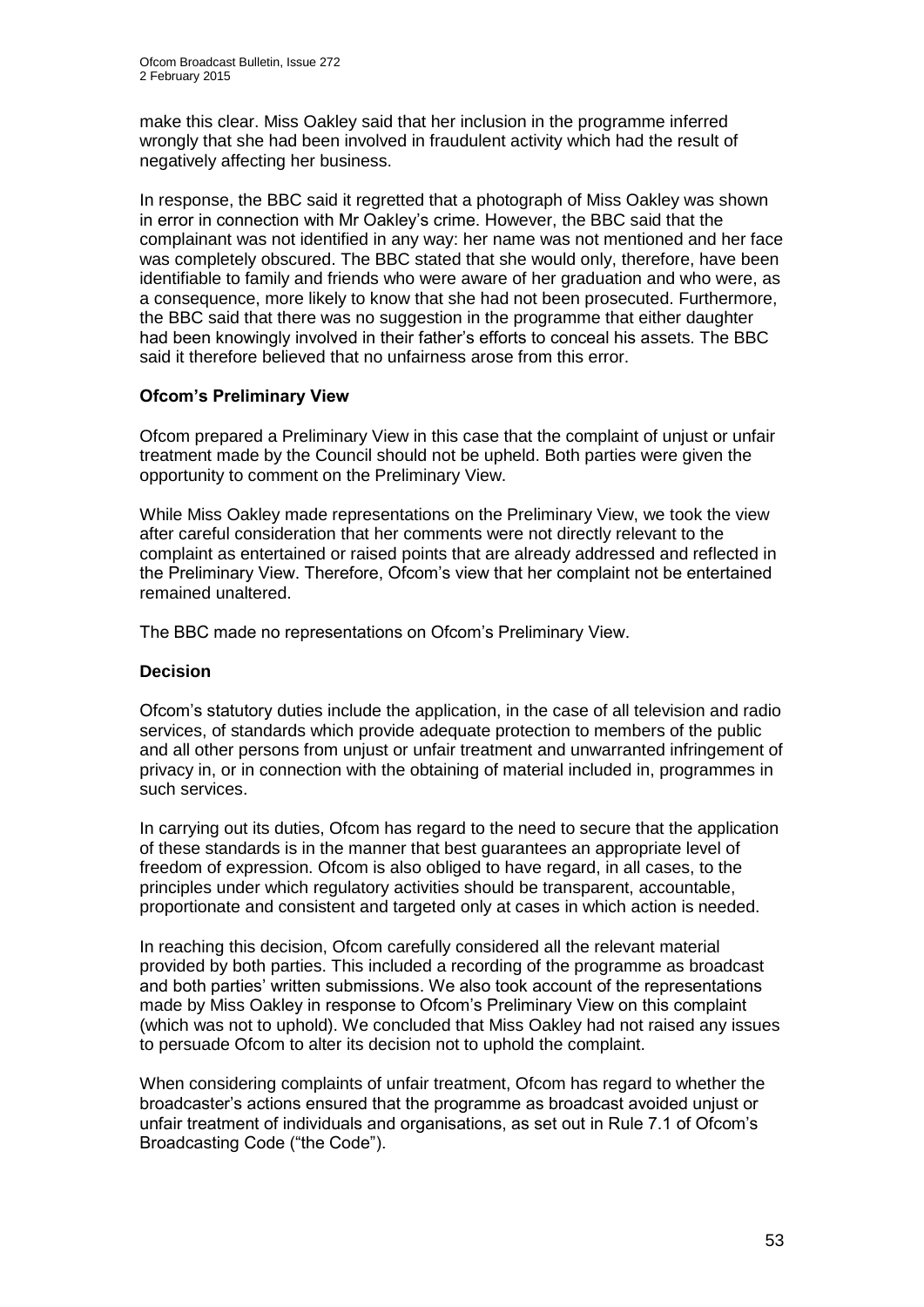Ofcom considered the complaint that Miss Oakley was treated unjustly or unfairly in the programme as broadcast because it included a photograph of her whenever a reference was made to her sister's alleged involvement in a fraud case and that it inferred wrongly that she had been involved in fraudulent activity.

In considering this complaint, Ofcom had regard to whether reasonable care was taken by the broadcaster to satisfy itself that material facts had not been presented, disregarded or omitted in a way that was unfair to Miss Oakley (as outlined in Practice 7.9 of the Code).

Ofcom first noted what the programme said while displaying two photographs of Miss Oakley with her parents at her graduation ceremony. We noted that the first photograph was shown in the programme as the narrator said: "*While attempting to hide his assets he* [Mr Oakley] *also gave a house in Poole, Dorset, to his daughter*". The second photograph of Miss Oakley and her parents shown later in the programme accompanied the commentary that: *"The house that he* [Mr Oakley] *gave to his daughter was then sold for just under quarter of a million pounds"*.

We noted that Miss Oakley said in her complaint that it was her sister, Miss Joanne Oakley, who had been involved in Mr Oakley's case rather than herself and we acknowledged that the BBC said in its statement in response that the photographs of the complainant had been shown in error when the programme referred to Mr Oakley involving his "*daughter*" in his attempts to conceal his assets.

Ofcom then considered, in light of the fact that Miss Oakley was not the daughter who was implicated in Mr Oakley's criminal activity, whether the inclusion of the photographs and commentary in the programme resulted in unfairness to her. In doing so, we assessed the extent to which Miss Oakley may have been identifiable in the programme as broadcast. We took into account what was actually shown of Miss Oakley in the programme and what, if any, information was disclosed that could reasonably lead to her being identified by ordinary viewers.

We observed that both photographs shown in the programme featured Mr and Mrs Oakley standing next to a woman at a graduation ceremony. Given the circumstances in which the photographs were taken and the commentary that accompanied them, it was reasonable to conclude, in our opinion, that the woman in the photographs was their daughter. We noted too that the woman's face was obscured in both photographs and that she was not named. Also, we considered that there was nothing particularly distinctive about the woman's physical appearance and clothing that could be reasonably regarded as rendering her identifiable to ordinary viewers as being Miss Oakley. In these circumstances, we considered that while Miss Oakley was not identified in the programme, she may have been rendered identifiable to a small and limited number of individuals who would have been familiar with her, known she had graduated, and likely to know her family circumstances.

Having concluded that Miss Oakley was identifiable from the inclusion of the photographs in the programme, albeit to a small and limited number of individuals, we then considered whether or not and unfair impression was given in the programme that she was involved in her father's criminal activity.

Ofcom again noted that the graduation photographs had been included in error and that the references to Mr Oakley's daughter referred to the complainant's sister. Ofcom recognised that the inclusion of the photographs in the mistaken belief that they showed the daughter whom Mr Oakley had involved in his attempts to hide his assets had the potential to create unfairness to the complainant. However, having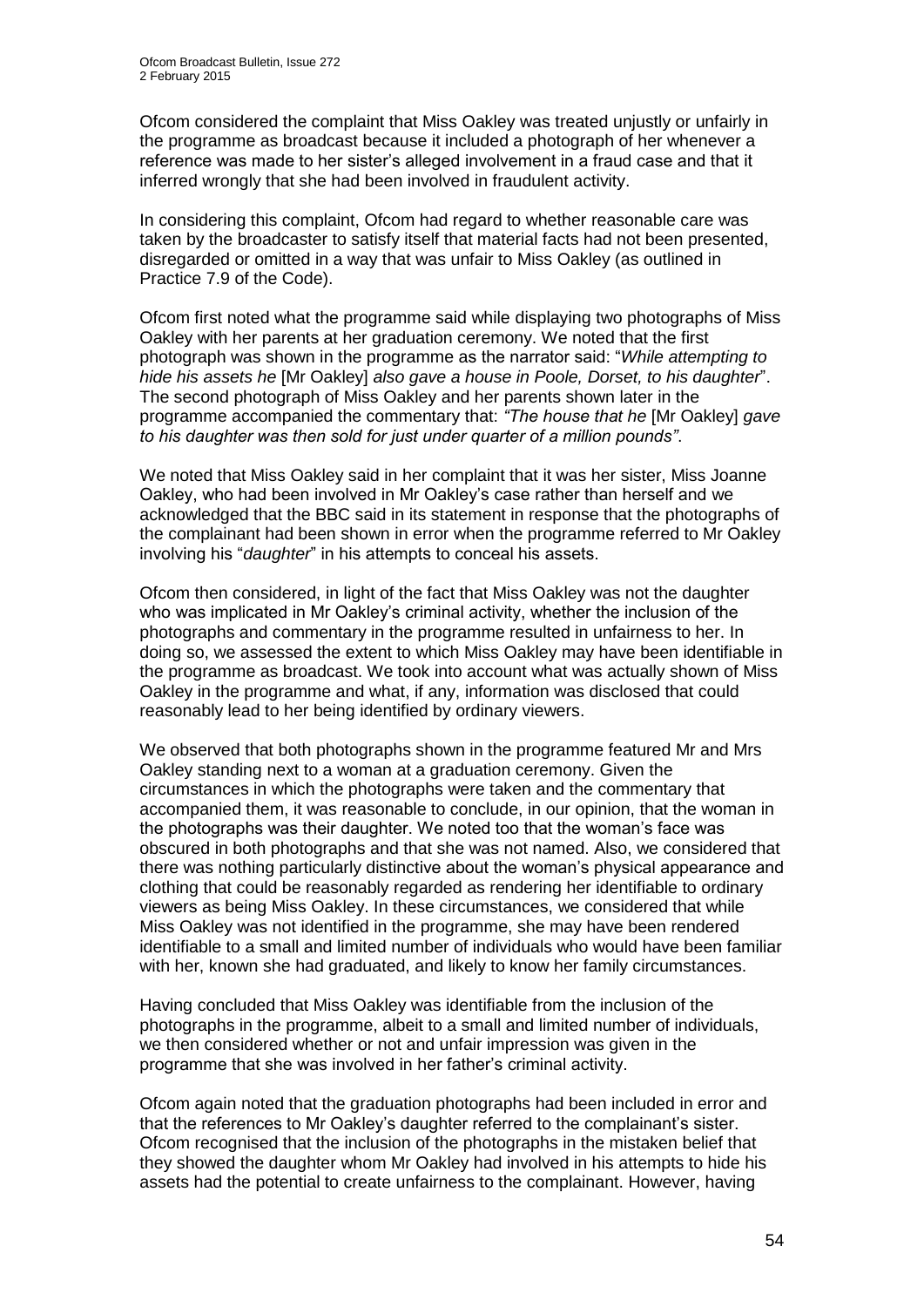carefully taken note of the commentary that accompanied the photographs, it was clear to Ofcom that the comments did not suggest that either of Mr Oakley's daughters had knowingly been involved in his attempts to conceal his assets from the authorities. The fact that the programme did not mention that any criminal proceedings were brought against the complainant's sister (while mentioning the trial and conviction of Mr and Mrs Oakley) would have suggested to viewers, in our view, that the daughter referred to was not prosecuted, or at least, not found guilty of any wrongdoing. For these reasons, Ofcom considered that the programme did not make a specific allegation that either of Mr Oakley's daughters had knowingly been involved in fraudulent activity.

Notwithstanding that the photographs of the wrong daughter had been included in the programme in error, given the steps taken by the broadcaster to obscure Miss Oakley's identity so that she would not be recognisable to an ordinary viewer and that no specific allegation was made in the programme that Mr Oakley's daughters had knowingly been involved in fraudulent activity, Ofcom concluded that the programme did not present material facts in a manner that materially and adversely affected viewers' perceptions of Miss Oakley. Ofcom considered therefore that the broadcaster had taken reasonable steps, despite the error in using the wrong photographs, taken reasonable care to satisfy itself that material facts had not been presented, disregarded or omitted in a way that was unfair to Miss Oakley.

Given the above, Ofcom concluded that Miss Oakley was not treated unjustly or unfairly in the programme as broadcast.

**Therefore, Ofcom has not upheld Miss Oakley's complaint of unjust or unfair treatment in the programme as broadcast.**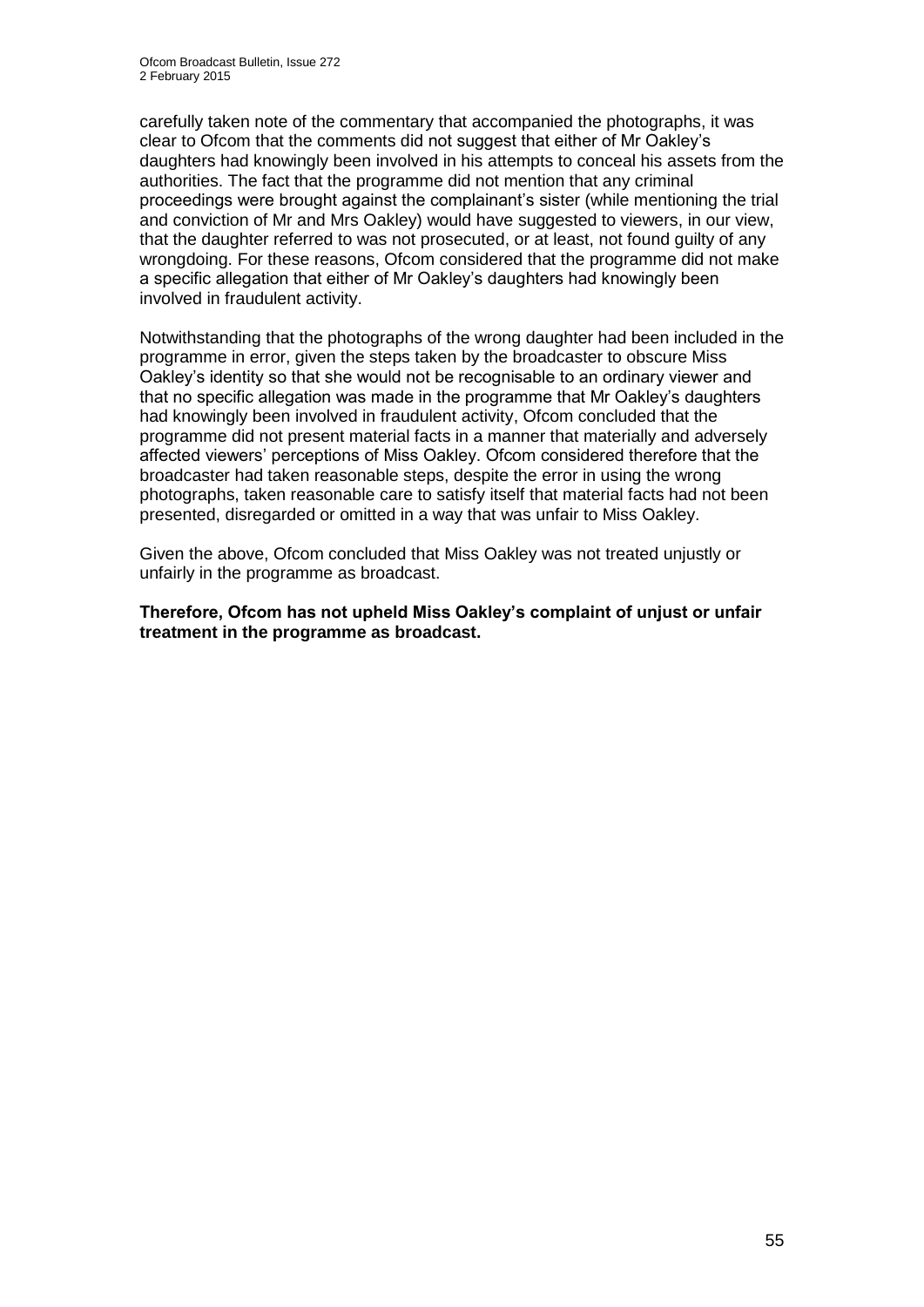## **Investigations Not in Breach**

Here are alphabetical lists of investigations that Ofcom has completed between 6 and 19 January 2015 and decided that the broadcaster did not breach Ofcom's codes, licence conditions or other regulatory requirements.

#### **Investigations conducted under the Procedures for investigating breaches of content standards for television and radio<sup>1</sup>**

| Programme                          | <b>Broadcaster</b> | <b>Transmission</b><br>date | <b>Categories</b>                           |
|------------------------------------|--------------------|-----------------------------|---------------------------------------------|
| <b>BBC News at</b><br>Six          | BBC <sub>1</sub>   | 06/11/2014                  | Generally accepted<br>standards             |
| Today                              | <b>BBC Radio 4</b> | 19/11/2014                  | Drugs, smoking,<br>solvents or alcohol      |
| The Walking<br>Dead                | Fox TV             | 13/10/2014                  | Scheduling                                  |
| Programming                        | Peace FM           | 30/10/2014                  | Religious/Beliefs<br>discrimination/offence |
| <b>US Bounty</b><br><b>Hunters</b> | Pick TV            | 09/11/2014                  | Gender<br>discrimination/offence            |

For more information about how Ofcom conducts investigations about content standards, go to: [http://stakeholders.ofcom.org.uk/broadcasting/guidance/complaints](http://stakeholders.ofcom.org.uk/broadcasting/guidance/complaints-sanctions/standards/)[sanctions/standards/.](http://stakeholders.ofcom.org.uk/broadcasting/guidance/complaints-sanctions/standards/)

#### **Investigations conducted under the General Procedures for investigating breaches of broadcast licences**

| Licensee      | <b>Licensed service</b> | <b>Categories</b>           |
|---------------|-------------------------|-----------------------------|
| Wagas Mahroof | Hajj FM Bradford        | Provision of<br>information |

For more information about how Ofcom conducts investigations about broadcast licences, go to: [http://stakeholders.ofcom.org.uk/broadcasting/guidance/complaints](http://stakeholders.ofcom.org.uk/broadcasting/guidance/complaints-sanctions/general-procedures/)[sanctions/general-procedures/.](http://stakeholders.ofcom.org.uk/broadcasting/guidance/complaints-sanctions/general-procedures/)

<sup>1</sup>  $1$  This table was amended after publication to correct a factual inaccuracy.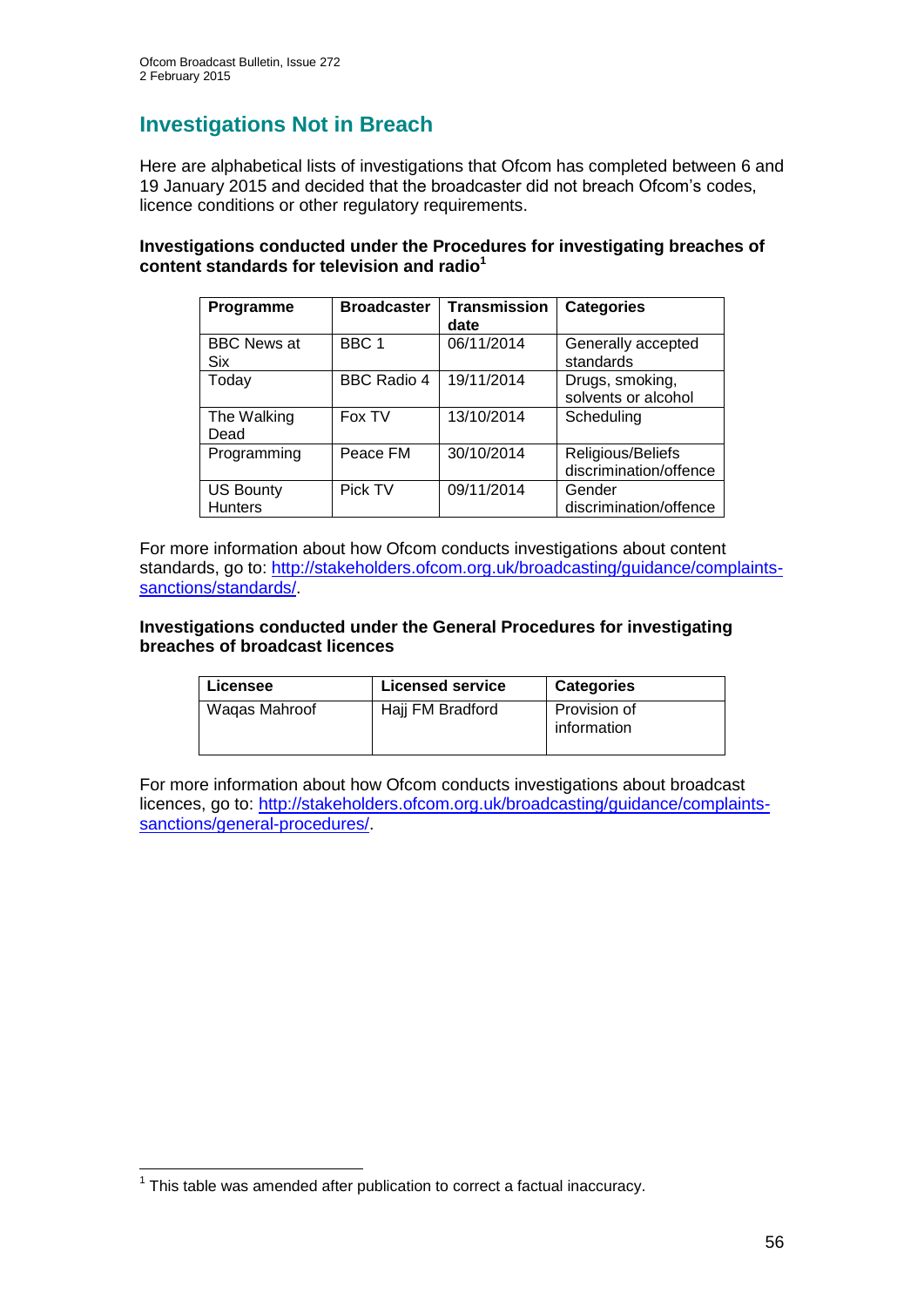## **Complaints Assessed, Not Investigated**

Here are alphabetical lists of complaints that, after careful assessment, Ofcom has decided not to pursue between 6 and 19 January 2015 because they did not raise issues warranting investigation.

#### **Complaints assessed under the Procedures for investigating breaches of content standards for television and radio**

For more information about how Ofcom assesses conducts investigations about content standards, go to: [http://stakeholders.ofcom.org.uk/broadcasting/guidance/complaints](http://stakeholders.ofcom.org.uk/broadcasting/guidance/complaints-sanctions/standards/)[sanctions/standards/.](http://stakeholders.ofcom.org.uk/broadcasting/guidance/complaints-sanctions/standards/)

| Programme                                    | <b>Broadcaster</b>   | <b>Transmission Date</b> | <b>Categories</b>                      | <b>Number of</b><br>complaints |
|----------------------------------------------|----------------------|--------------------------|----------------------------------------|--------------------------------|
| <b>Little Nicky</b>                          | $5*$                 | 18/01/2015               | Offensive language                     | 1                              |
| Programming                                  | Al Jazeera<br>Arabic | Various                  | Outside of remit                       | 1                              |
| Mere Pasand                                  | Awaz FM              | 18/12/2014               | Generally accepted<br>standards        | $\mathbf{1}$                   |
| <b>BBC News</b>                              | BBC <sub>1</sub>     | 11/09/2014               | Due impartiality/bias                  | $\overline{1}$                 |
| <b>BBC News at Six</b>                       | BBC <sub>1</sub>     | 07/01/2015               | Generally accepted<br>standards        | $\overline{1}$                 |
| <b>BBC News at Ten</b>                       | BBC <sub>1</sub>     | 07/01/2015               | Due impartiality/bias                  | $\mathbf{1}$                   |
| <b>Breakfast</b>                             | BBC <sub>1</sub>     | 08/01/2015               | Outside of remit                       | $\mathbf{1}$                   |
| <b>Breakfast</b>                             | BBC <sub>1</sub>     | 14/01/2015               | Due impartiality/bias                  | $\overline{2}$                 |
| <b>Breakfast</b>                             | BBC <sub>1</sub>     | 14/01/2015               | Outside of remit                       | $\overline{1}$                 |
| DIY SOS The Big<br><b>Build</b>              | BBC <sub>1</sub>     | 18/12/2014               | Gender<br>discrimination/offence       | $\overline{1}$                 |
| Doctor Who                                   | BBC <sub>1</sub>     | 25/12/2014               | Scheduling                             | $\overline{3}$                 |
| <b>Doctors</b>                               | BBC <sub>1</sub>     | 08/01/2015               | Outside of remit                       | $\overline{1}$                 |
| EastEnders                                   | BBC <sub>1</sub>     | 13/10/2014               | Scheduling                             | $\overline{1}$                 |
| EastEnders                                   | BBC <sub>1</sub>     | 23/12/2014               | Race<br>discrimination/offence         | $\mathbf{1}$                   |
| EastEnders                                   | BBC <sub>1</sub>     | 02/01/2015               | Drugs, smoking,<br>solvents or alcohol | $\overline{1}$                 |
| EastEnders                                   | BBC <sub>1</sub>     | 07/01/2015               | Outside of remit                       | $\overline{1}$                 |
| Escape to the<br>Country                     | BBC <sub>1</sub>     | 18/01/2015               | Outside of remit                       | $\mathbf{1}$                   |
| Have I Got a Bit<br>More Old News for<br>You | BBC <sub>1</sub>     | 13/01/2015               | Offensive language                     | $\overline{1}$                 |
| <b>Hotel for Dogs</b>                        | BBC <sub>1</sub>     | 30/12/2014               | Outside of remit                       | $\overline{1}$                 |
| Live at the Apollo                           | BBC <sub>1</sub>     | 02/01/2015               | Race<br>discrimination/offence         | $\mathbf{1}$                   |
| Match of the Day                             | BBC <sub>1</sub>     | 04/01/2015               | Race<br>discrimination/offence         | $\mathbf{1}$                   |
| Match of the Day<br>Live                     | BBC <sub>1</sub>     | 05/01/2015               | Generally accepted<br>standards        | $\overline{3}$                 |
| Miranda                                      | BBC <sub>1</sub>     | 25/12/2014               | Sexual material                        | $\mathbf{1}$                   |
| Panorama                                     | BBC <sub>1</sub>     | 12/01/2015               | Due accuracy                           | $\overline{1}$                 |
| Panorama                                     | BBC <sub>1</sub>     | 12/01/2015               | Due impartiality/bias                  | $\overline{3}$                 |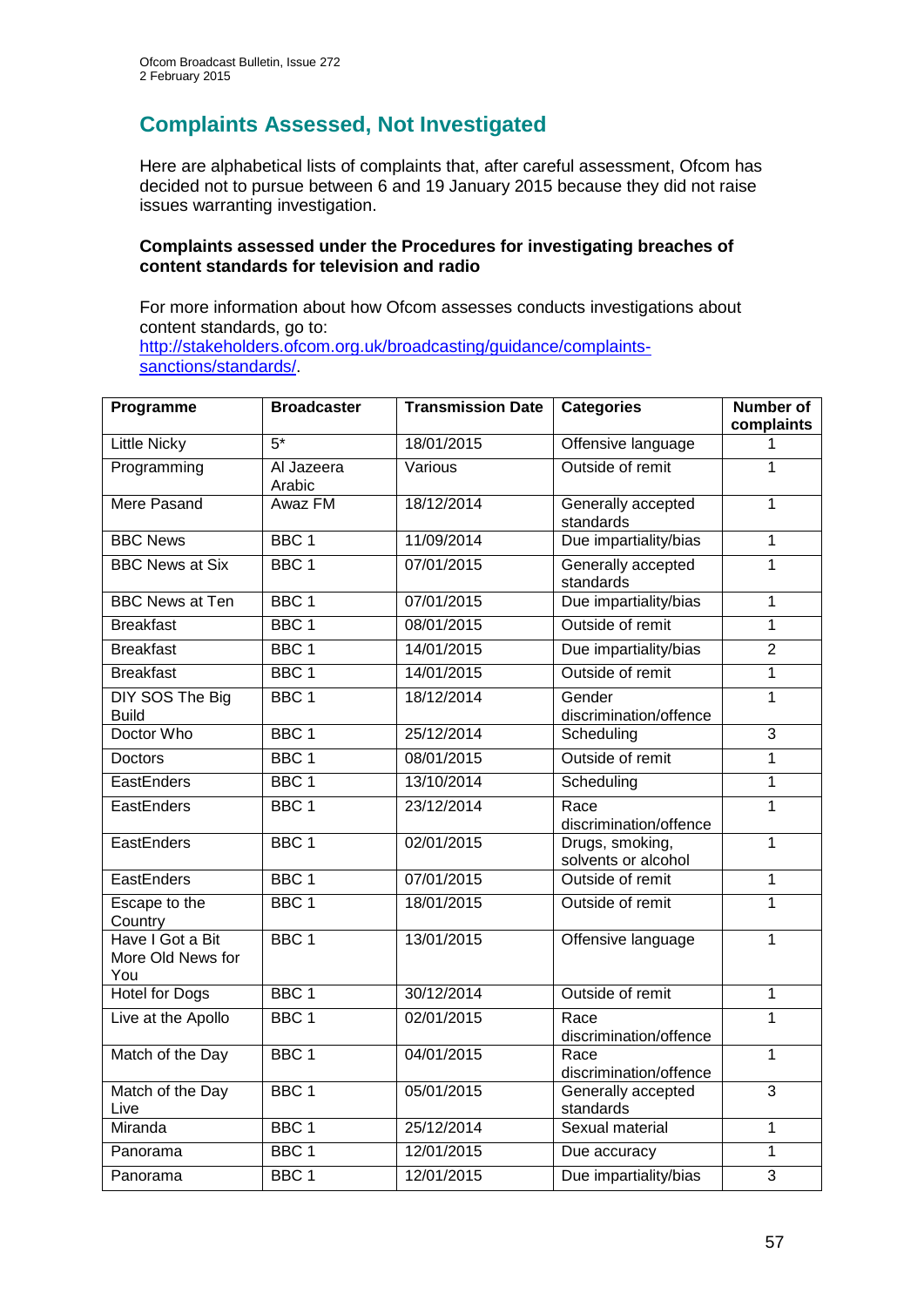| Programme                                                                                | <b>Broadcaster</b>         | <b>Transmission Date</b> | <b>Categories</b>                                         | Number of<br>complaints |
|------------------------------------------------------------------------------------------|----------------------------|--------------------------|-----------------------------------------------------------|-------------------------|
| Regional News and<br>Weather                                                             | BBC <sub>1</sub>           | 13/01/2015               | Outside of remit                                          | 1                       |
| <b>Room 101</b>                                                                          | BBC <sub>1</sub>           | 02/01/2015               | Race<br>discrimination/offence                            | 1                       |
| Saturday Kitchen<br>Live                                                                 | BBC <sub>1</sub>           | 10/01/2015               | Animal welfare                                            | 1                       |
| <b>Silent Witness</b>                                                                    | BBC <sub>1</sub>           | 06/01/2015               | Outside of remit                                          | $\mathbf{1}$            |
| <b>Silent Witness</b>                                                                    | BBC <sub>1</sub>           | 12/01/2015               | Violence and<br>dangerous behaviour                       | 1                       |
| The Boy in the<br><b>Dress</b>                                                           | BBC <sub>1</sub>           | 26/12/2014               | Sexual orientation<br>discrimination/offence              | $\mathbf{1}$            |
| The Boy in the<br><b>Dress</b>                                                           | BBC <sub>1</sub>           | 01/01/2015               | Scheduling                                                | 1                       |
| The One Show                                                                             | BBC <sub>1</sub>           | 05/01/2015               | Generally accepted<br>standards                           | 33                      |
| The Voice UK                                                                             | BBC <sub>1</sub>           | 10/01/2015               | Generally accepted<br>standards                           | $\mathbf{1}$            |
| Party Political<br>Broadcast by<br>Scottish<br>Conservative and<br><b>Unionist Party</b> | <b>BBC 1 Scotland</b>      | 14/01/2015               | Due accuracy                                              | 1                       |
| <b>Reporting Scotland</b>                                                                | <b>BBC 1 Scotland</b>      | 02/01/2015               | Generally accepted<br>standards                           | 1                       |
| <b>Britain's Tudor</b><br>Treasure: A Night at<br>Hampton Court                          | BBC <sub>2</sub>           | 10/01/2015               | Under 18s in<br>programmes                                | 1                       |
| Dragons' Den                                                                             | BBC <sub>2</sub>           | N/A                      | Outside of remit                                          | 1                       |
| Rip Off Britain                                                                          | BBC <sub>2</sub>           | 09/01/2015               | Flashing images/risk<br>to viewers who have<br><b>PSE</b> | 1                       |
| <b>Strictly It Takes Two</b>                                                             | BBC <sub>2</sub>           | 05/12/2014               | Offensive language                                        | $\mathbf{1}$            |
| The Super-Rich and<br>Us                                                                 | BBC <sub>2</sub>           | 08/01/2015               | Materially misleading                                     | 1                       |
| The Super-Rich and<br>Us                                                                 | BBC <sub>2</sub>           | 08/01/2015               | Due impartiality/bias                                     | $\mathbf{1}$            |
| The Terminal                                                                             | BBC <sub>2</sub>           | 21/12/2014               | Offensive language                                        | 1                       |
| The Wind and The<br>Lion                                                                 | BBC <sub>2</sub>           | 17/01/2015               | Generally accepted<br>standards                           | 1                       |
| <b>Top Gear</b>                                                                          | BBC <sub>2</sub>           | 28/12/2014               | Generally accepted<br>standards                           | $\overline{5}$          |
| <b>Top Gear</b>                                                                          | BBC <sub>2</sub>           | 05/01/2015               | Offensive language                                        | 1                       |
| <b>Family Guy</b>                                                                        | BBC <sub>3</sub>           | 23/12/2014               | Generally accepted<br>standards                           | 1                       |
| How Safe are My<br>Drugs?                                                                | BBC <sub>3</sub>           | 10/12/2014               | Drugs, smoking,<br>solvents or alcohol                    | $\mathbf{1}$            |
| Live at the Apollo                                                                       | BBC <sub>3</sub>           | 28/12/2014               | <b>Disability</b><br>discrimination/offence               | $\mathbf{1}$            |
| <b>Top Gear</b>                                                                          | BBC <sub>3</sub>           | 03/01/2015               | Generally accepted<br>standards                           | 1                       |
| <b>News</b>                                                                              | <b>BBC News</b>            | 25/11/2014               | Due impartiality/bias                                     | $\mathbf{1}$            |
| <b>BBC News</b>                                                                          | <b>BBC News</b><br>Channel | 19/12/2014               | <b>Disability</b><br>discrimination/offence               | 1                       |
| <b>BBC News</b>                                                                          | <b>BBC News</b><br>Channel | 11/01/2015               | Generally accepted<br>standards                           | 22                      |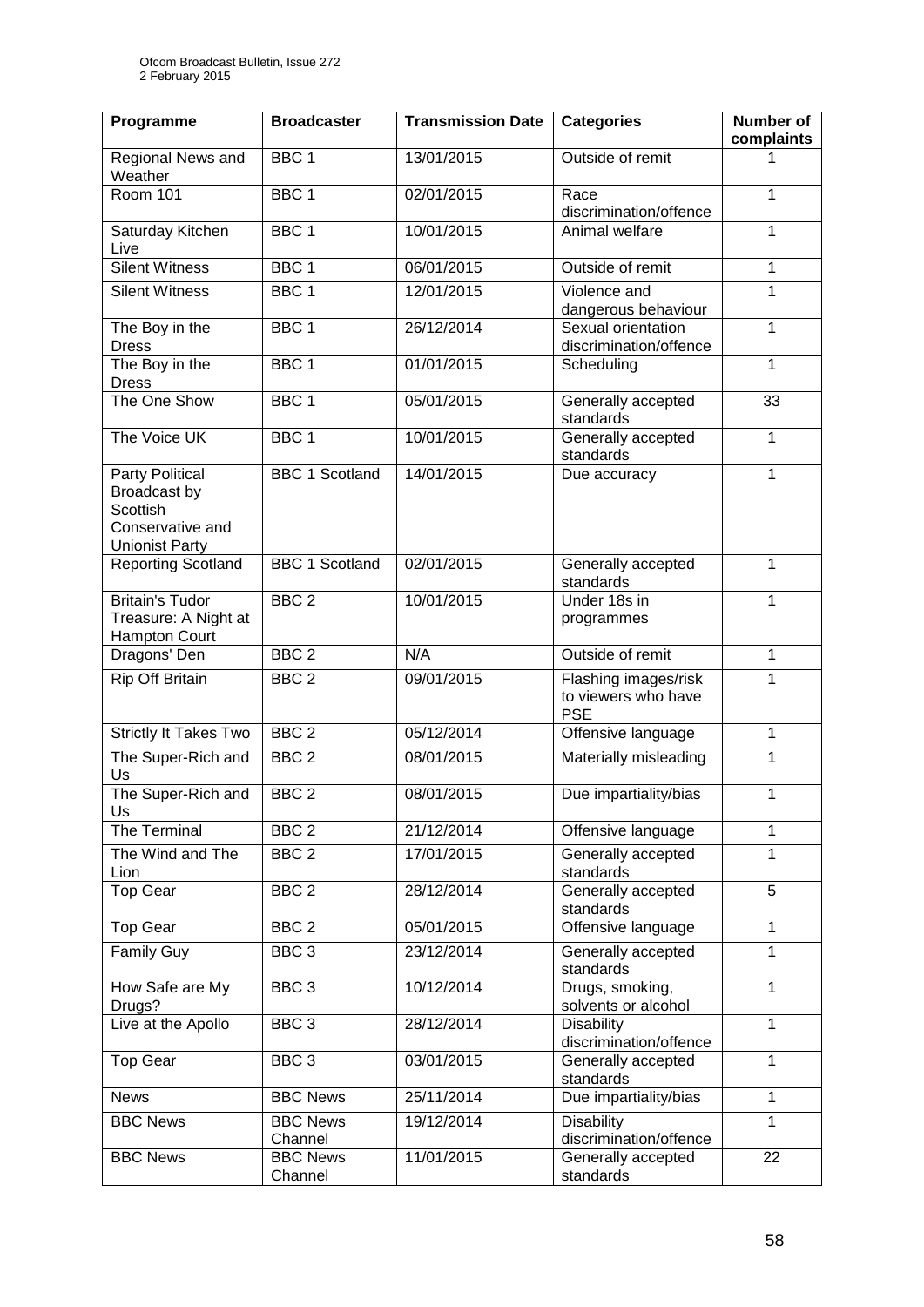| Programme                                         | <b>Broadcaster</b>                        | <b>Transmission Date</b> | <b>Categories</b>                           | Number of<br>complaints |
|---------------------------------------------------|-------------------------------------------|--------------------------|---------------------------------------------|-------------------------|
| <b>BBC News</b>                                   | <b>BBC News</b><br>Channel                | Various                  | Due impartiality/bias                       | 1                       |
| Newspaper Review                                  | <b>BBC News</b><br>Channel                | 08/11/2014               | Religious/Beliefs<br>discrimination/offence | 1                       |
| Newsbeat                                          | <b>BBC Radio 1</b>                        | 13/01/2015               | Due impartiality/bias                       | 1                       |
| Steve Wright in the<br>Afternoon                  | <b>BBC Radio 2</b>                        | 17/12/2014               | Generally accepted<br>standards             | 1                       |
| Steve Wright in the<br>Afternoon                  | <b>BBC Radio 2</b>                        | 17/12/2014               | Scheduling                                  | 1                       |
| The Ken Bruce<br>Show                             | <b>BBC Radio 2</b>                        | 14/01/2015               | Due impartiality/bias                       | $\mathbf{1}$            |
| The Moral Maze<br>(trailer)                       | <b>BBC Radio 4</b>                        | 22/10/2014               | Generally accepted<br>standards             | $\overline{2}$          |
| The News Quiz                                     | <b>BBC Radio 4</b>                        | 19/12/2014               | Race<br>discrimination/offence              | 1                       |
| <b>Blue Jam</b>                                   | <b>BBC Radio 4</b><br>Extra               | 05/12/2014               | Under 18s in<br>programmes                  | $\mathbf{1}$            |
| Julian Clegg in the<br>Morining                   | <b>BBC Radio</b><br>Solent                | 19/12/2014               | Generally accepted<br>standards             | 1                       |
| lain Lee                                          | <b>BBC Three</b><br><b>Counties Radio</b> | 24/11/2014               | Generally accepted<br>standards             | 1                       |
| <b>Drivetime</b>                                  | Castle FM                                 | 03/12/2014               | Offensive language                          | $\overline{4}$          |
| Abney and Teal                                    | <b>CBeebies</b>                           | 10/05/2014               | Scheduling                                  | 1                       |
| Magic Hands                                       | <b>CBeebies</b>                           | 07/01/2015               | Materially misleading                       | 1                       |
| <b>Family Fortunes</b>                            | Challenge                                 | 08/01/2015               | Generally accepted<br>standards             | 1                       |
| Advertising                                       | Channel 4                                 | 13/01/2015               | Advertising content                         | 1                       |
| Alan Carr: Chatty<br>Man                          | Channel 4                                 | 26/12/2014               | Gender<br>discrimination/offence            | 1                       |
| Banana (trailer)                                  | Channel 4                                 | 13/01/2015               | Scheduling                                  | $\mathbf{1}$            |
| Bear's Wild<br>Weekend with Ben<br><b>Stiller</b> | Channel 4                                 | 10/12/2014               | Undue prominence                            | 1                       |
| <b>Bill Bailey</b><br>Qualmpeddler                | Channel 4                                 | 03/01/2015               | Generally accepted<br>standards             | 1                       |
| Channel 4 News                                    | Channel 4                                 | 05/08/2014               | Due impartiality/bias                       | 1                       |
| Channel 4 News                                    | Channel 4                                 | 18/12/2014               | Due impartiality/bias                       | 1                       |
| Channel 4 News                                    | Channel 4                                 | 07/01/2015               | Outside of remit                            | $\overline{2}$          |
| Cucumber (trailer)                                | Channel 4                                 | 09/01/2015               | Scheduling                                  | 1                       |
| Cucumber (trailer)                                | Channel 4                                 | 12/01/2015               | Scheduling                                  | 1                       |
| Cucumber (trailer)                                | Channel 4                                 | 15/01/2015               | Scheduling                                  | $\mathbf{1}$            |
| Cucumber, Banana,<br>Tofu (trailer)               | Channel 4                                 | 29/12/2014               | Scheduling                                  | $\overline{2}$          |
| Cucumber, Banana,<br>Tofu (trailer)               | Channel 4                                 | 05/01/2015               | Scheduling                                  | 1                       |
| Cucumber, Banana,<br>Tofu (trailer)               | Channel 4                                 | 16/01/2015               | Scheduling                                  | 1                       |
| Derek                                             | Channel 4                                 | 22/12/2014               | Offensive language                          | $\mathbf{1}$            |
| Gogglebox                                         | Channel 4                                 | 19/12/2014               | Race<br>discrimination/offence              | 3                       |
| Jimmy's Grow Your<br>Own Christmas<br>Dinner      | Channel 4                                 | 16/12/2014               | Undue prominence                            | $\mathbf{1}$            |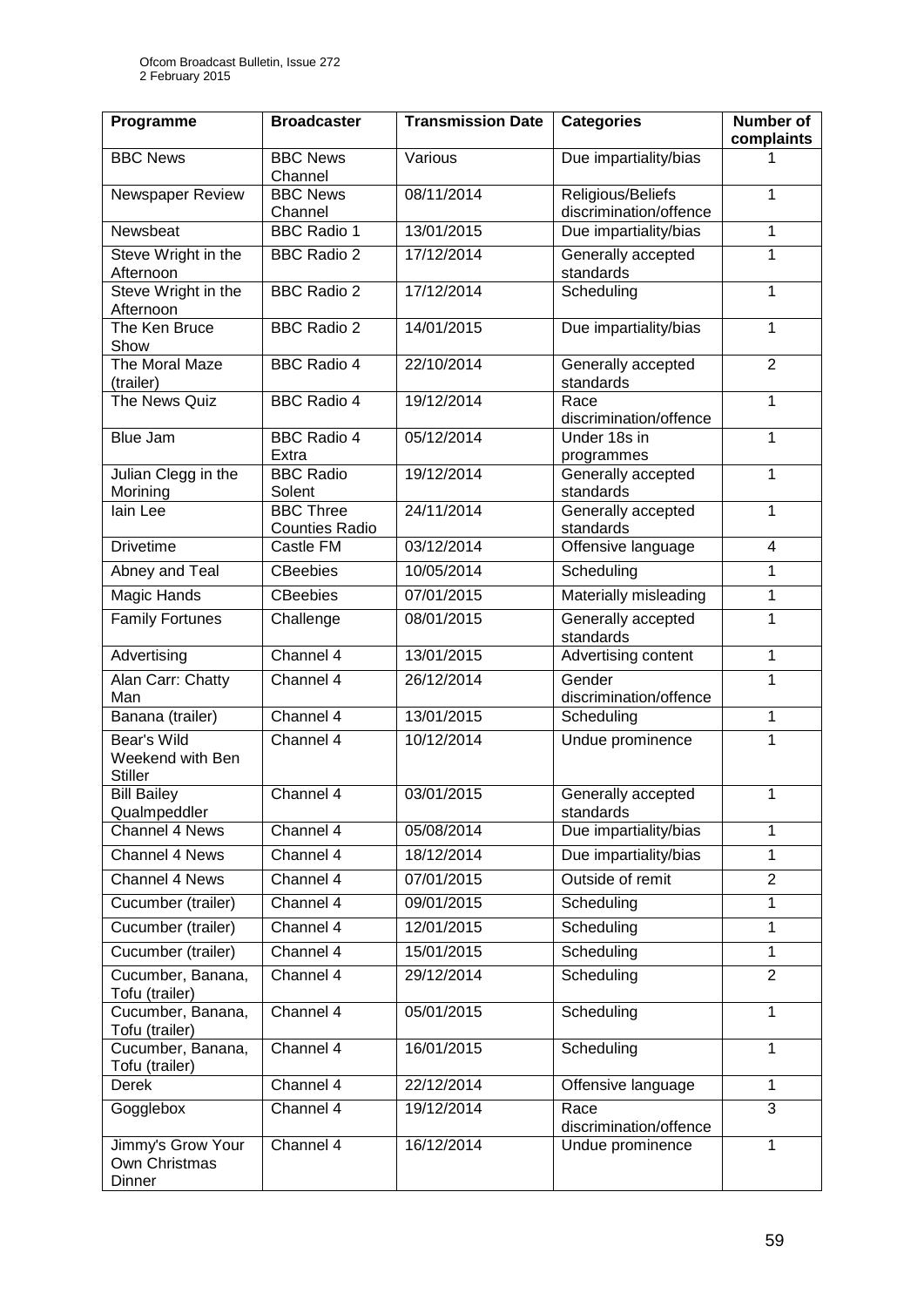| Programme                                                                   | <b>Broadcaster</b> | <b>Transmission Date</b> | <b>Categories</b>                            | <b>Number of</b><br>complaints |
|-----------------------------------------------------------------------------|--------------------|--------------------------|----------------------------------------------|--------------------------------|
| Mitsubishi's<br>sponsorship of<br>documentaries on 4                        | Channel 4          | 15/12/2014               | Generally accepted<br>standards              | 2                              |
| Mitsubishi's<br>sponsorship of<br>documentaries on 4                        | Channel 4          | 04/01/2015               | Gender<br>discrimination/offence             | 1                              |
| Mitsubishi's<br>sponsorship of<br>documentaries on 4                        | Channel 4          | 11/01/2015               | Generally accepted<br>standards              | 1                              |
| The Big Fat<br><b>Anniversary Quiz</b>                                      | Channel 4          | 02/01/2015               | Generally accepted<br>standards              | $\overline{2}$                 |
| The Hotel                                                                   | Channel 4          | 11/01/2015               | Race<br>discrimination/offence               | 3                              |
| The Hotel                                                                   | Channel 4          | 11/01/2015               | Sexual orientation<br>discrimination/offence | $\mathbf{1}$                   |
| The Hotel                                                                   | Channel 4          | 18/01/2015               | Generally accepted<br>standards              | $\overline{2}$                 |
| The Simpsons                                                                | Channel 4          | 14/01/2015               | Scheduling                                   | 1                              |
| The Undateables                                                             | Channel 4          | 05/01/2015               | <b>Disability</b><br>discrimination/offence  | 1                              |
| The Undateables                                                             | Channel 4          | 05/01/2015               | <b>Nudity</b>                                | 1                              |
| Walking the Nile                                                            | Channel 4          | 04/01/2015               | Generally accepted<br>standards              | $\overline{4}$                 |
| 16 and Pregnant<br>(trailer)                                                | Channel 5          | 11/01/2015               | Scheduling                                   | 1                              |
| Advertisement                                                               | Channel 5          | 29/12/2014               | Advertising content                          | 1                              |
| Advertisement                                                               | Channel 5          | 15/01/2015               | Advertising content                          | 1                              |
| Advertisement                                                               | Channel 5          | 15/01/2015               | Advertising content                          | 1                              |
| Banana (trailer)                                                            | Channel 5          | 15/01/2015               | Scheduling                                   | 1                              |
| <b>Benefits Britain: Life</b><br>on the Dole                                | Channel 5          | 16/12/2014               | Materially misleading                        | 1                              |
| <b>Benefits Britain: Life</b><br>on the Dole                                | Channel 5          | 16/12/2014               | Race<br>discrimination/offence               | $\overline{2}$                 |
| Benefits: Too Fat to<br>Work                                                | Channel 5          | 05/01/2015               | Generally accepted<br>standards              | 1                              |
| Benefits: Too Fat to<br>Work                                                | Channel 5          | 07/01/2015               | Generally accepted<br>standards              | 1                              |
| <b>Britain's Bloodiest</b><br>Dynasty                                       | Channel 5          | 11/12/2014               | Violence and<br>dangerous behaviour          | $\mathbf{1}$                   |
| Closing Time:<br>Southampton After<br>Dark                                  | Channel 5          | 12/01/2015               | Violence and<br>dangerous behaviour          | 1                              |
| Ice Road Truckers                                                           | Channel 5          | 28/11/2014               | Offensive language                           | 1                              |
| The Dam Busters                                                             | Channel 5          | 29/12/2014               | Race<br>discrimination/offence               | 1                              |
| The Gadget Show                                                             | Channel 5          | 19/12/2014               | Promotion of<br>products/services            | 1                              |
| The Haunting of<br>Radcliffe House<br>(trailer) and Films on<br>5 (trailer) | Channel 5          | 23/12/2014               | Scheduling                                   | 1                              |
| The Wright Stuff                                                            | Channel 5          | 19/01/2015               | Generally accepted<br>standards              | 1                              |
| <b>Asian Connections</b>                                                    | Climas             | 18/12/2014               | Sexual material                              | $\mathbf{1}$                   |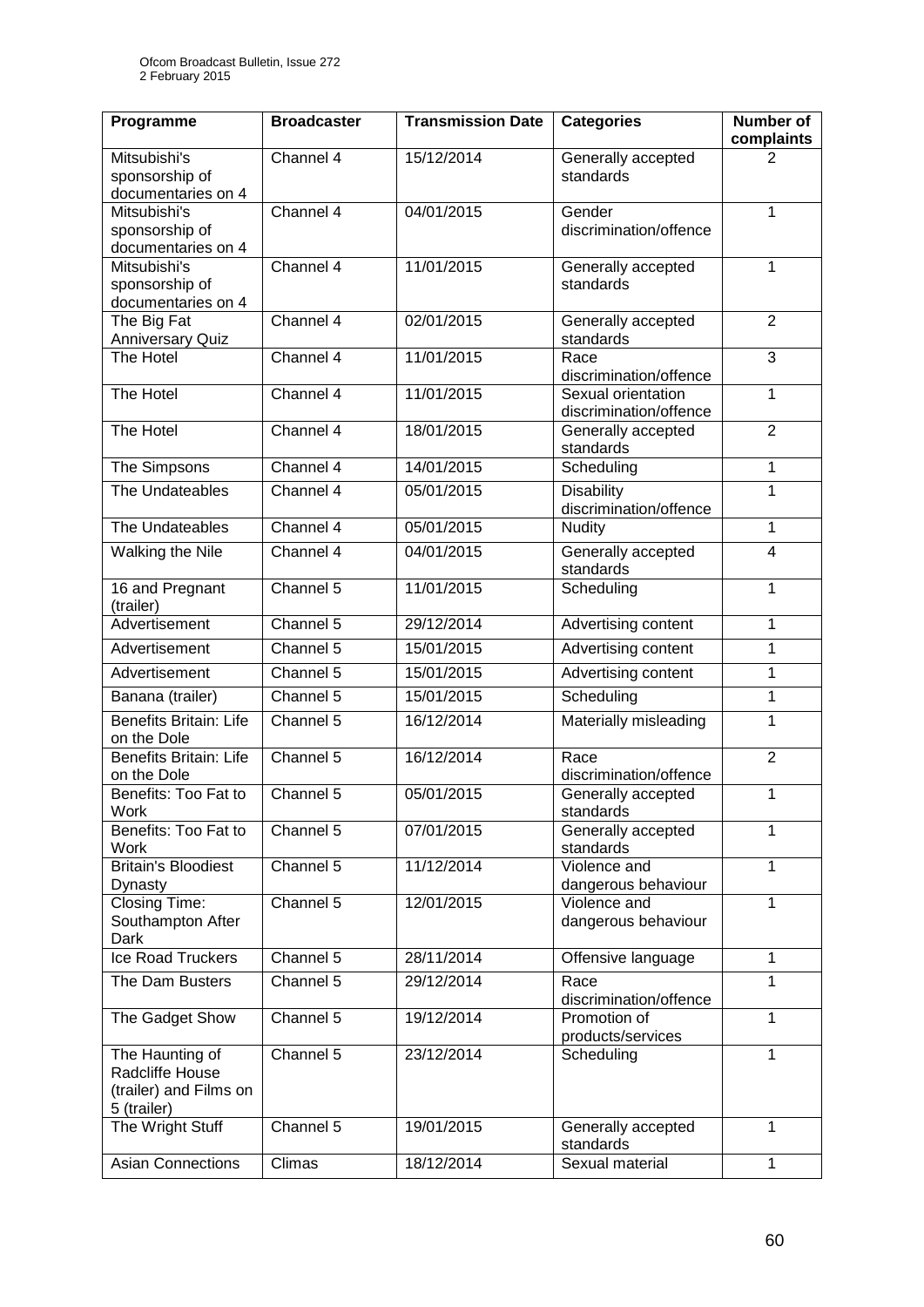| Programme                                  | <b>Broadcaster</b>    | <b>Transmission Date</b>   | <b>Categories</b>                           | <b>Number of</b><br>complaints |
|--------------------------------------------|-----------------------|----------------------------|---------------------------------------------|--------------------------------|
| Comedy Nights with<br>Kapil                | Colors                | 09/11/2014                 | Race<br>discrimination/offence              | 1                              |
| Drunk History<br>(trailer)                 | <b>Comedy Central</b> | Various (December<br>2014) | Offensive language                          | 23                             |
| South Park (trailer)                       | Comedy Central        | 19/12/2014                 | Generally accepted<br>standards             | $\mathbf{1}$                   |
| The Switch (trailer)                       | <b>Comedy Central</b> | 02/12/2014                 | Scheduling                                  | 1                              |
| Storage Hunters UK                         | Dave                  | 18/01/2015                 | Offensive language                          | $\mathbf{1}$                   |
| <b>Top Gear India</b><br>Special           | Dave                  | 28/12/2014                 | Generally accepted<br>standards             | 1                              |
| Cucumber, Banana,<br>Tofu (trailer)        | E <sub>4</sub>        | 27/12/2014                 | Sexual material                             | 1                              |
| Cucumber, Banana,<br>Tofu (trailer)        | E <sub>4</sub>        | N/A                        | Scheduling                                  | 1                              |
| The 100 (trailer)                          | E <sub>4</sub>        | 06/01/2015                 | Violence and<br>dangerous behaviour         | 1                              |
| Programming                                | <b>Fox News</b>       | Various                    | Due accuracy                                | 1                              |
| Grimm (trailer)                            | Good Food             | 04/01/2015                 | Scheduling                                  | $\mathbf{1}$                   |
| Advertisement                              | <b>ITV</b>            | 05/01/2015                 | Advertising content                         | $\overline{2}$                 |
| Advertisement                              | <b>ITV</b>            | 11/01/2015                 | Advertising content                         | 1                              |
| Advertisement                              | <b>ITV</b>            | 13/01/2015                 | Advertising content                         | $\overline{2}$                 |
| Advertisement                              | $\overline{ITV}$      | 16/01/2015                 | Advertising content                         | 1                              |
| Advertisement                              | <b>ITV</b>            | Various                    | Advertising content                         | 4                              |
| Benidorm                                   | <b>ITV</b>            | 02/01/2015                 | Offensive language                          | $\overline{2}$                 |
| <b>Broadchurch</b>                         | <b>ITV</b>            | 05/01/2015                 | Outside of remit                            | 3                              |
| <b>Coronation Street</b>                   | <b>ITV</b>            | 02/01/2015                 | Materially misleading                       | $\mathbf{1}$                   |
| <b>Coronation Street</b>                   | <b>ITV</b>            | 09/01/2015                 | Religious/Beliefs<br>discrimination/offence | 1                              |
| Emmerdale                                  | ITV                   | 26/11/2014                 | Suicide and self harm                       | $\overline{2}$                 |
| Emmerdale                                  | <b>ITV</b>            | 25/12/2014                 | Drugs, smoking,<br>solvents or alcohol      | 1                              |
| Emmerdale                                  | <b>ITV</b>            | 26/12/2014                 | Scheduling                                  | 1                              |
| Emmerdale                                  | <b>ITV</b>            | 30/12/2014                 | Drugs, smoking,<br>solvents or alcohol      | $\overline{2}$                 |
| Emmerdale                                  | $\overline{IV}$       | 31/12/2014                 | Scheduling                                  | $\overline{2}$                 |
| Emmerdale                                  | <b>ITV</b>            | 01/01/2015                 | Scheduling                                  | $\overline{2}$                 |
| Emmerdale                                  | $\overline{IV}$       | 07/01/2015                 | Generally accepted<br>standards             | 1                              |
| Emmerdale                                  | <b>ITV</b>            | 07/01/2015                 | Materially misleading                       | $\mathbf{1}$                   |
| <b>Family Fortunes</b>                     | <b>ITV</b>            | 30/12/2014                 | Generally accepted<br>standards             | $\mathbf{1}$                   |
| <b>Good Morning</b><br><b>Britain</b>      | <b>ITV</b>            | 24/12/2014                 | Generally accepted<br>standards             | $\mathbf{1}$                   |
| <b>Good Morning</b><br><b>Britain</b>      | <b>ITV</b>            | 09/01/2015                 | Outside of remit                            | 1                              |
| Grantchester                               | <b>ITV</b>            | 03/11/2014                 | <b>Television Access</b><br>Services        | $\mathbf{1}$                   |
| Harry Hill's Stars in<br><b>Their Eyes</b> | <b>ITV</b>            | 10/01/2015                 | Generally accepted<br>standards             | $\overline{2}$                 |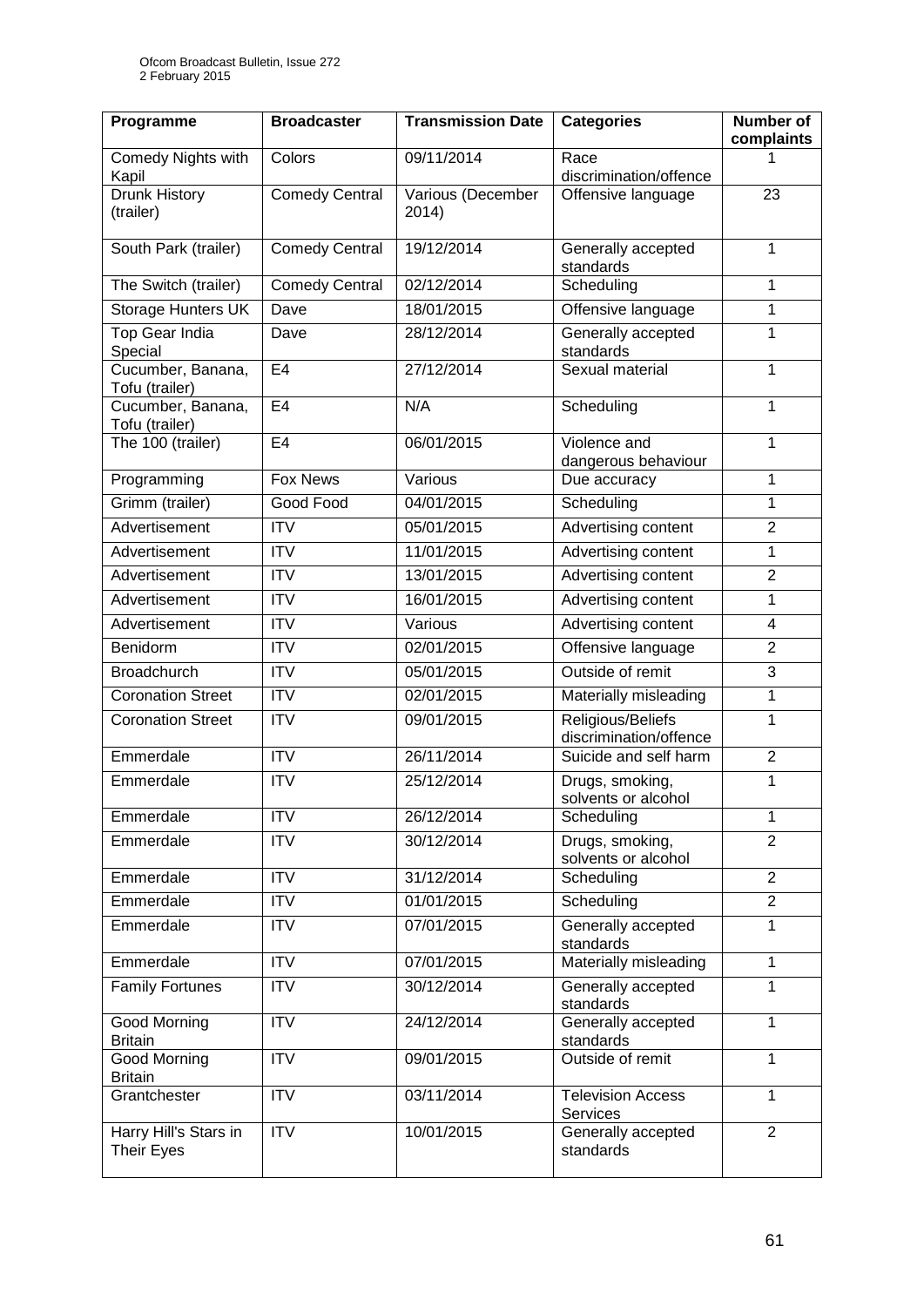| Programme                                                | <b>Broadcaster</b>      | <b>Transmission Date</b> | <b>Categories</b>                            | <b>Number of</b><br>complaints |
|----------------------------------------------------------|-------------------------|--------------------------|----------------------------------------------|--------------------------------|
| Harry Hill's Stars in<br><b>Their Eyes</b>               | <b>ITV</b>              | 10/01/2015               | Outside of remit                             | 5                              |
| Harry Hill's Stars in<br><b>Their Eyes</b>               | <b>ITV</b>              | 10/01/2015               | Sexual orientation<br>discrimination/offence | $\mathbf{1}$                   |
| Harry Hill's Stars in<br>Their Eyes                      | $\overline{\text{IV}}$  | 17/01/2015               | Outside of remit                             | $\overline{2}$                 |
| <b>ITV News and</b><br>Weather                           | $\overline{ITV}$        | 03/01/2015               | Generally accepted<br>standards              | $\overline{2}$                 |
| <b>ITV News and</b><br>Weather                           | $\overline{\text{ITV}}$ | 03/01/2015               | Under 18s in<br>programmes                   | $\mathbf 1$                    |
| <b>ITV News and</b><br>Weather                           | $\overline{\text{ITV}}$ | 08/01/2015               | Due impartiality/bias                        | $\overline{3}$                 |
| <b>ITV News and</b><br>Weather                           | $\overline{ITV}$        | 11/01/2015               | Outside of remit                             | 1                              |
| <b>ITV News and</b><br>Weather                           | <b>ITV</b>              | 18/01/2015               | Generally accepted<br>standards              | $\mathbf{1}$                   |
| <b>ITV News at Ten</b><br>and Weather                    | <b>ITV</b>              | 15/12/2014               | Generally accepted<br>standards              | 1                              |
| <b>ITV News at Ten</b><br>and Weather                    | $\overline{ITV}$        | 16/01/2015               | Generally accepted<br>standards              | 1                              |
| <b>ITV News West</b><br>Country                          | <b>ITV</b>              | Various                  | National/regional/local<br>issues            | $\mathbf{1}$                   |
| Loose Women                                              | $\overline{ITV}$        | 13/10/2014               | Generally accepted<br>standards              | 20                             |
| Mel and Sue                                              | <b>ITV</b>              | 13/01/2015               | Animal welfare                               | 50                             |
| <b>Secret Dealers</b>                                    | <b>ITV</b>              | 09/12/2014               | <b>Disability</b><br>discrimination/offence  | 1                              |
| Skoda's sponsorship<br>of mystery drama on<br><b>ITV</b> | $\overline{ITV}$        | 05/01/2015               | Crime                                        | 1                              |
| Sport on ITV4<br>(trailer)                               | $\overline{ITV}$        | 08/01/2015               | Drugs, smoking,<br>solvents or alcohol       | $\overline{1}$                 |
| Sport on ITV4<br>(trailer)                               | $\overline{ITV}$        | Various                  | Drugs, smoking,<br>solvents or alcohol       | 1                              |
| The Chase                                                | <b>ITV</b>              | 06/01/2015               | Gender<br>discrimination/offence             | $\mathbf{1}$                   |
| The Chase                                                | <b>ITV</b>              | 07/01/2015               | Materially misleading                        | 1                              |
| The X Factor                                             | <b>ITV</b>              | 16/11/2014               | Competitions                                 | 1                              |
| This Morning                                             | $\overline{ITV}$        | 01/12/2014               | Generally accepted<br>standards              | 1                              |
| This Morning                                             | $\overline{IV}$         | 05/01/2015               | Generally accepted<br>standards              | $\overline{1}$                 |
| This Morning                                             | <b>ITV</b>              | 06/01/2015               | Under 18s in<br>programmes                   | $\mathbf{1}$                   |
| <b>ITV News Central</b>                                  | <b>ITV Central</b>      | 19/12/2014               | Due accuracy                                 | $\mathbf{1}$                   |
| <b>ITV News Central</b>                                  | <b>ITV Central</b>      | 19/12/2014               | Materially misleading                        | 1                              |
| 118118.com's<br>sponsorship of<br>movies on ITV          | ITV2                    | 06/12/2014               | Generally accepted<br>standards              | $\mathbf{1}$                   |
| Blue Go Mad in<br>Ibiza                                  | ITV2                    | 06/01/2015               | Disability<br>discrimination/offence         | $\mathbf{1}$                   |
| <b>Celebrity Juice</b>                                   | ITV2                    | 29/12/2014               | Generally accepted<br>standards              | $\mathbf{1}$                   |
| Sport on ITV4<br>(trailer)                               | ITV2                    | 31/12/2014               | Drugs, smoking,<br>solvents or alcohol       | $\mathbf{1}$                   |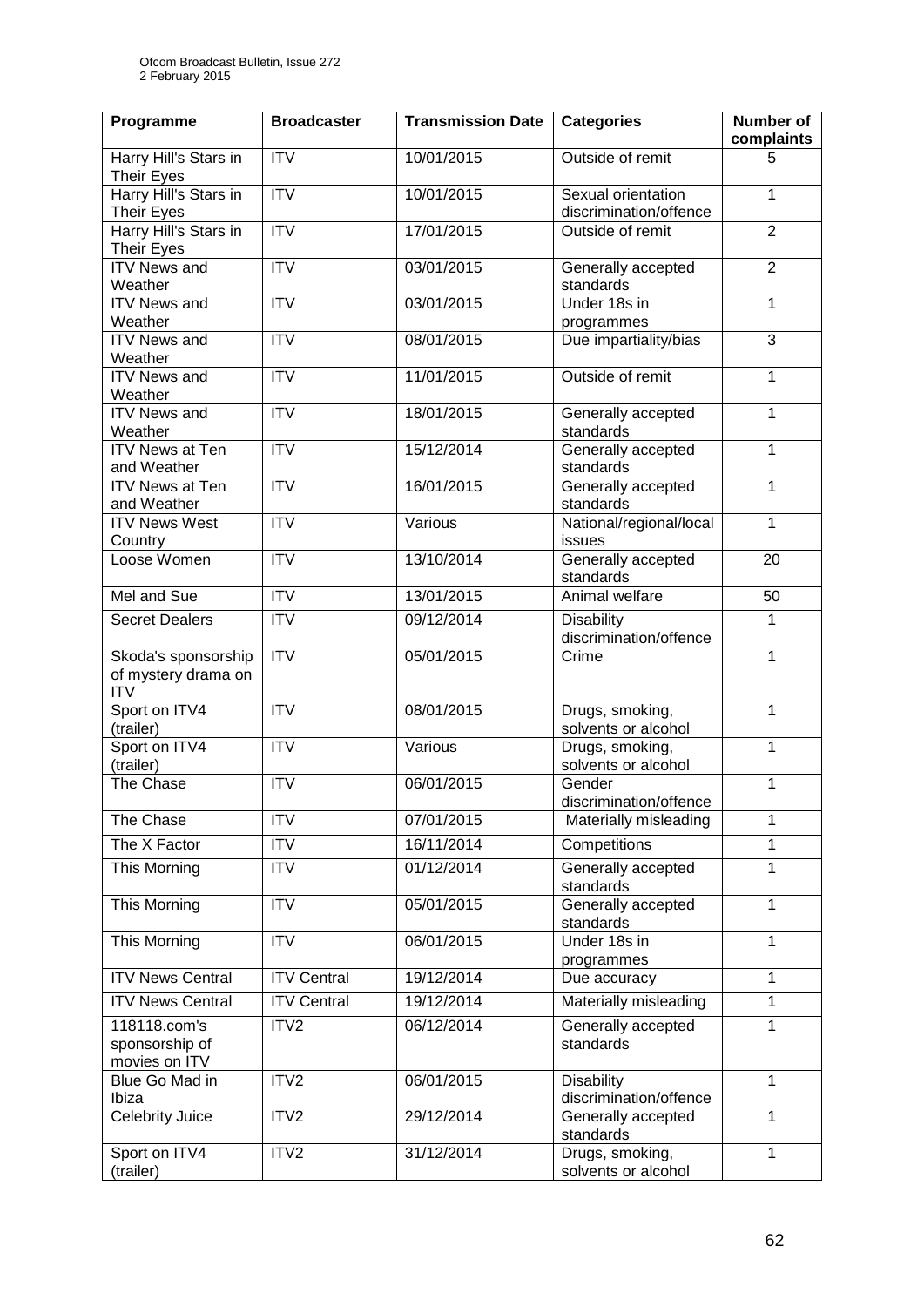| Programme                                | <b>Broadcaster</b>     | <b>Transmission Date</b> | <b>Categories</b>                           | Number of<br>complaints |
|------------------------------------------|------------------------|--------------------------|---------------------------------------------|-------------------------|
| Sport on ITV4<br>(trailer)               | ITV2                   | 02/01/2015               | Drugs, smoking,<br>solvents or alcohol      | 1                       |
| The Jeremy Kyle<br>Show                  | ITV2                   | 05/01/2015               | Generally accepted<br>standards             | 1                       |
| You've Been<br>Framed!                   | ITV2                   | 07/01/2015               | Race<br>discrimination/offence              | 1                       |
| Advertisement                            | ITV3                   | 06/01/2015               | Advertising content                         | 1                       |
| Sport on ITV4<br>(trailer)               | ITV3                   | 11/01/2015               | Drugs, smoking,<br>solvents or alcohol      | 1                       |
| Smokey and the<br><b>Bandit</b>          | ITV4                   | 21/12/2014               | Scheduling                                  | $\mathbf{1}$            |
| Sport on ITV4<br>(trailer)               | ITV4                   | 02/01/2015               | Drugs, smoking,<br>solvents or alcohol      | $\overline{2}$          |
| <b>Clive Bull</b>                        | <b>LBC 97.3 FM</b>     | 25/12/2014               | Due impartiality/bias                       | $\mathbf{1}$            |
| Ken Livingstone and<br>David Mellor      | LBC 97.3 FM            | 20/12/2014               | Generally accepted<br>standards             | 1                       |
| Ken Livingstone and<br>David Mellor      | <b>LBC 97.3 FM</b>     | 10/01/2015               | Offensive language                          | 1                       |
| Steve Allen                              | LBC 97.3 FM            | 19/12/2014               | Generally accepted<br>standards             | 1                       |
| LFC TV subscription<br>promotion         | <b>LFC TV</b>          | 28/10/2014               | Materially misleading                       | $\mathbf{1}$            |
| 8 Out of 10 Cats                         | More4                  | 13/12/2014               | Religious/Beliefs<br>discrimination/offence | $\overline{1}$          |
| The British Property<br><b>Boom</b>      | More4                  | 05/01/2015               | Race<br>discrimination/offence              | 1                       |
| The Look of Love<br>(trailer)            | More4                  | 25/12/2014               | Scheduling                                  | $\mathbf{1}$            |
| Geordie Shore                            | <b>MTV</b>             | 11/12/2014               | Violence and<br>dangerous behaviour         | $\mathbf{1}$            |
| Subtitling                               | National<br>Geographic | Various                  | <b>Television Access</b><br>Services        | 1                       |
| Programming                              | <b>RT</b>              | Various                  | Due impartiality/bias                       | 1                       |
| Game of Thrones                          | <b>Sky Atlantic</b>    | 21/12/2014               | Generally accepted<br>standards             | 1                       |
| <b>CSI: Crime Scene</b><br>Investigation | <b>Sky Living</b>      | 26/12/2014               | Nudity                                      | 1                       |
| In the Margins<br>(trailer)              | <b>Sky News</b>        | 28/12/2014               | Crime                                       | $\overline{1}$          |
| In the Margins<br>(trailer)              | <b>Sky News</b>        | 05/01/2015               | Crime                                       | $\mathbf{1}$            |
| In the Margins<br>(trailer)              | <b>Sky News</b>        | 05/01/2015               | Materially misleading                       | $\overline{2}$          |
| In the Margins<br>(trailer)              | <b>Sky News</b>        | Various                  | Crime                                       | $\mathbf{1}$            |
| <b>Sky News</b>                          | <b>Sky News</b>        | 03/01/2015               | Generally accepted<br>standards             | $\mathbf{1}$            |
| <b>Sky News</b>                          | <b>Sky News</b>        | 10/01/2015               | Generally accepted<br>standards             | $\mathbf{1}$            |
| <b>Sky News</b>                          | <b>Sky News</b>        | 13/01/2015               | Due accuracy                                | $\mathbf{1}$            |
| <b>Sky News</b>                          | <b>Sky News</b>        | 15/01/2015               | Outside of remit                            | 1                       |
| Sky News at 6 with                       | <b>Sky News</b>        | 11/01/2015               | Outside of remit                            | $\mathbf{1}$            |
| Andrew Wilson<br>Sunrise                 | <b>Sky News</b>        | 01/01/2015               | Due impartiality/bias                       | $\mathbf{1}$            |
|                                          |                        |                          |                                             |                         |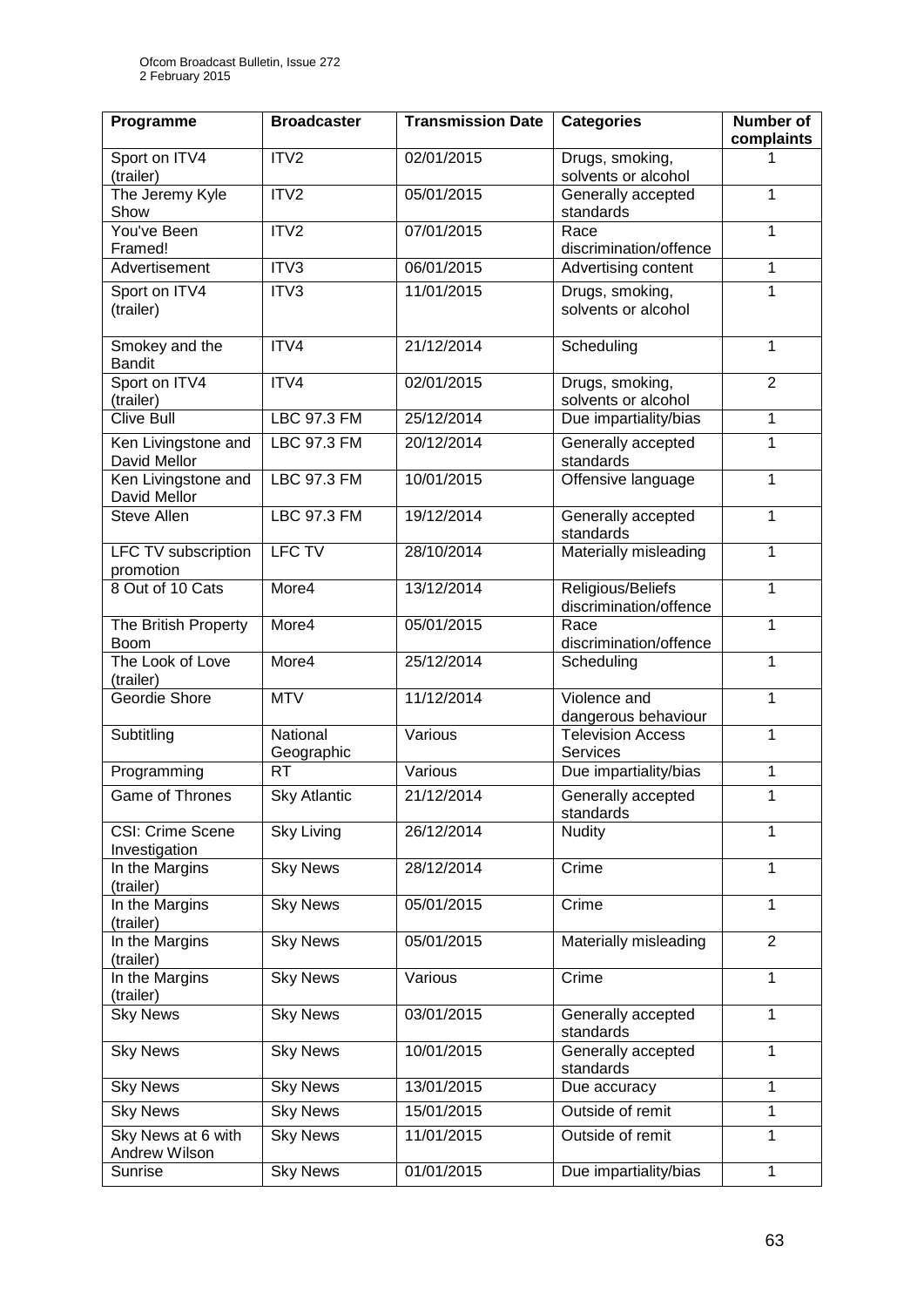| Programme                                         | <b>Broadcaster</b>               | <b>Transmission Date</b> | <b>Categories</b>                   | <b>Number of</b><br>complaints |
|---------------------------------------------------|----------------------------------|--------------------------|-------------------------------------|--------------------------------|
| Sunrise                                           | <b>Sky News</b>                  | 14/01/2015               | Outside of remit                    |                                |
| Programming                                       | <b>Sky Sports</b>                | Various                  | Outside of remit                    | 1                              |
| Capital One Cup<br>Football                       | Sky Sports 1                     | 17/12/2014               | <b>Nudity</b>                       | 1                              |
| In the Margins<br>(trailer)                       | <b>Sky Sports</b><br><b>News</b> | 02/01/2015               | Materially misleading               | 1                              |
| In the Margins<br>(trailer)                       | <b>Sky Sports</b><br><b>News</b> | 31/12/2014               | Crime                               | 1                              |
| Soccer A.M.                                       | Sky1                             | 27/12/2014               | Scheduling                          | 1                              |
| Soccer A.M.                                       | Sky1                             | 10/01/2015               | Generally accepted<br>standards     | 1                              |
| Katie Hopkins: My<br>Fat Story                    | <b>TLC</b>                       | 02/01/2014               | Violence and<br>dangerous behaviour | 1                              |
| My Fat Story (trailer)                            | <b>TLC</b>                       | 21/12/2014               | Generally accepted<br>standards     | 1                              |
| Advertisement                                     | Various                          | 31/12/2014               | Advertising content                 | 1                              |
| Advertisement                                     | Various                          | Various                  | Outside of remit                    | $\overline{2}$                 |
| <b>BBC News</b>                                   | Various                          | 11/01/2015               | Due impartiality/bias               | 1                              |
| <b>News</b>                                       | Various                          | Various                  | Outside of remit                    | 1                              |
| <b>Top Gear</b>                                   | Various                          | Various                  | Generally accepted<br>standards     | 1                              |
| Music Video                                       | VH <sub>1</sub>                  | 12/12/2014               | Scheduling                          | 1                              |
| Amercian Horror<br>Story: Freak Show<br>(Trailer) | Virgin Media                     | 07/11/2014               | Scheduling                          | 1                              |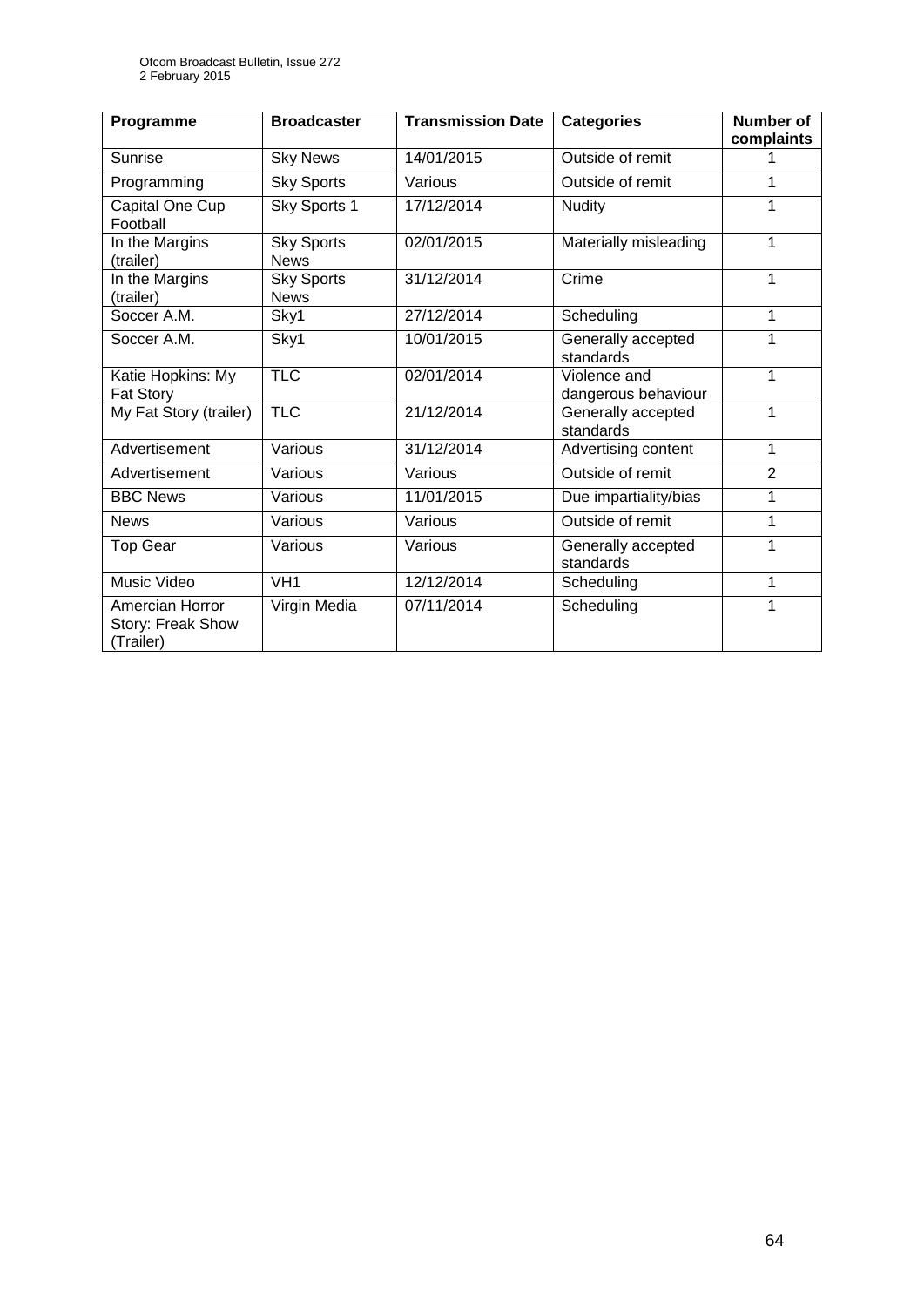## **Investigations List**

If Ofcom considers that a broadcaster may have breached its codes, a condition of its licence or other regulatory requirements, it will start an investigation.

#### **It is important to note that an investigation by Ofcom does not necessarily mean the broadcaster has done anything wrong. Not all investigations result in breaches of the licence or other regulatory requirements being recorded.**

Here are alphabetical lists of new investigations launched between 8 and 21 January 2015.

**Investigations launched under the Procedures for investigating breaches of content standards for television and radio**

| Programme                                  | <b>Broadcaster</b>         | <b>Transmission date</b>   |
|--------------------------------------------|----------------------------|----------------------------|
| November 1984 charity appeal               | Akaal Channel              | 15 October 2014            |
| Advertising minutage                       | <b>ABN TV</b>              | 23 November 2014           |
| Advertising minutage                       | S <sub>4</sub> C           | 15 November 2014           |
| <b>Brits Behind Bars</b>                   | Made in Cardiff            | 8 December 2014            |
| Countdown to Christmas Comedy<br>(trailer) | Comedy<br>Central          | 24 December 2014           |
| Drunk History (trailer)                    | Comedy<br>Central          | 3, 4 and 7 January<br>2015 |
| Justice with Jeanine Pirro                 | <b>Fox News</b><br>Channel | 11 January 2015            |
| Reel                                       | Made in Tyne<br>and Wear   | 3 January 2015             |
| Rush Hour                                  | Channel 5                  | 4 January 2015             |
| Snow Hotel competition                     | Channel 5                  | Various                    |

For more information about how Ofcom assesses complaints and conducts investigations about content standards, go to: [http://stakeholders.ofcom.org.uk/broadcasting/guidance/complaints-](http://stakeholders.ofcom.org.uk/broadcasting/guidance/complaints-sanctions/standards/)

[sanctions/standards/.](http://stakeholders.ofcom.org.uk/broadcasting/guidance/complaints-sanctions/standards/)